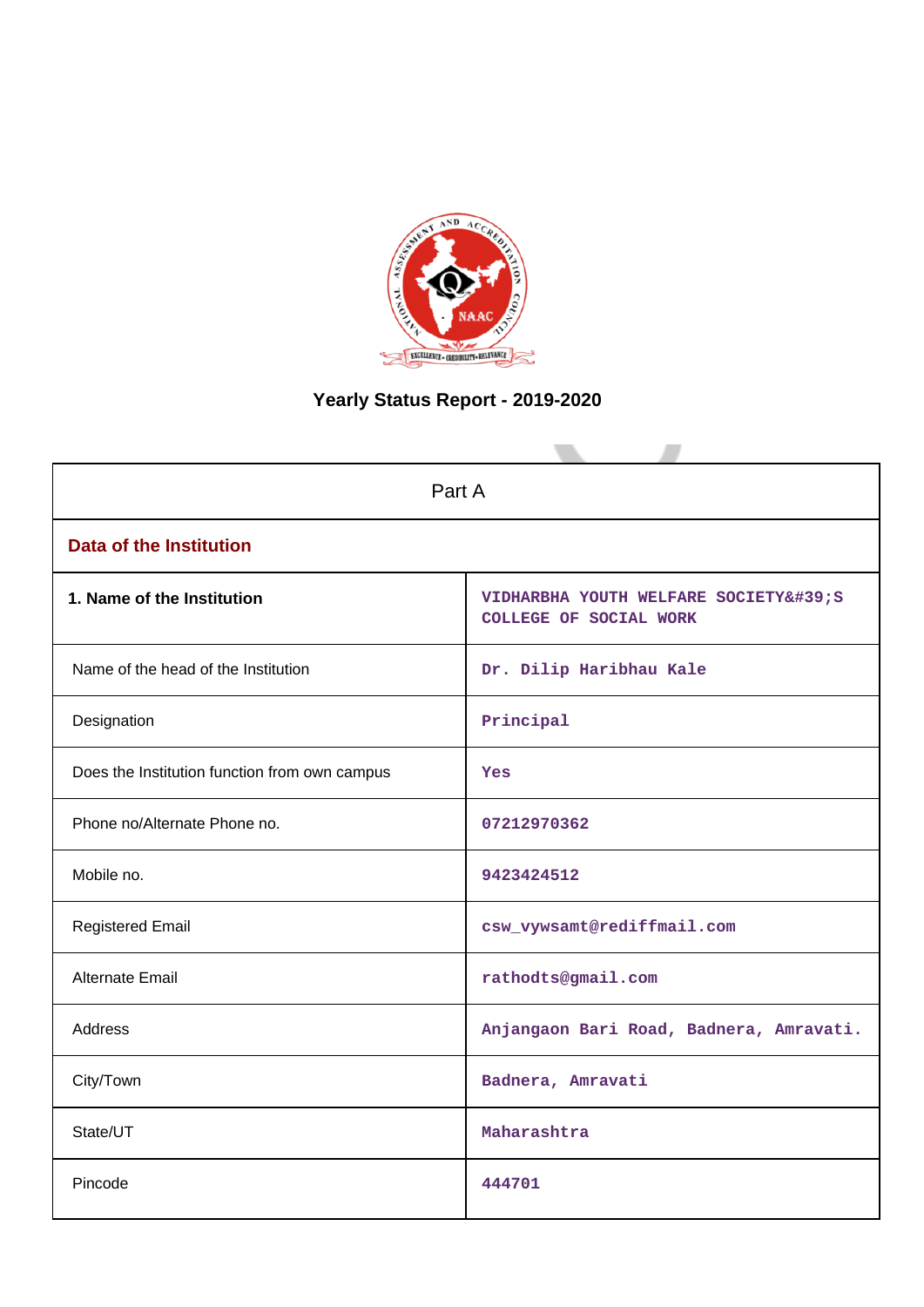| 2. Institutional Status                                                  |                                                                                                   |
|--------------------------------------------------------------------------|---------------------------------------------------------------------------------------------------|
| Affiliated / Constituent                                                 | Affiliated                                                                                        |
| Type of Institution                                                      | Co-education                                                                                      |
| Location                                                                 | Urban                                                                                             |
| <b>Financial Status</b>                                                  | Self financed and grant-in-aid                                                                    |
| Name of the IQAC co-ordinator/Director                                   | Dr. T. S. Rathod                                                                                  |
| Phone no/Alternate Phone no.                                             | 07212970362                                                                                       |
| Mobile no.                                                               | 9922085567                                                                                        |
| <b>Registered Email</b>                                                  | csw_vywsamt@rediffmail.com                                                                        |
| Alternate Email                                                          | rathodts@gmail.com                                                                                |
| 3. Website Address                                                       |                                                                                                   |
| Web-link of the AQAR: (Previous Academic Year)                           | https://vywscswamt.org/wp-content/up<br>loads/2020/07/AQAR%20Report%20Submitted<br>%202018-19.pdf |
| 4. Whether Academic Calendar prepared during<br>the year                 | Yes                                                                                               |
| if yes, whether it is uploaded in the institutional website:<br>Weblink: | https://vywscswamt.org/wp-content/uploa<br>ds/2020/07/Academic%20Calender%20(2019-<br>20).pdf     |
| <b>5. Accrediation Details</b>                                           |                                                                                                   |

| Cycle | Grade | <b>CGPA</b> | Year of      | Validity          |                          |
|-------|-------|-------------|--------------|-------------------|--------------------------|
|       |       |             | Accrediation | Period From       | Period To                |
|       | $C++$ | 68.00       | 2005         | $28 - Feb - 2005$ | $27 - \text{Feb} - 2010$ |
|       | $B+$  | 2.62        | 2017         | 30-Oct-2017       | $29 - Oct - 2022$        |

**6. Date of Establishment of IQAC 15-Dec-2016**

# **7. Internal Quality Assurance System**

Quality initiatives by IQAC during the year for promoting quality culture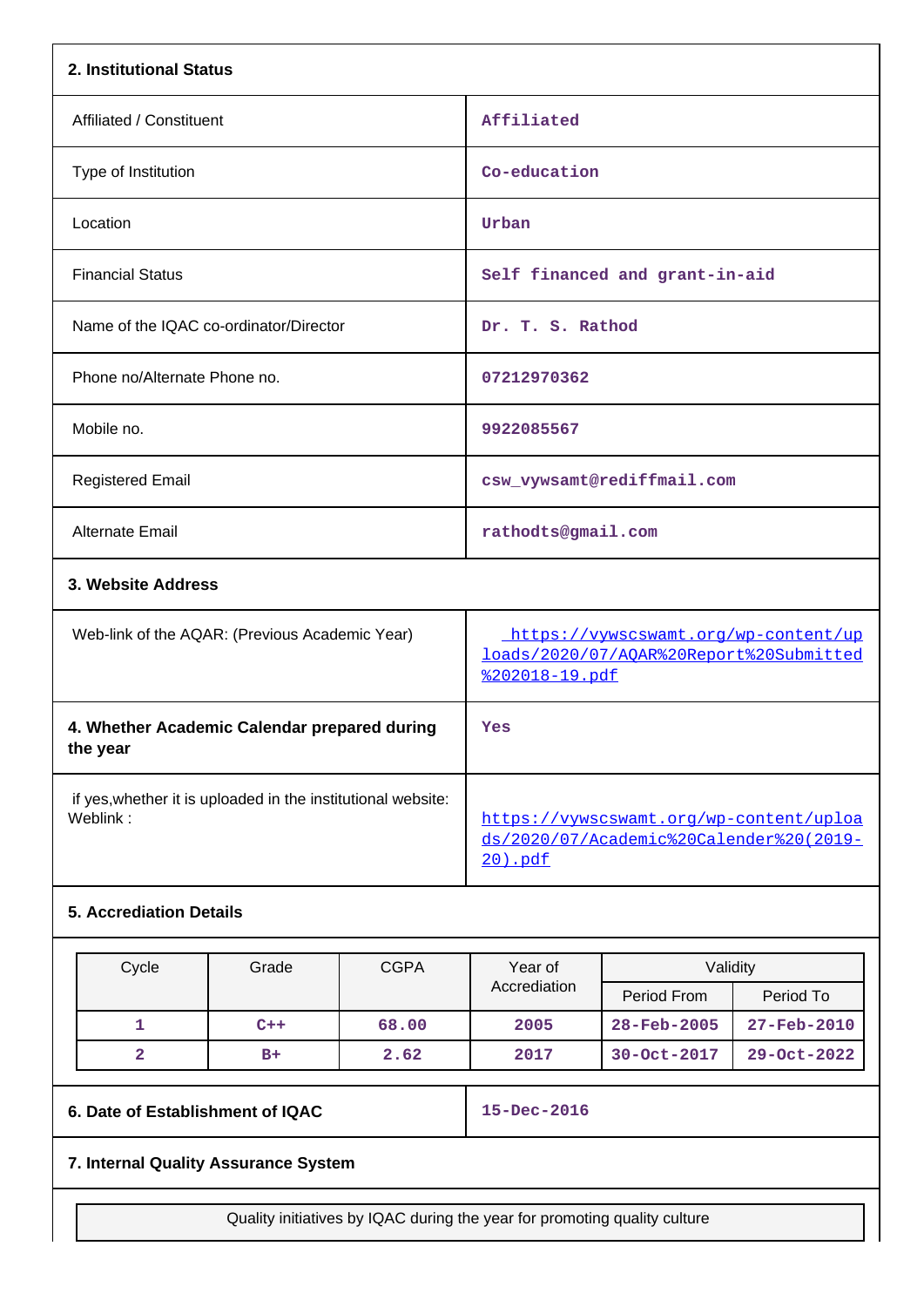| Item /Title of the quality initiative by<br><b>IQAC</b>                                                                                       | Date & Duration                  | Number of participants/ beneficiaries |
|-----------------------------------------------------------------------------------------------------------------------------------------------|----------------------------------|---------------------------------------|
| IQAC Regular Meeting                                                                                                                          | $26 - Sep - 2019$<br>01          | 7                                     |
| Regular meeting of<br>Internal Quality<br>Assurance Cell(IQAC)                                                                                | $14 - Jan - 2020$<br>01          | 8                                     |
| Decision on Timely<br>submission of Annual<br>Quality Assurance Report<br>(AQAR) to NAAC                                                      | $14 - Jan - 2020$<br>01          | 8                                     |
| Feedback from all<br>stakeholders collected,<br>analyzed and used for<br>improvements                                                         | $14 - \text{Mar} - 2019$<br>30   | 117                                   |
| Continuation of field<br>action project at<br>Bahilolpur (Paradhi<br>Beda), HUM LOG                                                           | $26 - Sep - 2019$<br>15          | 30                                    |
| Extension of research<br>facilities & support-<br>Research Centre for PhD<br>started and one guide and<br>6 students admitted in<br>centre    | $01 -$ Sep-2019<br>180           | 9                                     |
| Students exchange<br>programme was organised<br>at Tripude College of<br>Social Work Nagpur                                                   | $05 - \text{Mar} - 2020$<br>01   | 12                                    |
| Soft skills development<br>workshop in association<br>with SGBAU was organized<br>for 4 days to prepare<br>students for the job<br>market.    | $10 - Oct - 2019$<br>04          | 50                                    |
| Soft skills development<br>workshop in association<br>with SGBAU was organized<br>for 4 days to prepare<br>students for the job<br>market.    | $13 - Jan - 2020$<br>04          | 49                                    |
| Continues efforts for<br>improvement in social<br>work syllabus- one of our<br>faculty was a member of<br>ad-hoc committee member<br>of SGBAU | 30-Dec-2019<br>$22 \overline{)}$ | 1                                     |
|                                                                                                                                               | <u>View File</u>                 |                                       |

**8. Provide the list of funds by Central/ State Government- UGC/CSIR/DST/DBT/ICMR/TEQIP/World Bank/CPE of UGC etc.**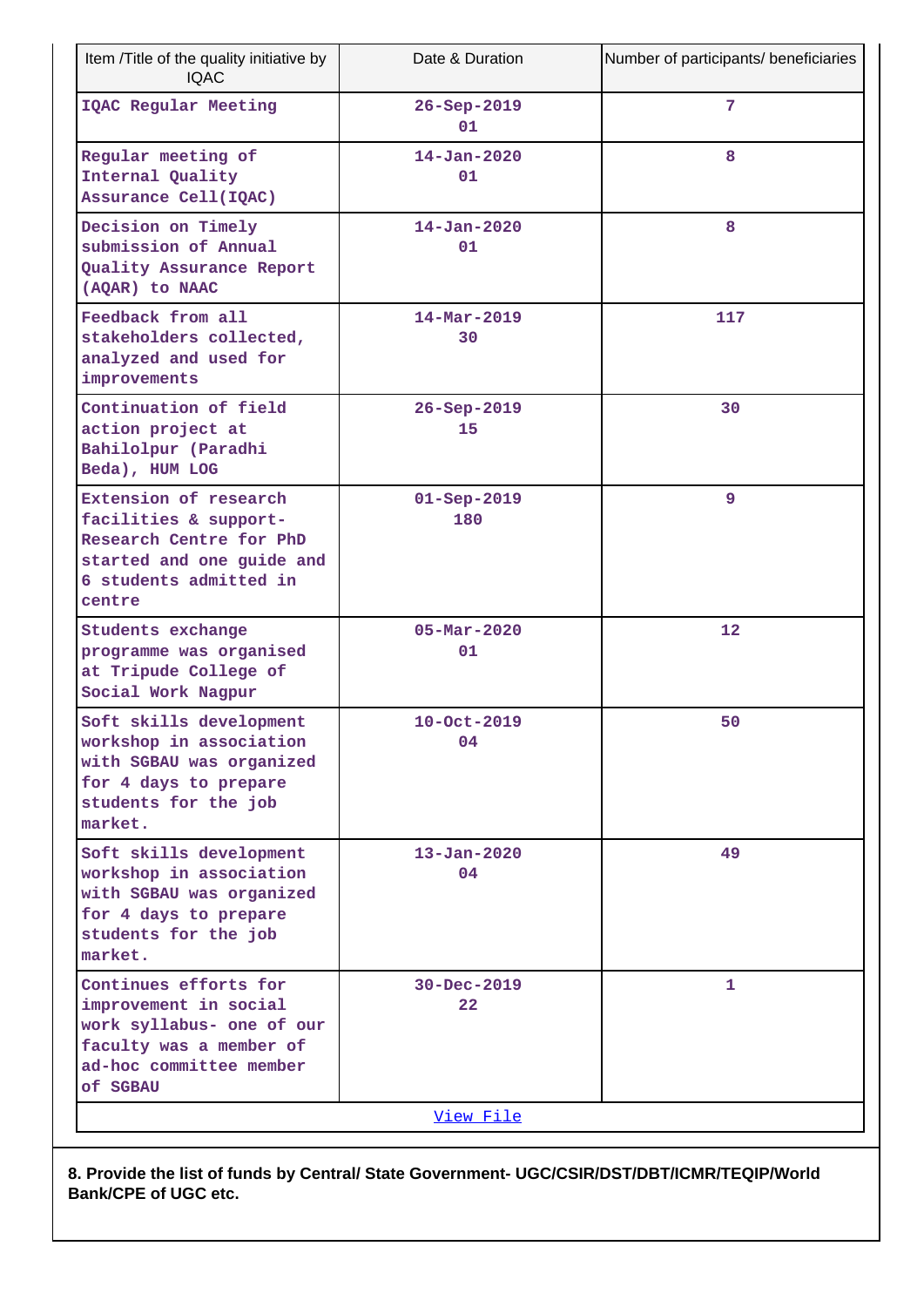| Institution/Departmen                                                                                                                                                                                                                                                                                                                                                                                                                                                                                                                                                                                                                                                                                                                                                                                                                |                            |                                                 |                                              |                                |                                                                                                                    |
|--------------------------------------------------------------------------------------------------------------------------------------------------------------------------------------------------------------------------------------------------------------------------------------------------------------------------------------------------------------------------------------------------------------------------------------------------------------------------------------------------------------------------------------------------------------------------------------------------------------------------------------------------------------------------------------------------------------------------------------------------------------------------------------------------------------------------------------|----------------------------|-------------------------------------------------|----------------------------------------------|--------------------------------|--------------------------------------------------------------------------------------------------------------------|
| t/Faculty                                                                                                                                                                                                                                                                                                                                                                                                                                                                                                                                                                                                                                                                                                                                                                                                                            | Scheme                     | <b>Funding Agency</b>                           |                                              | Year of award with<br>duration | Amount                                                                                                             |
| College of<br>Social Work,<br><b>Badnera</b>                                                                                                                                                                                                                                                                                                                                                                                                                                                                                                                                                                                                                                                                                                                                                                                         | Minor Research<br>Project  | Collector<br>office, AMT                        |                                              | 2020<br>180                    | 400000                                                                                                             |
| NSS Unit<br>College of<br>Social Work,<br><b>Badnera</b>                                                                                                                                                                                                                                                                                                                                                                                                                                                                                                                                                                                                                                                                                                                                                                             | National<br>Service Scheme | SGBAU, Amravati                                 |                                              | 2020<br>69                     | 65700                                                                                                              |
|                                                                                                                                                                                                                                                                                                                                                                                                                                                                                                                                                                                                                                                                                                                                                                                                                                      |                            |                                                 |                                              |                                |                                                                                                                    |
|                                                                                                                                                                                                                                                                                                                                                                                                                                                                                                                                                                                                                                                                                                                                                                                                                                      |                            |                                                 | Yes                                          |                                |                                                                                                                    |
|                                                                                                                                                                                                                                                                                                                                                                                                                                                                                                                                                                                                                                                                                                                                                                                                                                      |                            |                                                 |                                              |                                |                                                                                                                    |
| 10. Number of IQAC meetings held during the<br>year :                                                                                                                                                                                                                                                                                                                                                                                                                                                                                                                                                                                                                                                                                                                                                                                |                            |                                                 | 2                                            |                                |                                                                                                                    |
| The minutes of IQAC meeting and compliances to the<br>decisions have been uploaded on the institutional<br>website                                                                                                                                                                                                                                                                                                                                                                                                                                                                                                                                                                                                                                                                                                                   |                            |                                                 | Yes                                          |                                |                                                                                                                    |
| Upload the minutes of meeting and action taken report                                                                                                                                                                                                                                                                                                                                                                                                                                                                                                                                                                                                                                                                                                                                                                                |                            |                                                 |                                              |                                |                                                                                                                    |
| 11. Whether IQAC received funding from any of<br><b>No</b><br>the funding agency to support its activities<br>during the year?                                                                                                                                                                                                                                                                                                                                                                                                                                                                                                                                                                                                                                                                                                       |                            |                                                 |                                              |                                |                                                                                                                    |
|                                                                                                                                                                                                                                                                                                                                                                                                                                                                                                                                                                                                                                                                                                                                                                                                                                      |                            |                                                 |                                              |                                |                                                                                                                    |
| 1. Prepared Academic Plan of the year and followed the same to implement. Staff<br>council meetings, field work meetings and CDC meetings were conducted for<br>academic and non academic development of college. 2. Continued field action<br>project called 'Hum Log' at Pardhi beda Bahilolpur. 3. Feed back has been<br>conducted through parents meeting, supervisor students. 4. Continues efforts for<br>improvement in social work syllabus has been done through faculties who was<br>member of adhoc committee to reconstruct the social work syllabus. 5. Research<br>facilities support has been extended. Now there is research centre in college and<br>6 students are admitted. Also college has got 1 minor research project supported<br>by Collector office. College facilities participated in MOOC, FDP courses. |                            |                                                 |                                              |                                |                                                                                                                    |
|                                                                                                                                                                                                                                                                                                                                                                                                                                                                                                                                                                                                                                                                                                                                                                                                                                      | <b>NAAC</b> guidelines:    | Upload latest notification of formation of IQAC | 9. Whether composition of IQAC as per latest | View File                      | View File<br>View File<br>12. Significant contributions made by IQAC during the current year(maximum five bullets) |

# [View File](https://assessmentonline.naac.gov.in/public/Postacc/Contribution/20970_Contribution.xlsx)

**13. Plan of action chalked out by the IQAC in the beginning of the academic year towards Quality Enhancement and outcome achieved by the end of the academic year**

| Plan of Action | Achivements/Outcomes |
|----------------|----------------------|
|                |                      |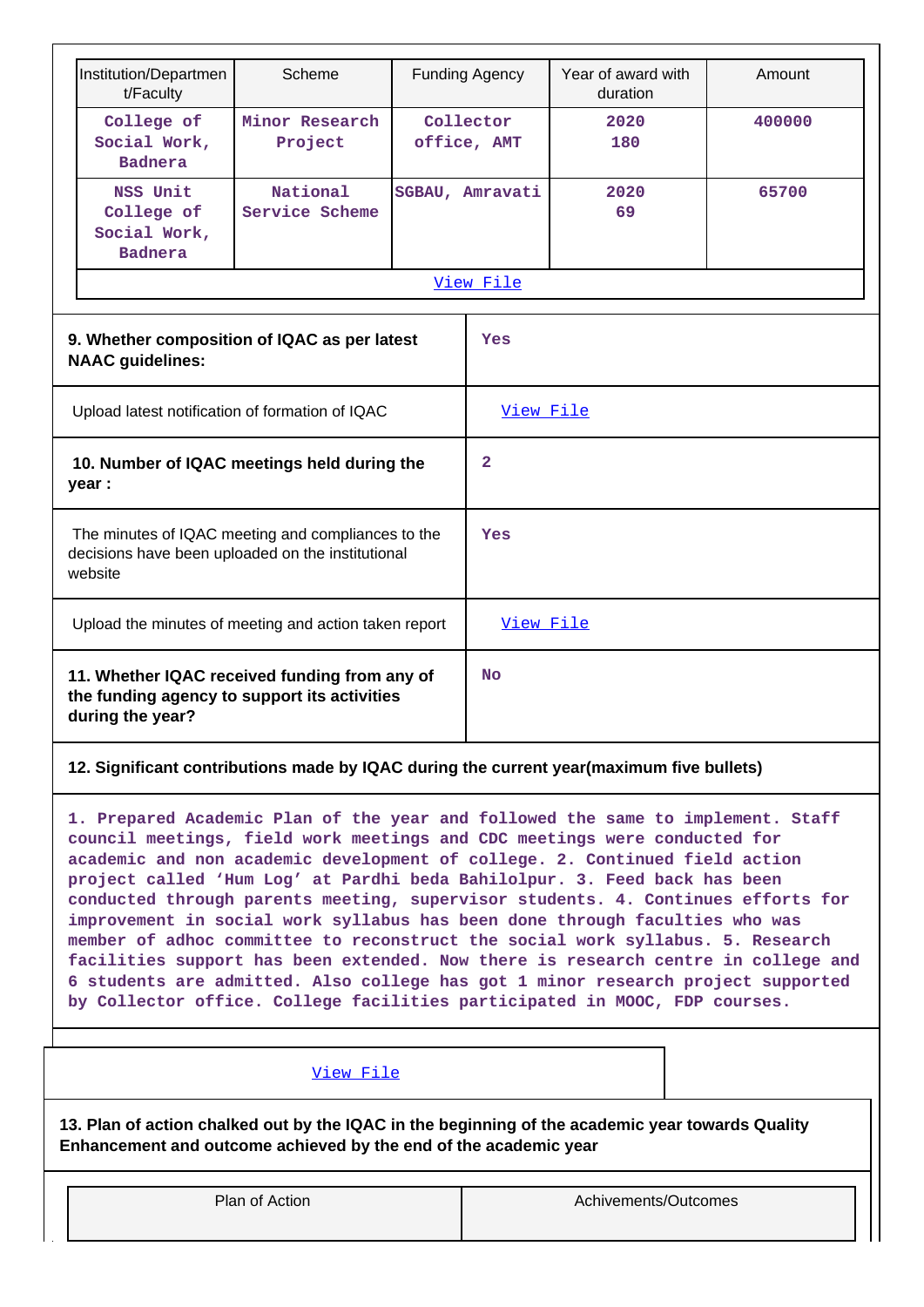| All the admission process of BSW, MSW<br>MA sociology are done as per the<br>guideline of SGBAU Govt. of Maharashtra<br>and as per the schedule of the academic<br>calendar | Admission Process completed                                                                        |
|-----------------------------------------------------------------------------------------------------------------------------------------------------------------------------|----------------------------------------------------------------------------------------------------|
| Staff counsel meetings and field work<br>planning meetings conducted to plan the<br>academic session and FW activities                                                      | All the agenda wise activities<br>completed                                                        |
| Commencement of teaching was done as<br>per the schedule and on time.                                                                                                       | Commencement of teaching was done as<br>per the schedule and on time.                              |
| Orientations regarding courses, field<br>work and Library and skills lab<br>sessions of BSW/MSW were conducted as<br>per the schedule.                                      | All the activities completed as per<br>planning in this point.                                     |
| All the field work activities completed<br>as per the field work manual following<br>the given schedule.                                                                    | All the field work activities completed<br>as per schedule.                                        |
| PTA (Parents teachers association)<br>Meeting, Field work supervisor meeting<br>and feedback from students were<br>conducted and analysed.                                  | All the field work activities completed<br>as per planning.                                        |
| Annual Day and sports activities<br>conducted for the development of the<br>students as per planning and schedule.                                                          | All the field work activities completed<br>as per planning.                                        |
| Students participated in Youth festival<br>and also participated in various<br>college level cultural activities as<br>per the planning and schedule.                       | All the field work activities completed<br>as per planning.                                        |
| College level internal and external<br>evaluation and exams were conducted as<br>per the guidelines of SGBAU, Amravati                                                      | College level internal and external<br>evaluation and exams were conducted as<br>per the planning. |
| NSS regular activities and camp was<br>conducted as per SGBAU Guideline and as<br>per schedule.                                                                             | Completed All NSS activities as per<br>planning                                                    |
|                                                                                                                                                                             | View File                                                                                          |
| 14. Whether AQAR was placed before statutory<br>body?                                                                                                                       | Yes                                                                                                |
| Name of Statutory Body                                                                                                                                                      | <b>Meeting Date</b>                                                                                |
| College Development Committee                                                                                                                                               | $04 - Jan - 2021$                                                                                  |
| 15. Whether NAAC/or any other accredited<br>body(s) visited IQAC or interacted with it to<br>assess the functioning?                                                        | <b>No</b>                                                                                          |
| 16. Whether institutional data submitted to<br>AISHE:                                                                                                                       | Yes                                                                                                |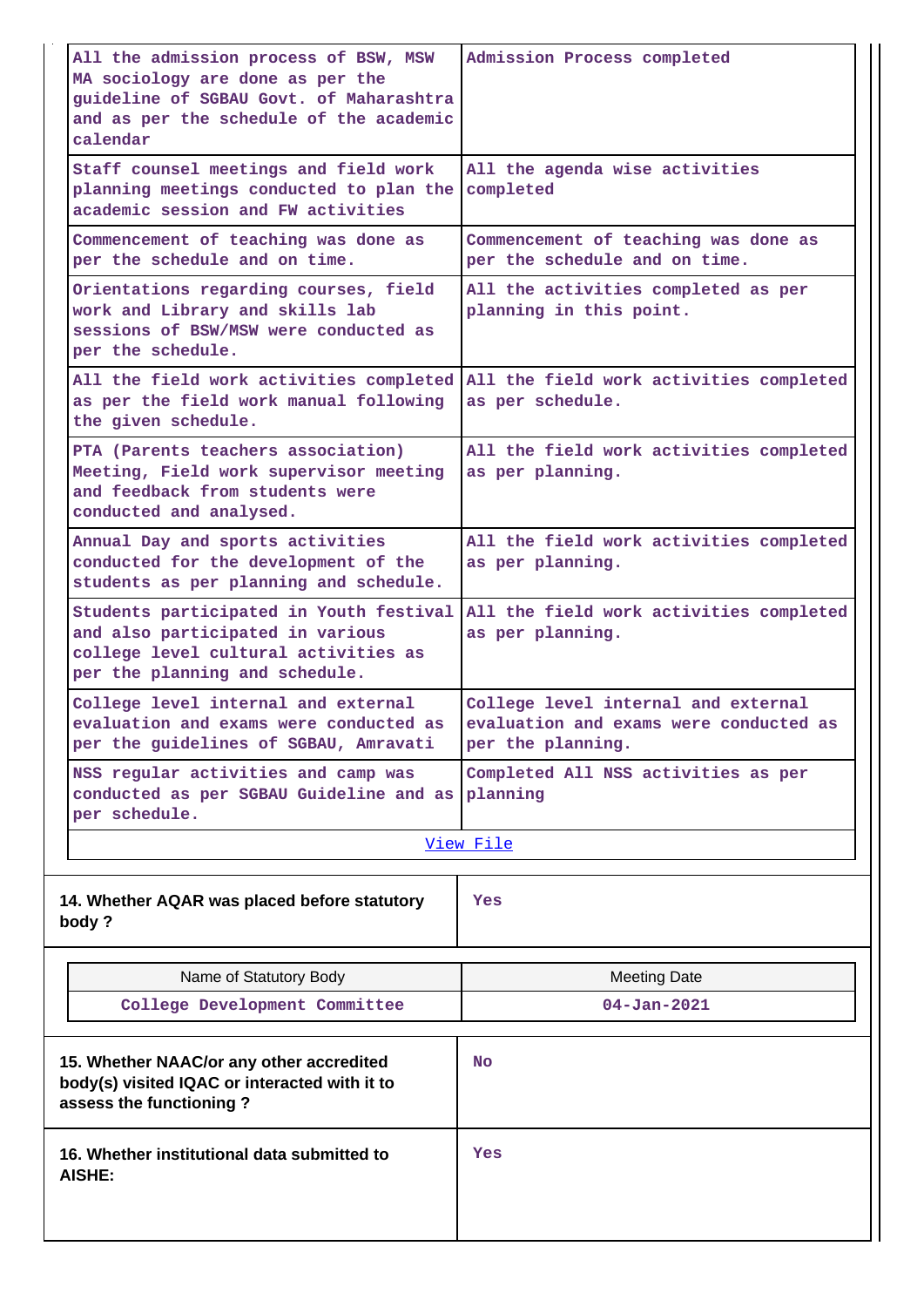| <b>Year of Submission</b>                                                                           | 2020                                                                                                                                                                                                                                                                                                                                                                                                                                                                                                                                                                                                                                                                                                                                                                                                                                                            |
|-----------------------------------------------------------------------------------------------------|-----------------------------------------------------------------------------------------------------------------------------------------------------------------------------------------------------------------------------------------------------------------------------------------------------------------------------------------------------------------------------------------------------------------------------------------------------------------------------------------------------------------------------------------------------------------------------------------------------------------------------------------------------------------------------------------------------------------------------------------------------------------------------------------------------------------------------------------------------------------|
| Date of Submission                                                                                  | $15 - \text{Feb} - 2020$                                                                                                                                                                                                                                                                                                                                                                                                                                                                                                                                                                                                                                                                                                                                                                                                                                        |
| 17. Does the Institution have Management<br><b>Information System?</b>                              | Yes                                                                                                                                                                                                                                                                                                                                                                                                                                                                                                                                                                                                                                                                                                                                                                                                                                                             |
| If yes, give a brief descripiton and a list of modules<br>currently operational (maximum 500 words) | Yes we have the management information<br>system in our college from last three<br>years. Our Non Teaching staff use to<br>work with the help of this system. The<br>work done by this system is as follow.<br>1) After admission of student clerk<br>issue the slip of admission which is<br>computer generated. 2) The statistical<br>information of student is send to<br>university by this system. 3) The<br>students are given enrolment number to<br>produce ID Password with the help of<br>this system. 4) Students with the help<br>of ID Password can fill the examination<br>form on online system 5) With the help<br>of this system college provide<br>information of enrolled class wise<br>student to respected university 6) All<br>the payments done by students are given<br>a computer generated slips like<br>admission fee, exam fee etc. |

**Part B** 

# **CRITERION I – CURRICULAR ASPECTS**

### **1.1 – Curriculum Planning and Implementation**

 1.1.1 – Institution has the mechanism for well planned curriculum delivery and documentation. Explain in 500 words

 **College constitutes various committees in the college council meeting for effective implementation of curricular and academic programmes. Academic planning committee is a key committee which prepares time table for daily teaching activities in the college. Academics planning committee also undertakes allotment of the subjects to the faculty members considering their expertise further staff council also organize regular meetings to discuss the curricular requirements whenever there is change in the syllabus time table workload and follow up of syllabus and fieldwork. Academic calendar for social work practice win and annual teaching plans are prepared prior to commencement of new session. The changes in the planning are adopted if required in accordance with the university syllabus prepared by the board of studies University prescribed syllabus is translated into Marathi and Hindi language for convenience of other medium students. Manual are prepared for effective implementation of curriculum requirements of social work practicum and research. Periodic reviews are taken by the principal and academic planning committee feedback from collects from students is obtained yearly and the teacher are communicated with the inputs received in the process. Feedback is sought in the class by the respective teachers in formally so as to understand the learning by students. At the college level infrastructural and ICT**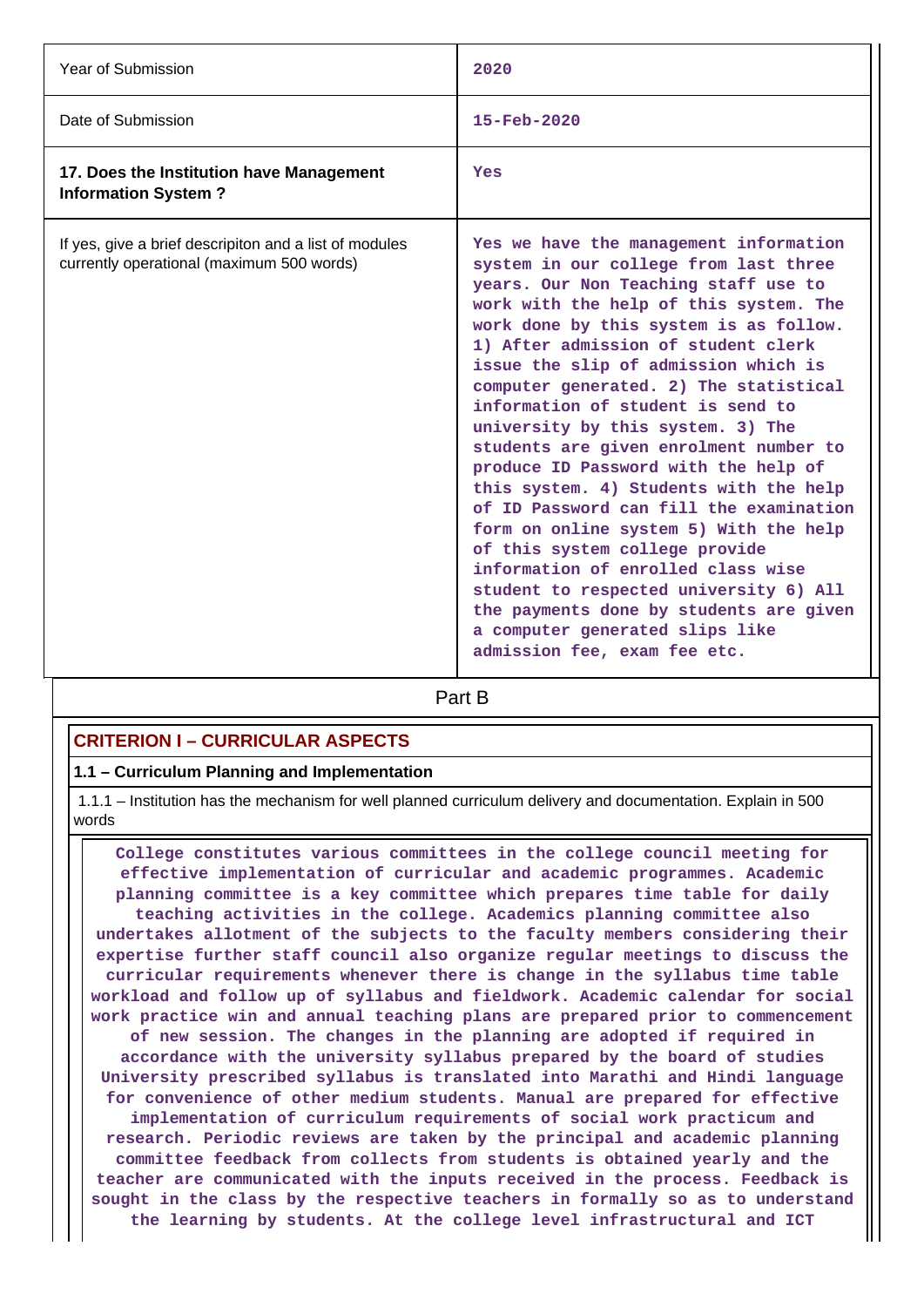**facilities are provided by the institution sufficient number of books, journals and E-resources are made available in the KRC (Knowledge resource centre). Internet and Wi-Fi facility is available for students and staff. Seminars, workshops, skill labs and conference are regularly organized on relevant contemporary issues by inviting experts in respective fields Orientation programmes about the course is given in the starting of academies session regular individual & groups conferences with college supervisors and mentors help the students to translate theory into practice effectively. Continuous feedback is sought from students through assignments, classroom presentations. Class tests, PPT, Presentation of the fieldwork displays, and exhibition. Group research at UG level and Individual research at PG level is compulsory supervisors monitor learning of research process by the student workshops are also periodically organized to ensure that the students learn the research process. Preparatory viva is conducted along with assignments and internal vivavoce etc. In social work practicum stress is given on fieldwork reports, group conferences and individual conferences skill labs workshop, extension activities are based on allied themes form curriculum, Mechanisms like Mid-term evaluation, agency supervisors feedback, classrooms presentation, self appraisal forms of performance in social work practicum filled by each students at the end of the academic session are used to ensure the achievement of objective of curriculum. For curriculum Enrichment College regularly organize talks, seminars, exposure visits and programme based on various current issues which are also a part of the curriculum of the students. The students are helped to translate the theory into practice though the activities of the field action project, Participation in different social activities, networking with various GO's and NGO's Block placement.**

|                                                                                                                                                                          |                                                                          | 1.1.2 - Certificate/ Diploma Courses introduced during the academic year                    |             |                                                                      |                                                                      |  |
|--------------------------------------------------------------------------------------------------------------------------------------------------------------------------|--------------------------------------------------------------------------|---------------------------------------------------------------------------------------------|-------------|----------------------------------------------------------------------|----------------------------------------------------------------------|--|
| Certificate                                                                                                                                                              | Diploma Courses                                                          | Dates of<br>Introduction                                                                    | Duration    | Focus on employ<br>ability/entreprene<br>urship                      | <b>Skill</b><br>Development                                          |  |
| Human<br>Right (YCMOU<br>, Nashik)                                                                                                                                       |                                                                          | 24/02/2020                                                                                  | 180         | Additional<br>skills to<br>get the job<br>opportunity<br>to students | Various<br>skills<br>regarding<br>human rights<br>issues<br>handling |  |
| Nil                                                                                                                                                                      | Diploma In<br>Mahatma<br>Gandhi<br>Vichar<br>Darsahn (YCM<br>OU, Nashik) | 24/02/2020                                                                                  | 365         | Additional<br>skills to<br>get the job<br>opportunity<br>to students | Various<br>skills<br>regarding<br>the Gandhi<br>Vichar<br>Darsahn    |  |
|                                                                                                                                                                          | 1.2 - Academic Flexibility                                               |                                                                                             |             |                                                                      |                                                                      |  |
|                                                                                                                                                                          |                                                                          | 1.2.1 - New programmes/courses introduced during the academic year                          |             |                                                                      |                                                                      |  |
|                                                                                                                                                                          | Programme/Course                                                         | Programme Specialization                                                                    |             |                                                                      | Dates of Introduction                                                |  |
|                                                                                                                                                                          | PhD or DPhil                                                             |                                                                                             | Social Work |                                                                      | 01/04/2019                                                           |  |
|                                                                                                                                                                          | View File                                                                |                                                                                             |             |                                                                      |                                                                      |  |
| 1.2.2 - Programmes in which Choice Based Credit System (CBCS)/Elective course system implemented at the<br>affiliated Colleges (if applicable) during the academic year. |                                                                          |                                                                                             |             |                                                                      |                                                                      |  |
|                                                                                                                                                                          | Name of programmes adopting<br><b>CBCS</b>                               | Date of implementation of<br>Programme Specialization<br><b>CBCS/Elective Course System</b> |             |                                                                      |                                                                      |  |
|                                                                                                                                                                          | <b>BSW</b>                                                               |                                                                                             | Social Work |                                                                      | 01/06/2017                                                           |  |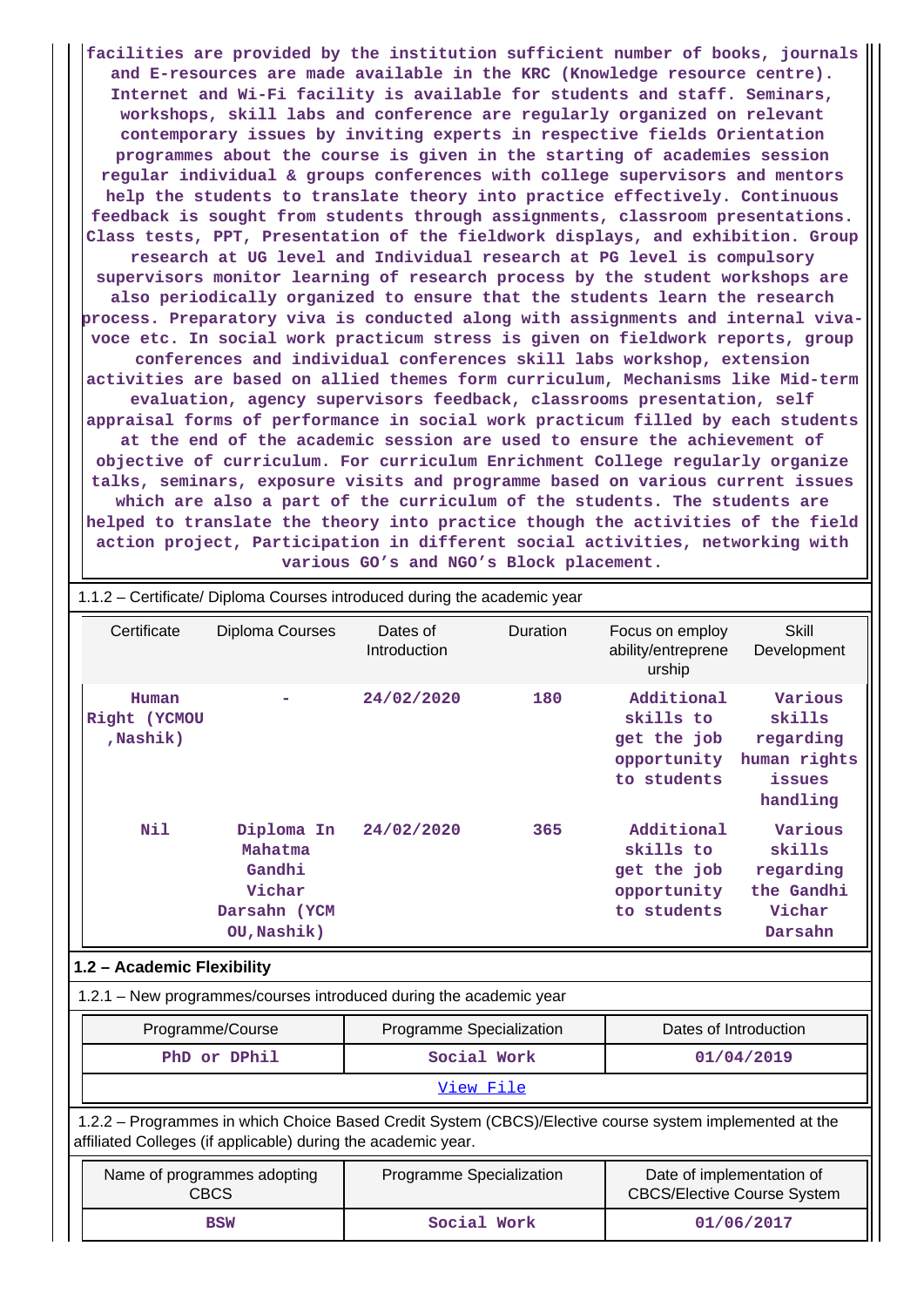| <b>MSW</b>                                                                                                                          | CD HRM                          | 01/06/2017                                                   |  |  |  |
|-------------------------------------------------------------------------------------------------------------------------------------|---------------------------------|--------------------------------------------------------------|--|--|--|
| <b>MA</b>                                                                                                                           | Sociology                       | 01/06/2017                                                   |  |  |  |
| 1.2.3 - Students enrolled in Certificate/ Diploma Courses introduced during the year                                                |                                 |                                                              |  |  |  |
|                                                                                                                                     | Certificate                     | Diploma Course                                               |  |  |  |
| <b>Number of Students</b>                                                                                                           | 20                              | 0                                                            |  |  |  |
| 1.3 - Curriculum Enrichment                                                                                                         |                                 |                                                              |  |  |  |
| 1.3.1 – Value-added courses imparting transferable and life skills offered during the year                                          |                                 |                                                              |  |  |  |
| <b>Value Added Courses</b>                                                                                                          | Date of Introduction            | Number of Students Enrolled                                  |  |  |  |
| Nil                                                                                                                                 | <b>Nill</b>                     | 0                                                            |  |  |  |
|                                                                                                                                     | View File                       |                                                              |  |  |  |
| 1.3.2 – Field Projects / Internships under taken during the year                                                                    |                                 |                                                              |  |  |  |
| Project/Programme Title                                                                                                             | Programme Specialization        | No. of students enrolled for Field<br>Projects / Internships |  |  |  |
| <b>BSW</b>                                                                                                                          | Group Project of Social<br>Work | 103                                                          |  |  |  |
| <b>MSW</b>                                                                                                                          | Research Project of CD<br>& HRM | 70                                                           |  |  |  |
|                                                                                                                                     | View File                       |                                                              |  |  |  |
| 1.4 - Feedback System                                                                                                               |                                 |                                                              |  |  |  |
| 1.4.1 - Whether structured feedback received from all the stakeholders.                                                             |                                 |                                                              |  |  |  |
| <b>Students</b>                                                                                                                     |                                 | Yes                                                          |  |  |  |
| <b>Teachers</b>                                                                                                                     | Yes                             |                                                              |  |  |  |
| <b>Employers</b>                                                                                                                    | Yes                             |                                                              |  |  |  |
| Alumni                                                                                                                              |                                 |                                                              |  |  |  |
| Parents                                                                                                                             |                                 | Yes                                                          |  |  |  |
| 1.4.2 - How the feedback obtained is being analyzed and utilized for overall development of the institution?<br>(maximum 500 words) |                                 |                                                              |  |  |  |
| <b>Feedback Obtained</b>                                                                                                            |                                 |                                                              |  |  |  |
| Survey consists of 21 questions. The sample size to conduct this survey is 13                                                       |                                 |                                                              |  |  |  |

**of total students. The total students are 595 in the college out of which 78 students were selected randomly for the survey as respondents. Data analysis of the survey was done and the inferences of the survey are as follows. 1) 69.2 students said that the syllabus was covered 85-100 in the class. 2) 67.9 students said that teachers prepare for the classes thoroughly. 3) 85.9 students said that teachers are always effective to communicate. 4) 57.7 students said that teacher's approach to teaching is Very Good. 5) 52.6 students said that internal evaluation process by teachers is usually fair. 6) 75.6 students said that their performance in assignments is discussed with them every time. 7) 82.1 students said that the institute regularly takes active interest in promoting internship, student exchange, and field visit opportunities for students. 8) 60.3 students said that the teaching and mentoring process in institution significantly facilitates them in cognitive, social and emotional growth. 9) 70.5 students agreed to the statement that the institution provides multiple opportunities to learn and grow. 10) 51.3 students said that teachers usually inform them about their expected competencies, course outcomes and programme outcomes. 11) 75.6 students said**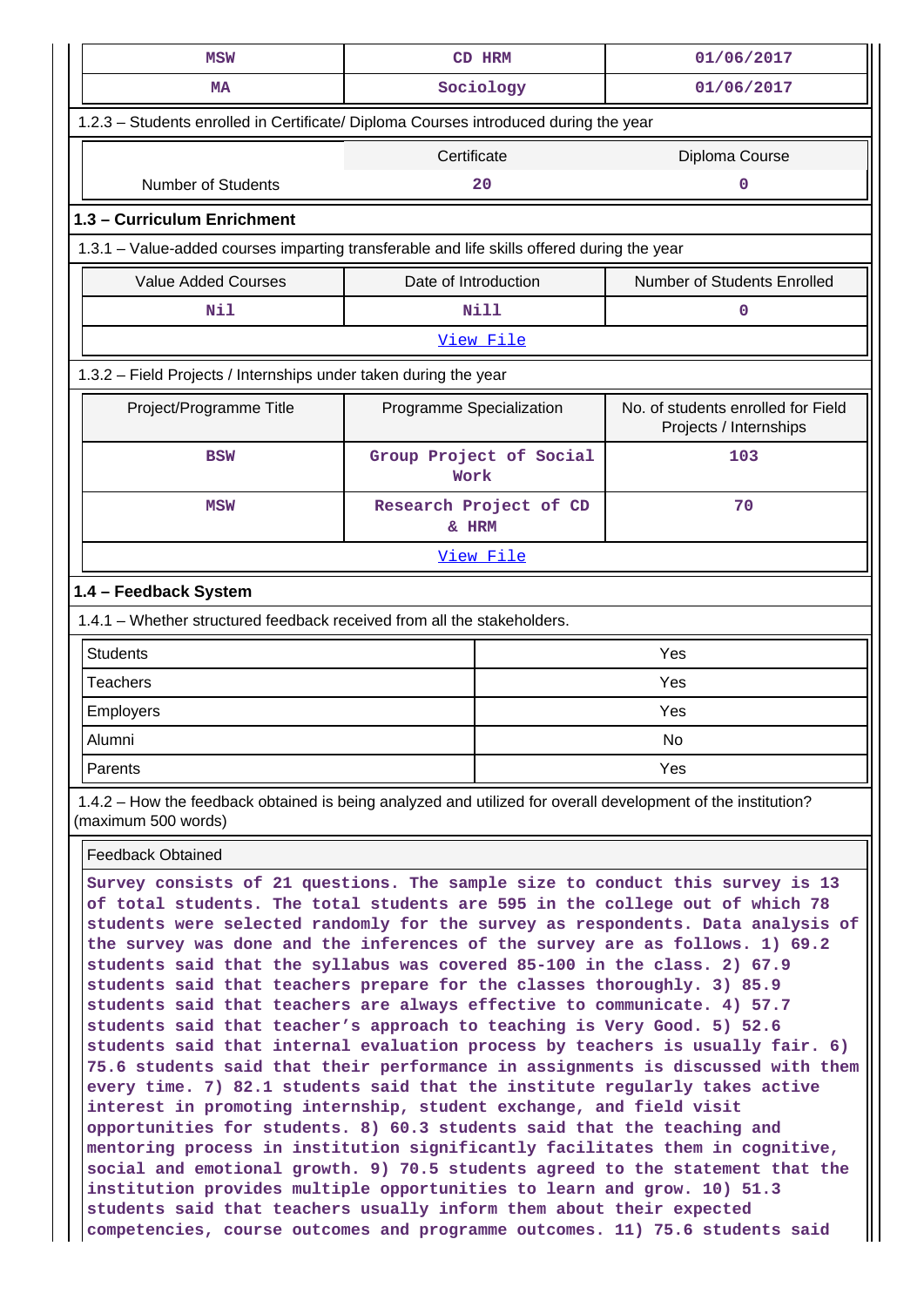**that their mentor every time does a necessary follow-up with an assigned task to them. 12) 44.9 students said that the teachers illustrate the concepts through examples and applications usually. 13) 83.3 students said that the teachers fully identify their strengths and encourage them with providing right level of challenges. 14) 56.4 students said that teachers are able to identify their weaknesses and help them to overcome them usually. 15) 62.8 students agreed to the statement that the institution makes effort to engage students in the monitoring, review and continuous quality improvement of the teaching learning process. 16) 74.4 students said that the institute/ teachers use student centric methods, such as experiential learning, participative learning and problem solving methodologies for enhancing learning experiences to a great extent. 17) 70.5 students strongly agreed to the statement that teachers encourage you to participate in extracurricular activities. 18) 79.5 students said that efforts are made by the institute/ teachers to inculcate soft skills, life skills and employability skills to make them ready for the world of work to a great extent. 19) 55.1 students said that 70-89 of teachers use ICT tools such as LCD projector, Multimedia, etc. while teaching. 20) 62.8 students agreed to the statement that the overall quality of teaching-learning process in institution is very good. 21) Students were shared three observation / suggestions to improve the overall teaching – learning experience in your institution that are 1) Recruitment of Staff for MSW 2)Hostel facility for students 3) Mostly Good observations-No suggestions Likewise feedback is taken from Parents, Fieldwork supervisor, Alumini, Improvement in college development is done accordingly. Minutes of the meeting are discussed in the meeting and corrective measures are taken accordingly, improvement are done timely.**

# **CRITERION II – TEACHING- LEARNING AND EVALUATION**

### **2.1 – Student Enrolment and Profile**

| $\vert$ 2.1.1 – Demand Ratio during the year |  |
|----------------------------------------------|--|
|----------------------------------------------|--|

| Name of the<br>Programme | Programme<br>Specialization | Number of seats<br>available | Number of<br>Application received | <b>Students Enrolled</b> |
|--------------------------|-----------------------------|------------------------------|-----------------------------------|--------------------------|
| <b>BSW</b>               | Social Work                 | 160                          | 253                               | 121                      |
| <b>MSW</b>               | Social work-<br>CD & HRM    | 88                           | 278                               | 88                       |
| <b>MA</b>                | Sociology                   | 80                           | 74                                | 74                       |
|                          |                             | View File                    |                                   |                          |

### **2.2 – Catering to Student Diversity**

2.2.1 – Student - Full time teacher ratio (current year data)

| Year | Number of<br>students enrolled Students enrolled<br>in the institution<br>(UG) | Number of<br>in the institution<br>(PG) | Number of<br>fulltime teachers<br>available in the<br>institution<br>teaching only UG<br>courses | Number of<br>fulltime teachers<br>available in the<br>institution<br>teaching only PG<br>courses | Number of<br>teachers<br>teaching both UG<br>and PG courses |
|------|--------------------------------------------------------------------------------|-----------------------------------------|--------------------------------------------------------------------------------------------------|--------------------------------------------------------------------------------------------------|-------------------------------------------------------------|
| 2019 | 337                                                                            | 258                                     | 10                                                                                               | 16                                                                                               | 26                                                          |

# **2.3 – Teaching - Learning Process**

 2.3.1 – Percentage of teachers using ICT for effective teaching with Learning Management Systems (LMS), Elearning resources etc. (current year data)

| Number of<br>Teachers on Roll | Number of<br>teachers using<br>ICT (LMS, e-<br>Resources) | <b>ICT Tools and</b><br>resources<br>available | Number of ICT<br>enabled<br>Classrooms | Numberof smart<br>classrooms | E-resources and<br>l techniques used |
|-------------------------------|-----------------------------------------------------------|------------------------------------------------|----------------------------------------|------------------------------|--------------------------------------|
|-------------------------------|-----------------------------------------------------------|------------------------------------------------|----------------------------------------|------------------------------|--------------------------------------|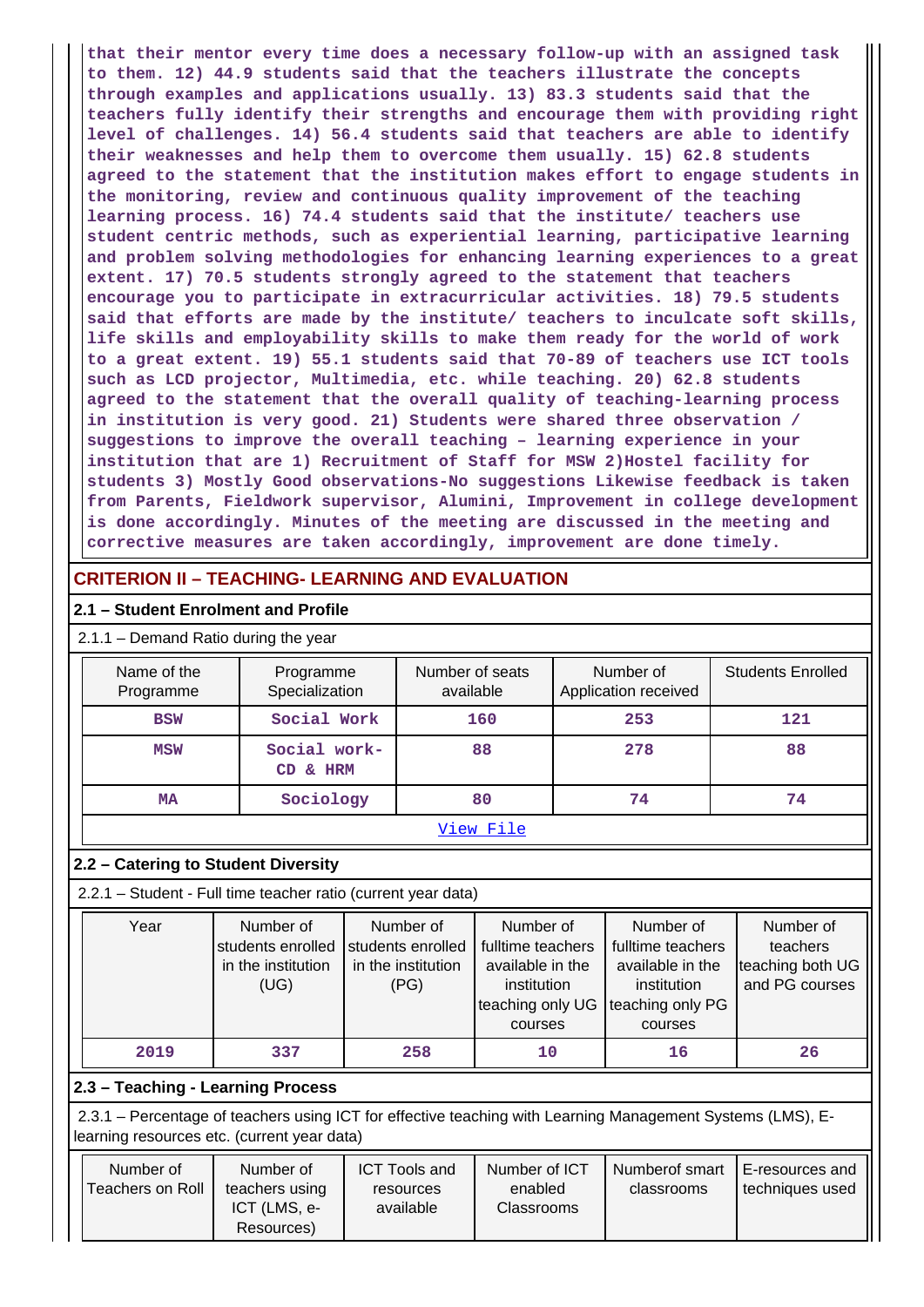|                                              |  | 20 |                                      |  |  |  |  |
|----------------------------------------------|--|----|--------------------------------------|--|--|--|--|
|                                              |  |    | View File of ICT Tools and resources |  |  |  |  |
| View File of E-resources and techniques used |  |    |                                      |  |  |  |  |

### 2.3.2 – Students mentoring system available in the institution? Give details. (maximum 500 words)

 Our College has a good students mentoring system. Every student is connected with mentor/ faculty. Students and their mentor share responsibility to insure productivity. Through this system students are supported and guided in various elements of field work, theoretical work, evaluation process as well as resolving their personal issues the face during college life. Faculties find out students strengths and weakness and also explore opportunities available for them. Faculties support students as per their needs. Special meetings are also conducted to resolve the critical issues. There is open door policy for student in college and student can approach to any faculty, mentor or principal. Students are supported at various levels and through committees at college like students development, grievance cell (ICC), Placement Cell, Discipline Committee, Sports Cultural, Research Cell, Field work coordination committee and so on. Students are guided to go for the higher studies and entrance exam of well known educational institutions like TISS, Nirmala Niketan, KINSS, CSRD etc. Every year some of our students get admission in these premier institutions through this guidance and supported. Orientation programmes are organized for each class to make them understand the course content and opportunities in the field of social work. Workshops and Trainings, guest lectures are organized for to enrich them with required market soft skills, how to prepare resume, interview skills etc and attitude building of students. Other than this guidance about competitive exams, NET, SET, direct recruitment is provided to students. We are glad that this year 10 of our students cleared SET Exam of UGC. During each semester every student is allotted field work guides who actually work as mentor of the assigned students. Regular individual and group conferences are conducted to guide the students in terms of field work and related activities as well as personal issues. Every Class has a dedicated class teacher who keeps track of smoothly functioning of classes and field work as per the plan of academic calendar. A separate What's app Group is created of each class is created for communication, notices and guidance to the students other than notice board. Each Field work supervisor and research guide also created separate what's app group for sharing and timely guidance. College is in the process of establishing an English Language to support students. Students are encouraged in academic development for which other than guidance 27 Awards are given to the meritorious and other achievement in the classes. Students are also encouraged to participate in various sports and cultural activities through various programme, annual day, Youth Festival University Level Competitions. Colleges support the students through Knowledge Resource Centre by providing books, news papers, journal and other facilities of library. Councelling to the students are also done to the students. Placement cell provides information of various vacancies in government and non government and corporate sector related to the courses offered. College also provides personal financial support by collection of contribution through teaching and non teaching staff to needy and students in crisis situation.

| Number of students enrolled in the<br>institution | Number of fulltime teachers | Mentor: Mentee Ratio |
|---------------------------------------------------|-----------------------------|----------------------|
| 595                                               | 1 C                         | 1:60                 |

### **2.4 – Teacher Profile and Quality**

2.4.1 – Number of full time teachers appointed during the year

| No. of sanctioned<br>positions | No. of filled positions | Vacant positions | <b>Positions filled during   No. of faculty with</b><br>the current year | Ph.D |
|--------------------------------|-------------------------|------------------|--------------------------------------------------------------------------|------|
|                                |                         |                  |                                                                          |      |

 2.4.2 – Honours and recognition received by teachers (received awards, recognition, fellowships at State, National, International level from Government, recognised bodies during the year )

| Year of Award | Name of full time teachers<br>receiving awards from<br>state level, national level,<br>international level | Designation            | Name of the award,<br>fellowship, received from<br>Government or recognized<br>bodies |
|---------------|------------------------------------------------------------------------------------------------------------|------------------------|---------------------------------------------------------------------------------------|
| 2019          | Dr. R. P.<br>Dasarwad (State<br>Level)                                                                     | Assistant<br>Professor | Beldar Samaj<br>Bhushan Puraskar                                                      |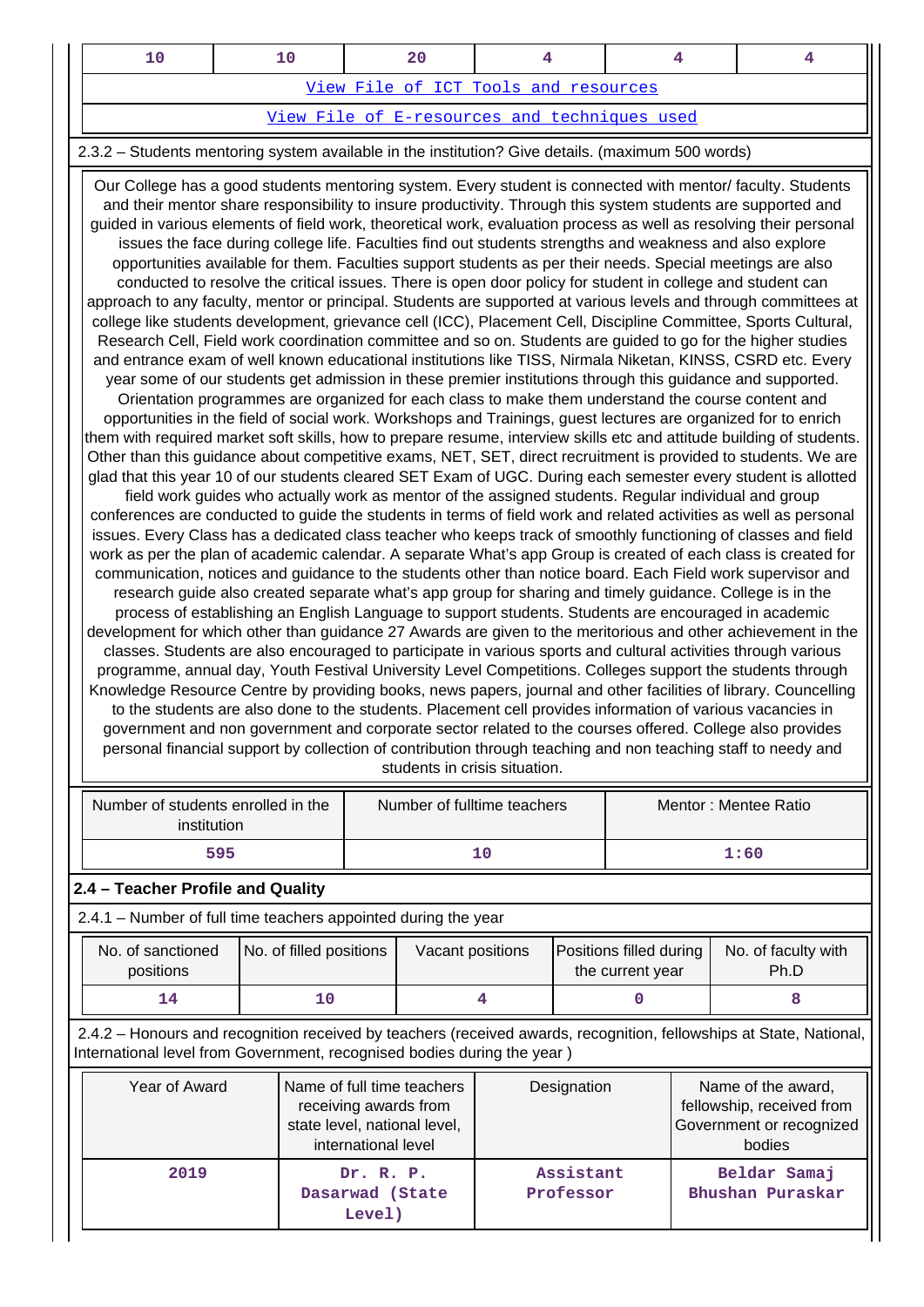#### **2.5 – Evaluation Process and Reforms**

 2.5.1 – Number of days from the date of semester-end/ year- end examination till the declaration of results during the year

| Programme Name | Programme Code | Semester/year | Last date of the last<br>semester-end/year-<br>end examination | Date of declaration of<br>results of semester-<br>end/year-end<br>examination |
|----------------|----------------|---------------|----------------------------------------------------------------|-------------------------------------------------------------------------------|
| <b>BSW</b>     | <b>NA</b>      | Semester      | 29/10/2020                                                     | 26/11/2020                                                                    |
| <b>MSW</b>     | <b>NA</b>      | Semester      | 29/10/2020                                                     | 25/11/2020                                                                    |
| MA             | <b>NA</b>      | Semester      | 29/10/2020                                                     | 28/11/2020                                                                    |
|                |                | View File     |                                                                |                                                                               |

2.5.2 – Reforms initiated on Continuous Internal Evaluation(CIE) system at the institutional level (250 words)

 **Examination and reforms are under the Jurisdiction of SGBAU Amravati. Evaluation through Internal Assessment, Internal Viva of the students is carried out as per the regulations and norms of the university, in consultation with the principal. The class teacher prepares the schedule of the Internal Viva for the academic year and External viva is conducted as per the guideline and schedule of the SGBAU. Internal assignments are checked by the concern subject teachers and marks are given as per the rules. Field work is monitored, supervised and evaluated through field visits, observation, IC-GC, Field Work Records. Research Project is also supervised and evaluated by the concern guide following university guideline and syllabus. The plan of exam process is discussed in the staff council meetings and schedule of internal and external evaluation process is circulated among the faculty members the same is notified to the students on the notice board and the announcement is also made in the classrooms. Proper evaluation is done by the concern faculties and quality is maintained. Reform Initiated on Continuous Internal Evaluation system: 1) Continuous monitoring of attendance by class teachers 2) Messages through what's app group to interact with students and follow up/ letters to parents who remain absent for long time. 3) Feedback from students, parents and stakeholders is collected and required changes are done following the rules and guidelines of university. 4) Assignment related to course subjects. 5) Students are assigned various tasks like seminar, planning, taking leadership in organizing various programs to sharpen their skills. 6) Students are continuously evaluated during Individual and group conferences held weekly by the concerning faculties. 7) Students are motivated to do their field work activities presentations through PPts and ICT tools. 8) Field work activities are conducted using the field work manual. 9) College faculties are actively involved in syllabus preparation through Ad-hoc committees of SGBAU–Social Work-UG and PG.**

 2.5.3 – Academic calendar prepared and adhered for conduct of Examination and other related matters (250 words)

 **College prepares the academic calendar and declares the activities of academic and field work activities, related activities at the beginning of the academic session and displays it on notice board and website of the college. College displays the exam schedules as per the SGBAU Amravati. Timely conduct of examination: The college announces and adheres strictly with the deadline set by university for internal and external exam. Early announcement of result: The college submits the internal marks and practical marks and viva-voce marks in time to the university and also provides the services of the paper setting, moderation and valuations to the university every year. 1) Admission process of**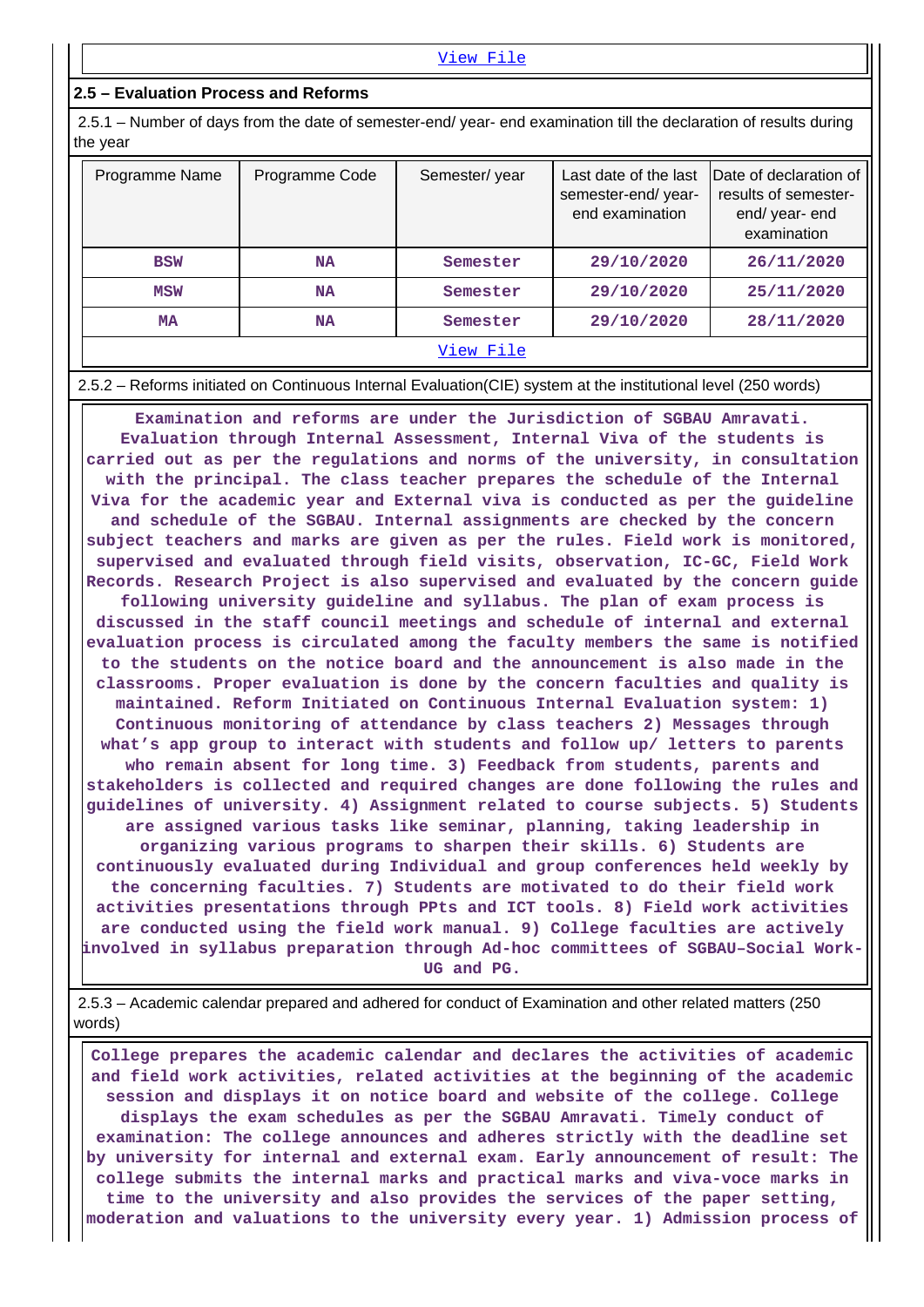**BSW-I,II,III- (10/06/19 to 15/07/19) 2) Admission process of MSW-I, II MA-Soc. I II (10/06/19 to 30/07/19) 3) Staff Council Meeting (17/06/19) 4) Commencement of Teaching – BSW-I,II,III (01/07/19) 5) Commencement of Teaching – MSW-I,II MA-Soc. I II (01/08/19) 6) Orientation Skill Lab for BSW I,II,III MSW I, II (22/07/19 to 14/08/19) 7) Library Orientation for BSW I, II, III MSW I, II (09/08/19 to 10/08/19) 8) Paper Reading of BSW I, II MSW I (Every Friday Saturday) (09/08/19 to 28/09/19) 9) Research Methodology Workshop for BSW-III MSW II (21/08/19) 10) Agency Visits- BSW I MSW I (22/08/19 to 30/09/19) 11) Commencement of Agency Placement - BSW MSW- Phase-I (23/08/19 to 05/10/19) 12) Last Date of Synopsis submission (BSW MSW) (30/09/19) 13) RRC of BSW MSW Research Students (03/10/19 to 05/10/19) 14) Library Orientation for BSW I, II, III MSW I, II (09/08/19 to 10/08/19) 15) Paper Reading of BSW I, II MSW I (Every Friday Saturday) (09/08/19 to 28/09/19) 16) Research Methodology Workshop for BSW-III MSW II (21/08/19) 17) Agency Visits- BSW I MSW I (22/08/19 to 30/09/19) 18) Commencement of Agency Placement - BSW MSW- Phase-I (23/08/19 to 05/10/19) 19) Last Date of Synopsis submission (BSW MSW) (30/09/19) 20) Library Orientation for BSW I, II, III MSW I, II (09/08/19 to 10/08/19) 21) Paper Reading of BSW I, II MSW I (Every Friday Saturday) (09/08/19 to 28/09/19) 22) Research Methodology Workshop for BSW-III MSW II (21/08/19) 23) Agency Visits- BSW I MSW I (22/08/19 to 30/09/19) 24) Commencement of Agency Placement - BSW MSW- Phase-I (23/08/19 to 05/10/19) 25) Last Date of Synopsis submission (BSW MSW) (30/09/19) 26) Presentations of Village Placements- MSW-I (30/01/20 to 31/01/20) 27) Last Date of Research Project Submission (29/02/20) 28) Presentation (PPT)of Field Work Report -Phase-II (All Classes) (20/03/20 to 21/03/20) 29) Internal External Viva of BSW and MSW Students (23/03/20 to 25/03/20) 30) Presentations of Village Placements- MSW-I (30/01/20 to 31/01/20)**

### **2.6 – Student Performance and Learning Outcomes**

 2.6.1 – Program outcomes, program specific outcomes and course outcomes for all programs offered by the institution are stated and displayed in website of the institution (to provide the weblink)

#### [https://vywscswamt.org/wp-](https://vywscswamt.org/wp-content/uploads/2020/07/Programme%20&%20Course%20Outcomes%202019-20.pdf)

[content/uploads/2020/07/Programme%20&%20Course%20Outcomes%202019-20.pdf](https://vywscswamt.org/wp-content/uploads/2020/07/Programme%20&%20Course%20Outcomes%202019-20.pdf)

| Programme<br>Code      | Programme<br>Name | Number of<br>Programme<br>Specialization<br>students<br>appeared in the<br>final year<br>examination |    | Number of<br>students passed<br>in final year<br>examination | Pass Percentage |  |  |  |  |  |
|------------------------|-------------------|------------------------------------------------------------------------------------------------------|----|--------------------------------------------------------------|-----------------|--|--|--|--|--|
| <b>NA</b>              | <b>BSW</b>        | Social<br>work                                                                                       | 98 | 95                                                           | 96.94           |  |  |  |  |  |
| <b>NA</b>              | <b>MSW</b>        | <b>HRM</b><br><b>CD</b><br>୍ବ                                                                        | 69 | 63                                                           | 91.30           |  |  |  |  |  |
| <b>NA</b><br><b>MA</b> |                   | Sociology                                                                                            | 23 | 23                                                           | 100             |  |  |  |  |  |
| View File              |                   |                                                                                                      |    |                                                              |                 |  |  |  |  |  |

#### 2.6.2 – Pass percentage of students

### **2.7 – Student Satisfaction Survey**

 2.7.1 – Student Satisfaction Survey (SSS) on overall institutional performance (Institution may design the questionnaire) (results and details be provided as weblink)

[https://vywscswamt.org/wp-](https://vywscswamt.org/wp-content/uploads/2020/07/SSS%20Report%202019-20%20PDF.pdf)

[content/uploads/2020/07/SSS%20Report%202019-20%20PDF.pdf](https://vywscswamt.org/wp-content/uploads/2020/07/SSS%20Report%202019-20%20PDF.pdf) 

# **CRITERION III – RESEARCH, INNOVATIONS AND EXTENSION**

# **3.1 – Resource Mobilization for Research**

3.1.1 – Research funds sanctioned and received from various agencies, industry and other organisations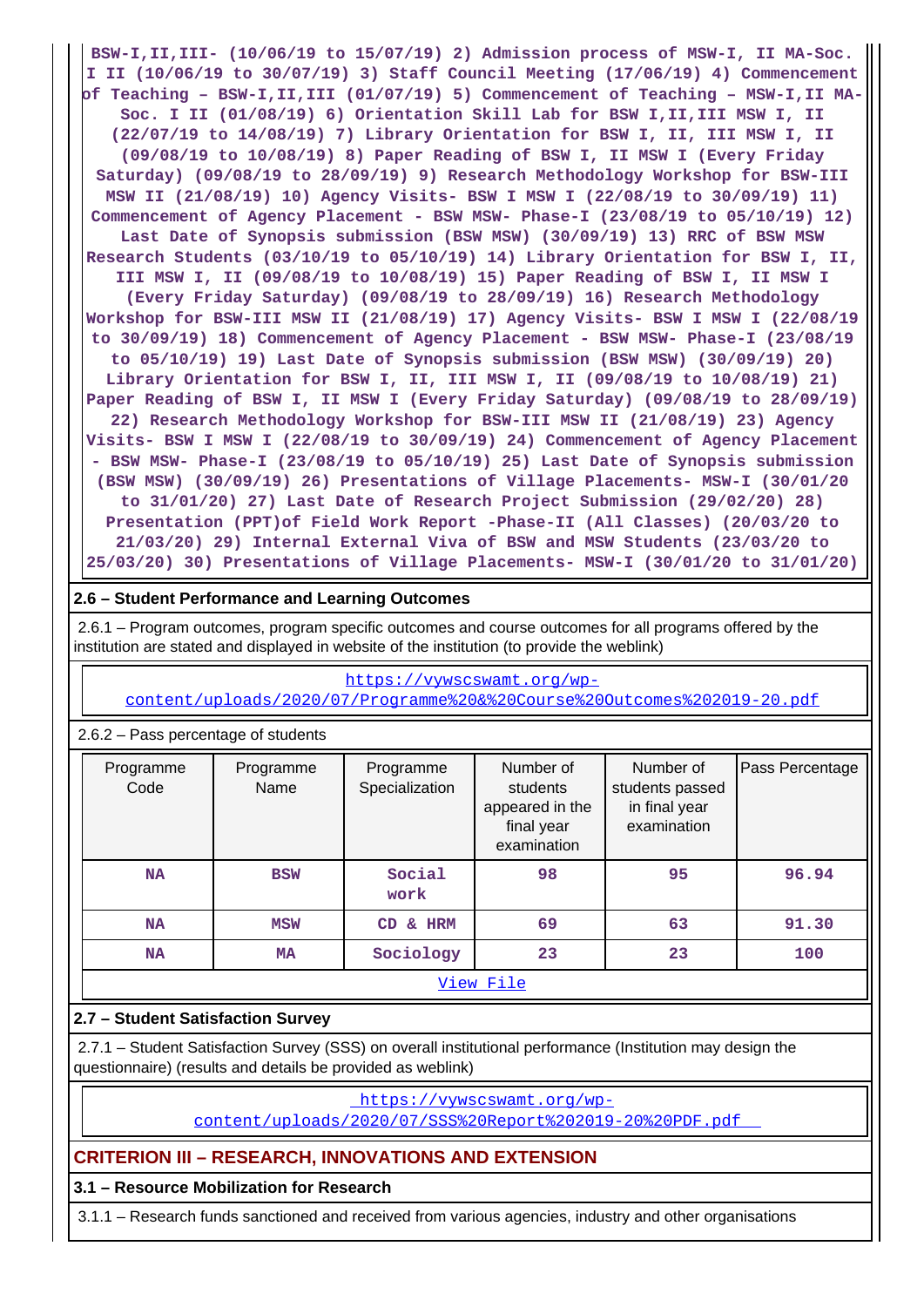| Nature of the Project                                                                                                                                      |                                                                                                                                          | Duration               |             | Name of the funding<br>agency            |                         |            | Total grant<br>sanctioned |             | Amount received<br>during the year |
|------------------------------------------------------------------------------------------------------------------------------------------------------------|------------------------------------------------------------------------------------------------------------------------------------------|------------------------|-------------|------------------------------------------|-------------------------|------------|---------------------------|-------------|------------------------------------|
| Minor<br>180<br>Projects<br>Office,<br>Amravati                                                                                                            |                                                                                                                                          | Collector              |             | 400000                                   |                         | 2019       |                           |             |                                    |
|                                                                                                                                                            | View File                                                                                                                                |                        |             |                                          |                         |            |                           |             |                                    |
| 3.2 - Innovation Ecosystem                                                                                                                                 |                                                                                                                                          |                        |             |                                          |                         |            |                           |             |                                    |
|                                                                                                                                                            | 3.2.1 – Workshops/Seminars Conducted on Intellectual Property Rights (IPR) and Industry-Academia Innovative<br>practices during the year |                        |             |                                          |                         |            |                           |             |                                    |
| Title of workshop/seminar                                                                                                                                  |                                                                                                                                          |                        |             | Name of the Dept.                        |                         |            |                           |             | Date                               |
|                                                                                                                                                            |                                                                                                                                          |                        |             | No Data Entered/Not Applicable !!!       |                         |            |                           |             |                                    |
| 3.2.2 - Awards for Innovation won by Institution/Teachers/Research scholars/Students during the year                                                       |                                                                                                                                          |                        |             |                                          |                         |            |                           |             |                                    |
| Title of the innovation                                                                                                                                    |                                                                                                                                          | Name of Awardee        |             | Awarding Agency                          |                         |            | Date of award             |             | Category                           |
| Ph.D.                                                                                                                                                      |                                                                                                                                          | Dr. V. C.<br>Gajbhiye  |             | Baba Amravati<br>university,<br>Amravati | Sant Gadge              |            | 13/06/2019                |             | Social work                        |
| Ph.D.                                                                                                                                                      |                                                                                                                                          | Dr. A. P.<br>Patil     |             | Tukadoji<br>Maharaj Nagpur<br>University | Rashtrasant             | 18/01/2020 |                           |             | Library<br>Science                 |
|                                                                                                                                                            |                                                                                                                                          |                        |             |                                          | View File               |            |                           |             |                                    |
| 3.2.3 - No. of Incubation centre created, start-ups incubated on campus during the year                                                                    |                                                                                                                                          |                        |             |                                          |                         |            |                           |             |                                    |
| Incubation<br>Center                                                                                                                                       | Name                                                                                                                                     |                        |             | Sponsered By                             | Name of the<br>Start-up |            | Nature of Start-<br>up    |             | Date of<br>Commencement            |
| 0                                                                                                                                                          |                                                                                                                                          | $\mathbf 0$            |             | $\mathbf 0$                              | $\mathbf 0$             |            |                           | $\mathbf 0$ | Nill                               |
|                                                                                                                                                            |                                                                                                                                          |                        |             |                                          | View File               |            |                           |             |                                    |
| 3.3 - Research Publications and Awards                                                                                                                     |                                                                                                                                          |                        |             |                                          |                         |            |                           |             |                                    |
| 3.3.1 - Incentive to the teachers who receive recognition/awards                                                                                           |                                                                                                                                          |                        |             |                                          |                         |            |                           |             |                                    |
| <b>State</b>                                                                                                                                               |                                                                                                                                          |                        |             | National                                 |                         |            |                           |             | International                      |
| 0                                                                                                                                                          |                                                                                                                                          |                        |             | 0                                        |                         |            |                           |             | 0                                  |
| 3.3.2 - Ph. Ds awarded during the year (applicable for PG College, Research Center)                                                                        |                                                                                                                                          |                        |             |                                          |                         |            |                           |             |                                    |
|                                                                                                                                                            |                                                                                                                                          | Name of the Department |             |                                          |                         |            | Number of PhD's Awarded   |             |                                    |
|                                                                                                                                                            |                                                                                                                                          | 0                      |             |                                          |                         |            |                           | 0           |                                    |
| 3.3.3 - Research Publications in the Journals notified on UGC website during the year                                                                      |                                                                                                                                          |                        |             |                                          |                         |            |                           |             |                                    |
| Number of Publication<br>Average Impact Factor (if<br><b>Type</b><br>Department<br>any)                                                                    |                                                                                                                                          |                        |             |                                          |                         |            |                           |             |                                    |
| National                                                                                                                                                   |                                                                                                                                          |                        | Social work |                                          |                         | 3          |                           |             | 6.2                                |
|                                                                                                                                                            |                                                                                                                                          |                        |             |                                          | View File               |            |                           |             |                                    |
| 3.3.4 - Books and Chapters in edited Volumes / Books published, and papers in National/International Conference<br>Proceedings per Teacher during the year |                                                                                                                                          |                        |             |                                          |                         |            |                           |             |                                    |
| Number of Publication<br>Department                                                                                                                        |                                                                                                                                          |                        |             |                                          |                         |            |                           |             |                                    |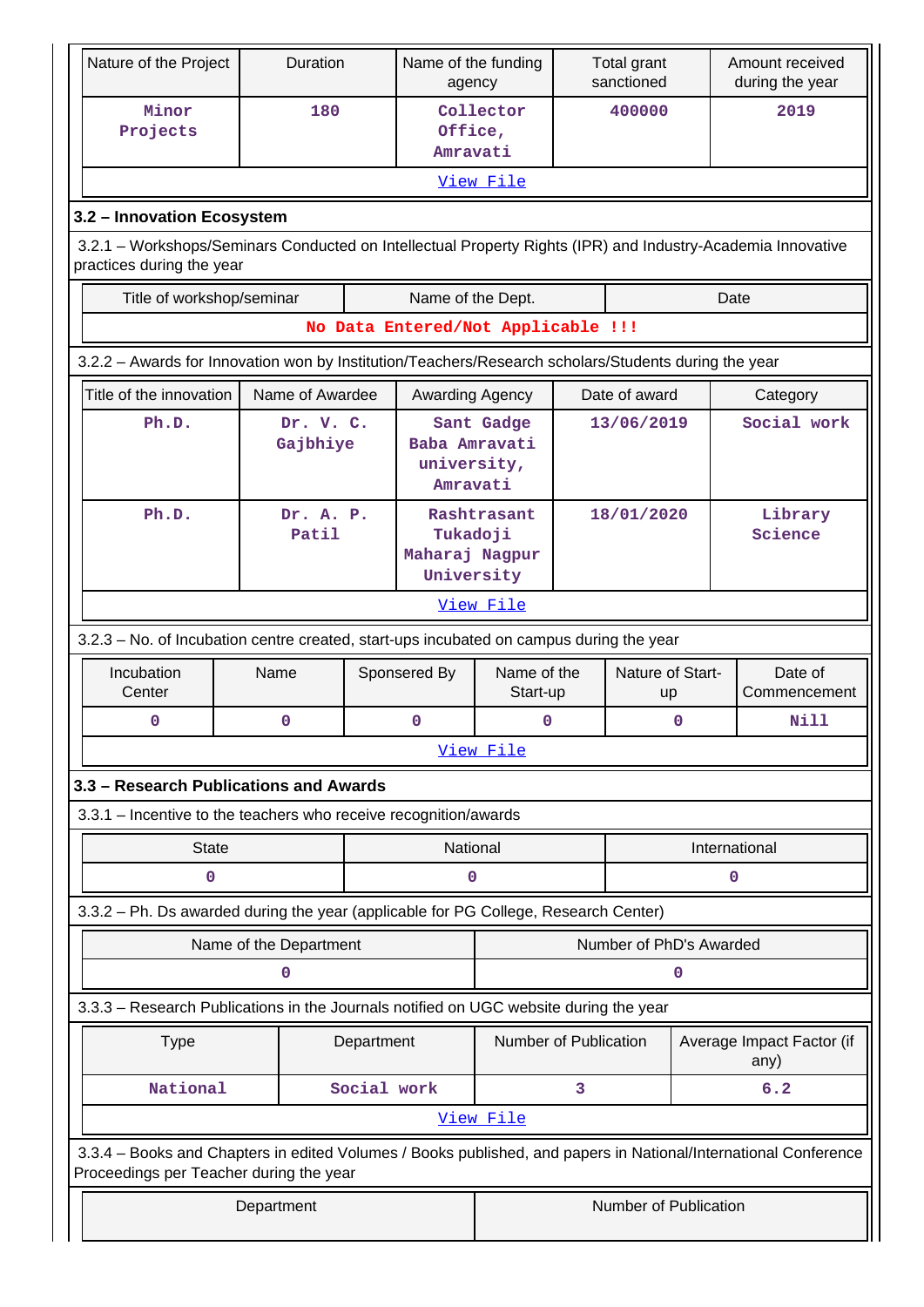| Library Science                                                                                                                                                                                                    |  |                                                                                                |                                                                                           |                        | 1                       |                                                          |   |                                                                    |             |                                                                    |
|--------------------------------------------------------------------------------------------------------------------------------------------------------------------------------------------------------------------|--|------------------------------------------------------------------------------------------------|-------------------------------------------------------------------------------------------|------------------------|-------------------------|----------------------------------------------------------|---|--------------------------------------------------------------------|-------------|--------------------------------------------------------------------|
| Social Work                                                                                                                                                                                                        |  |                                                                                                |                                                                                           | 1                      |                         |                                                          |   |                                                                    |             |                                                                    |
| View File                                                                                                                                                                                                          |  |                                                                                                |                                                                                           |                        |                         |                                                          |   |                                                                    |             |                                                                    |
| 3.3.5 - Bibliometrics of the publications during the last Academic year based on average citation index in Scopus/<br>Web of Science or PubMed/ Indian Citation Index                                              |  |                                                                                                |                                                                                           |                        |                         |                                                          |   |                                                                    |             |                                                                    |
| Title of the<br>Name of<br>Author<br>Paper                                                                                                                                                                         |  |                                                                                                | Title of journal                                                                          | Year of<br>publication |                         | <b>Citation Index</b>                                    |   | Institutional<br>affiliation as<br>mentioned in<br>the publication |             | Number of<br>citations<br>excluding self<br>citation               |
| Nil                                                                                                                                                                                                                |  | Nil                                                                                            | Nil                                                                                       |                        | 2019                    | 0                                                        |   | Nil                                                                |             | 0                                                                  |
|                                                                                                                                                                                                                    |  |                                                                                                |                                                                                           |                        | View File               |                                                          |   |                                                                    |             |                                                                    |
| 3.3.6 - h-Index of the Institutional Publications during the year. (based on Scopus/ Web of science)                                                                                                               |  |                                                                                                |                                                                                           |                        |                         |                                                          |   |                                                                    |             |                                                                    |
| Title of the<br>Paper                                                                                                                                                                                              |  | Name of<br>Author                                                                              | Title of journal                                                                          | Year of<br>publication |                         | h-index                                                  |   | Number of<br>citations<br>excluding self<br>citation               |             | Institutional<br>affiliation as<br>mentioned in<br>the publication |
| Nil                                                                                                                                                                                                                |  | Nil                                                                                            | <b>Nil</b>                                                                                |                        | 2019                    | 0                                                        |   | 0                                                                  |             | Nil                                                                |
|                                                                                                                                                                                                                    |  |                                                                                                |                                                                                           |                        | View File               |                                                          |   |                                                                    |             |                                                                    |
| 3.3.7 - Faculty participation in Seminars/Conferences and Symposia during the year:                                                                                                                                |  |                                                                                                |                                                                                           |                        |                         |                                                          |   |                                                                    |             |                                                                    |
| Number of Faculty                                                                                                                                                                                                  |  |                                                                                                | International                                                                             |                        | National                | <b>State</b>                                             |   | Local                                                              |             |                                                                    |
| Attended/Semi<br>nars/Workshops                                                                                                                                                                                    |  |                                                                                                | $\mathbf 0$                                                                               |                        | $\overline{\mathbf{2}}$ |                                                          | 0 |                                                                    | $\mathbf 0$ |                                                                    |
| Presented<br>papers                                                                                                                                                                                                |  |                                                                                                | $\mathbf 0$                                                                               |                        | $\overline{\mathbf{2}}$ | 0                                                        |   |                                                                    | $\mathbf 0$ |                                                                    |
| Resource<br>persons                                                                                                                                                                                                |  |                                                                                                | $\mathbf 0$                                                                               |                        | $\overline{2}$<br>0     |                                                          |   |                                                                    | $\mathbf 0$ |                                                                    |
|                                                                                                                                                                                                                    |  |                                                                                                |                                                                                           |                        | View File               |                                                          |   |                                                                    |             |                                                                    |
| 3.4 - Extension Activities                                                                                                                                                                                         |  |                                                                                                |                                                                                           |                        |                         |                                                          |   |                                                                    |             |                                                                    |
| 3.4.1 – Number of extension and outreach programmes conducted in collaboration with industry, community and<br>Non- Government Organisations through NSS/NCC/Red cross/Youth Red Cross (YRC) etc., during the year |  |                                                                                                |                                                                                           |                        |                         |                                                          |   |                                                                    |             |                                                                    |
| Title of the activities                                                                                                                                                                                            |  |                                                                                                | Organising unit/agency/<br>collaborating agency                                           |                        |                         | Number of teachers<br>participated in such<br>activities |   |                                                                    |             | Number of students<br>participated in such<br>activities           |
| Tree Plantation<br>Programme                                                                                                                                                                                       |  | NSS College of<br>Social Work,<br>Badnera Shree<br>Shektra<br>Taponeshwar, Bodna<br>, Amravati |                                                                                           |                        | $\overline{\mathbf{2}}$ |                                                          |   |                                                                    | 11          |                                                                    |
| International<br>Youth Day                                                                                                                                                                                         |  |                                                                                                | NSS College of<br>Social Work,<br>Badnera District<br>General Govt.<br>Hospital, Amravati |                        |                         | $\overline{a}$                                           |   |                                                                    |             | 15                                                                 |
| Walkathon Rally                                                                                                                                                                                                    |  |                                                                                                | NSS College of<br>Social Work,<br>Badnera TB Dept.,                                       |                        |                         | $\overline{2}$                                           |   |                                                                    |             | 10                                                                 |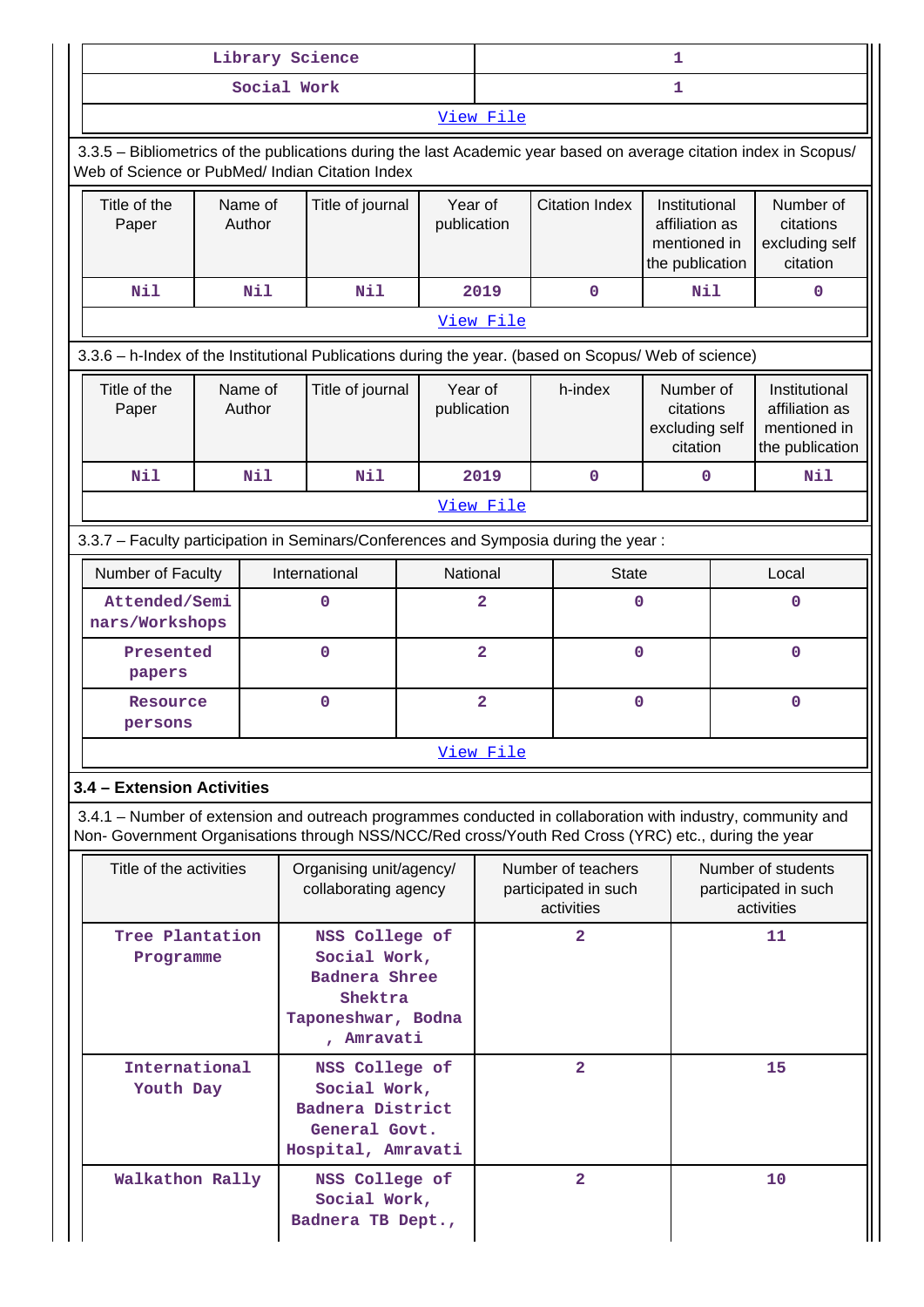|                                                                                                                                             | Amravati                                                                           |                                                                       |                                 |
|---------------------------------------------------------------------------------------------------------------------------------------------|------------------------------------------------------------------------------------|-----------------------------------------------------------------------|---------------------------------|
| Sanitation<br>Programme                                                                                                                     | NSS College of<br>Social Work,<br>Badnera MTDC Dept.                               | $\overline{2}$                                                        | 47                              |
| State Level Youth<br>Training Programme                                                                                                     | NSS College of<br>Social Work,<br>Badnera Rashriya<br>Yuva Sanghatan,<br>Wardha    | $\overline{2}$                                                        | 12                              |
| Social Work short<br>term Training<br>Programme                                                                                             | NSS College of<br>Social Work,<br>Badnera Gandhi<br>Vichar Parishad,<br>Wardha     | 4                                                                     | 4                               |
| Special Camp                                                                                                                                | NSS College of<br>Social Work,<br><b>Badnera</b><br>Grampanchayat,<br><b>Bodna</b> | $\overline{2}$                                                        | 75                              |
| Tobacco free<br>NSS College of<br>campaign workshop<br>Social Work,<br><b>Badnera</b><br>Wishwarachana<br>Gramin Vikas<br>sanstha, Kekatpur |                                                                                    | $\overline{2}$                                                        | 15                              |
|                                                                                                                                             |                                                                                    | View File                                                             |                                 |
| 3.4.2 - Awards and recognition received for extension activities from Government and other recognized bodies<br>during the year             |                                                                                    |                                                                       |                                 |
| Name of the activity                                                                                                                        | Award/Recognition                                                                  | <b>Awarding Bodies</b>                                                | Number of students<br>Benefited |
| Social Service<br>And Excellence in<br>Education                                                                                            | Samajbhushan<br>Puraskar                                                           | Yuva Vidharbha<br>Beldar Samaj<br>Sangathana Dist.<br><b>Yavatmal</b> | 0                               |

| Name of the activity                                                                       | Award/Recognition                                        | <b>Awarding Bodies</b>                                         | Number of students<br><b>Benefited</b> |  |  |  |
|--------------------------------------------------------------------------------------------|----------------------------------------------------------|----------------------------------------------------------------|----------------------------------------|--|--|--|
| Social Service<br>And Excellence in<br>Education                                           | Samajbhushan<br>Puraskar                                 | Yuva Vidharbha<br>Beldar Samaj<br>Sangathana Dist.<br>Yavatmal | 0                                      |  |  |  |
| Study of Social,<br>Economic, Health<br>Problems of Kumari<br>Mata in Yavatmal<br>District | Member of<br>Research Project<br>Regulatory<br>Committee | Womens Commission<br>Maharashtra State                         | 0                                      |  |  |  |
| View File                                                                                  |                                                          |                                                                |                                        |  |  |  |

 3.4.3 – Students participating in extension activities with Government Organisations, Non-Government Organisations and programmes such as Swachh Bharat, Aids Awareness, Gender Issue, etc. during the year

| Name of the scheme | Organising unit/Agen<br>cy/collaborating<br>agency | Name of the activity        | Number of teachers<br>participated in such<br>activites | Number of students<br>participated in such<br>activites |
|--------------------|----------------------------------------------------|-----------------------------|---------------------------------------------------------|---------------------------------------------------------|
| NSS Unit           | College of<br>Social Work,<br><b>Badnera</b>       | National<br>Student Day     |                                                         | 50                                                      |
| NSS Unit           | College of<br>Social Work,<br><b>Badnera</b>       | <b>Tobacco Free</b><br>Camp |                                                         | 60                                                      |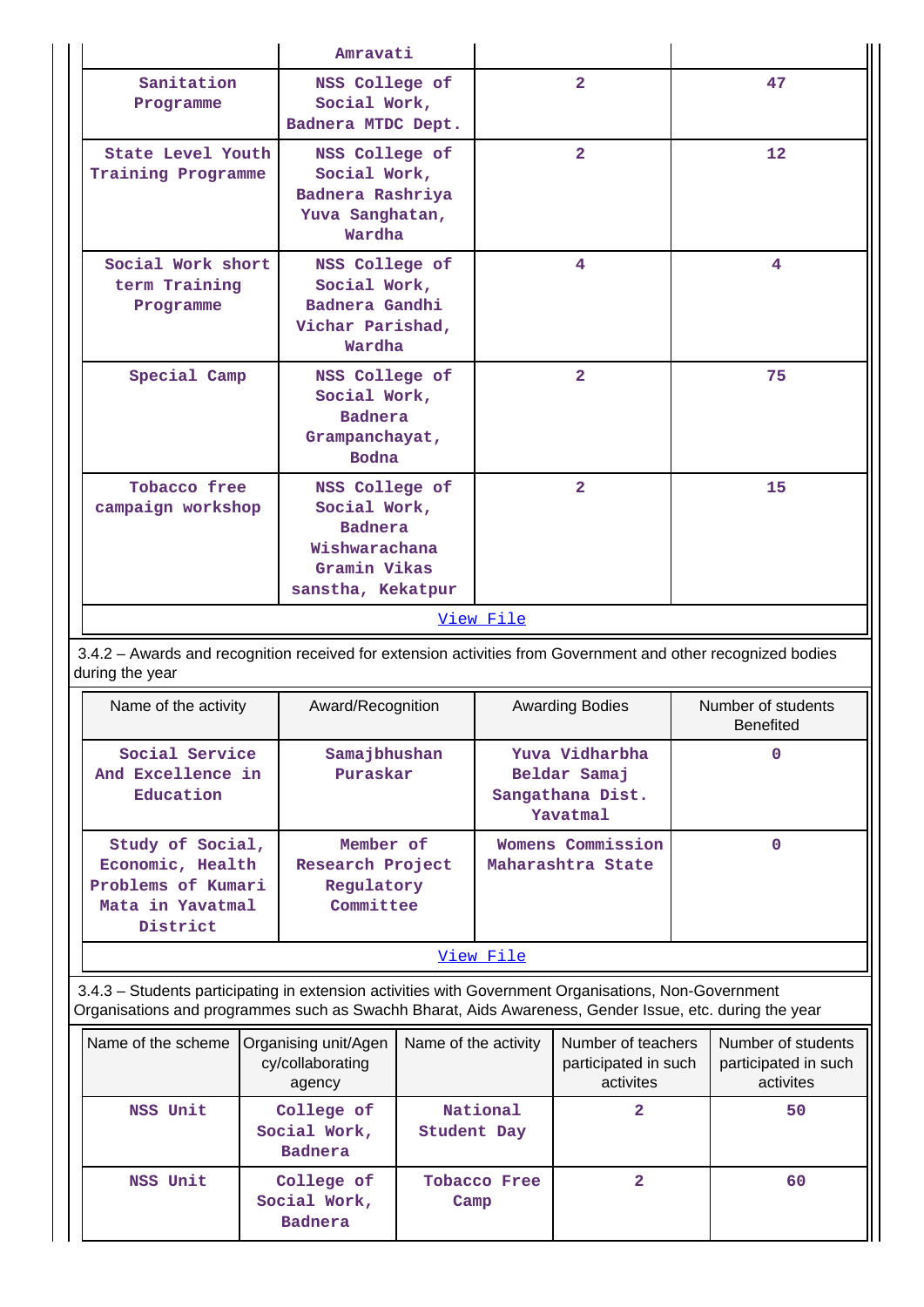| Std.<br>Development<br>Committee                                                                                                                         |                                   | Social<br>Welfare<br>Department<br>Amravati And<br>College of<br>Social Work,<br><b>Badnera</b> |                                                                                  | Constitution<br>Day                                                                               | Indian                      |                            | 6                       |            | 30                                                        |
|----------------------------------------------------------------------------------------------------------------------------------------------------------|-----------------------------------|-------------------------------------------------------------------------------------------------|----------------------------------------------------------------------------------|---------------------------------------------------------------------------------------------------|-----------------------------|----------------------------|-------------------------|------------|-----------------------------------------------------------|
| Bulding<br>Beautyfecation<br>And Manaegment<br>Committee                                                                                                 |                                   | <b>Bednera</b>                                                                                  | <b>Bulding</b><br>Beautyfecation<br>And Manaegment<br>College of<br>Social Work, |                                                                                                   | <b>Green Campus</b>         |                            | $\mathbf{1}$            |            | 23                                                        |
| NSS Unit                                                                                                                                                 |                                   | College of<br>Social Work,<br><b>Badnera</b>                                                    |                                                                                  | Yoga Day                                                                                          | International               |                            | $\overline{\mathbf{2}}$ |            | 30                                                        |
| NSS Unit                                                                                                                                                 |                                   | College of<br>Social Work,<br><b>Badnera</b>                                                    |                                                                                  | Plantation                                                                                        | Tree                        | $\overline{2}$             |                         |            | 20                                                        |
|                                                                                                                                                          |                                   |                                                                                                 |                                                                                  |                                                                                                   | View File                   |                            |                         |            |                                                           |
| 3.5 - Collaborations                                                                                                                                     |                                   |                                                                                                 |                                                                                  |                                                                                                   |                             |                            |                         |            |                                                           |
| 3.5.1 – Number of Collaborative activities for research, faculty exchange, student exchange during the year                                              |                                   |                                                                                                 |                                                                                  |                                                                                                   |                             |                            |                         |            |                                                           |
|                                                                                                                                                          | Nature of activity<br>Participant |                                                                                                 |                                                                                  |                                                                                                   | Source of financial support |                            |                         |            | Duration                                                  |
| <b>Student Exchange</b><br>Programme                                                                                                                     |                                   |                                                                                                 | 12                                                                               | College of Social                                                                                 |                             | Work, Badnera,<br>Amravati |                         |            | 1                                                         |
|                                                                                                                                                          |                                   |                                                                                                 |                                                                                  |                                                                                                   | View File                   |                            |                         |            |                                                           |
| 3.5.2 - Linkages with institutions/industries for internship, on-the- job training, project work, sharing of research<br>facilities etc. during the year |                                   |                                                                                                 |                                                                                  |                                                                                                   |                             |                            |                         |            |                                                           |
| Nature of linkage                                                                                                                                        |                                   | Title of the<br>linkage                                                                         |                                                                                  | Name of the<br>partnering<br>institution/<br>industry<br>/research lab<br>with contact<br>details | <b>Duration From</b>        |                            | Duration To             |            | Participant                                               |
| Student<br>Development                                                                                                                                   |                                   | Soft Skill<br>Development<br>Programme                                                          |                                                                                  | Sant Gadge<br><b>Baba</b><br>Unversity,<br>Amravati                                               | 10/10/2019                  |                            |                         | 13/10/2019 | 50                                                        |
| Student<br>Development                                                                                                                                   |                                   | Soft Skill<br>Development<br>Programme                                                          |                                                                                  | Sant Gadge<br><b>Baba</b><br>Unversity,<br>Amravati                                               | 13/01/2020                  |                            |                         | 16/01/2020 | 49                                                        |
|                                                                                                                                                          |                                   |                                                                                                 |                                                                                  |                                                                                                   | View File                   |                            |                         |            |                                                           |
| 3.5.3 - MoUs signed with institutions of national, international importance, other universities, industries, corporate<br>houses etc. during the year    |                                   |                                                                                                 |                                                                                  |                                                                                                   |                             |                            |                         |            |                                                           |
| Organisation<br>Date of MoU signed                                                                                                                       |                                   |                                                                                                 |                                                                                  |                                                                                                   |                             | Purpose/Activities         |                         |            | Number of<br>students/teachers<br>participated under MoUs |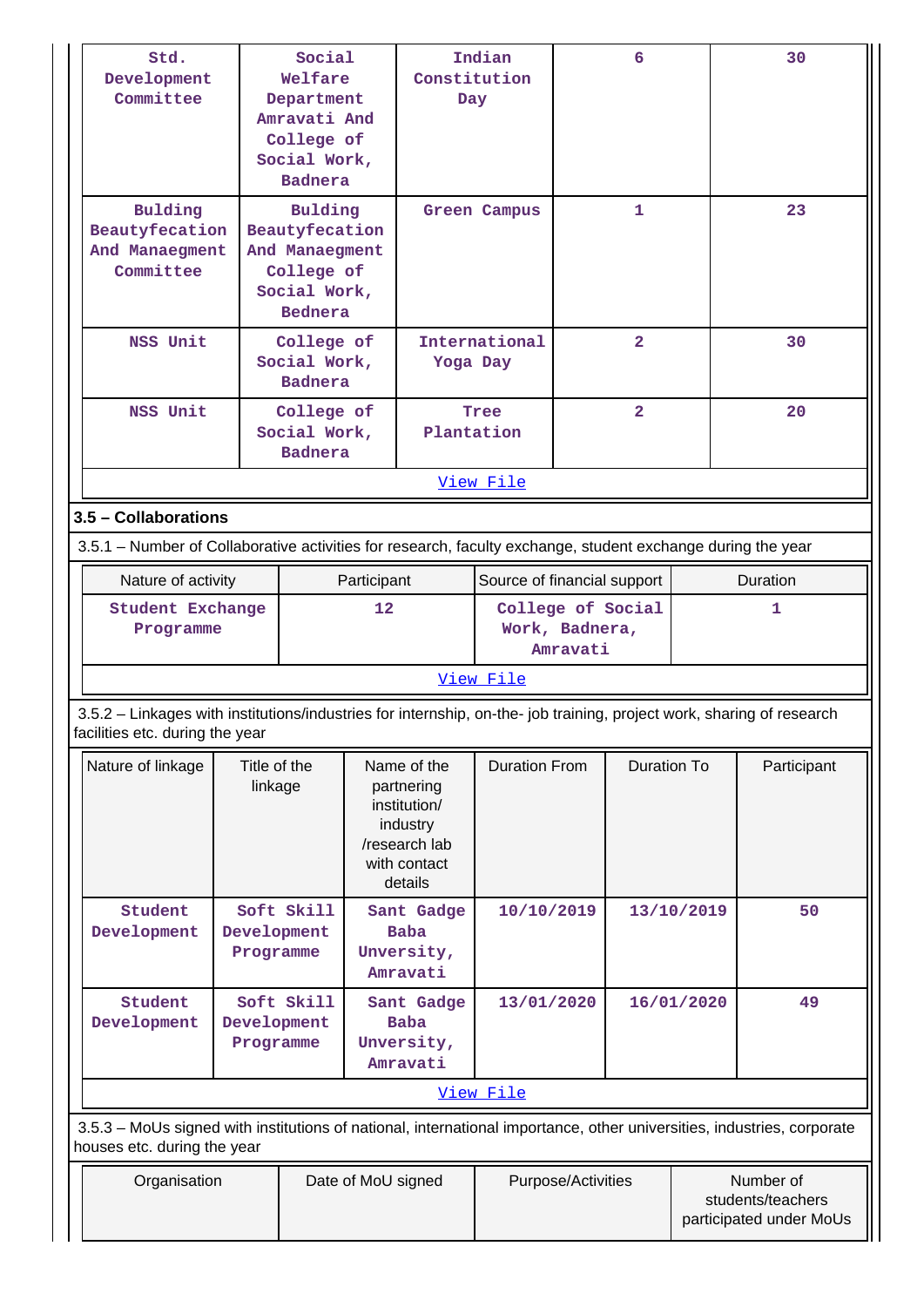| Rastrasant<br>Tukdoji Maharaj<br>Vichar Dhara<br>Samittee/RTM Yuva<br>Cader, Amravati       | 15/11/2019                                                                   |     |                                                |             | Share Knowledge<br>about Rastrasant<br>Tukdoji Maharaj in<br>Local People To<br>Rastrasant Tukdoji<br>Maharaj among the<br>student To run the<br>organised the exam.<br>Gita, how play the<br>emiant role in the |                                | 20                 |  |
|---------------------------------------------------------------------------------------------|------------------------------------------------------------------------------|-----|------------------------------------------------|-------------|------------------------------------------------------------------------------------------------------------------------------------------------------------------------------------------------------------------|--------------------------------|--------------------|--|
|                                                                                             |                                                                              |     | View File                                      |             |                                                                                                                                                                                                                  |                                |                    |  |
| <b>CRITERION IV - INFRASTRUCTURE AND LEARNING RESOURCES</b>                                 |                                                                              |     |                                                |             |                                                                                                                                                                                                                  |                                |                    |  |
| 4.1 - Physical Facilities                                                                   |                                                                              |     |                                                |             |                                                                                                                                                                                                                  |                                |                    |  |
| 4.1.1 – Budget allocation, excluding salary for infrastructure augmentation during the year |                                                                              |     |                                                |             |                                                                                                                                                                                                                  |                                |                    |  |
| Budget allocated for infrastructure augmentation                                            |                                                                              |     | Budget utilized for infrastructure development |             |                                                                                                                                                                                                                  |                                |                    |  |
|                                                                                             | 1055000                                                                      |     |                                                |             |                                                                                                                                                                                                                  | 653229                         |                    |  |
|                                                                                             | 4.1.2 – Details of augmentation in infrastructure facilities during the year |     |                                                |             |                                                                                                                                                                                                                  |                                |                    |  |
|                                                                                             | <b>Facilities</b>                                                            |     |                                                |             |                                                                                                                                                                                                                  | <b>Existing or Newly Added</b> |                    |  |
|                                                                                             | Campus Area                                                                  |     |                                                |             |                                                                                                                                                                                                                  | Existing                       |                    |  |
|                                                                                             | Class rooms                                                                  |     |                                                |             |                                                                                                                                                                                                                  | Existing                       |                    |  |
|                                                                                             | Laboratories                                                                 |     |                                                |             |                                                                                                                                                                                                                  | Newly Added                    |                    |  |
| Seminar Halls                                                                               |                                                                              |     |                                                | Existing    |                                                                                                                                                                                                                  |                                |                    |  |
|                                                                                             | Classrooms with LCD facilities                                               |     |                                                |             |                                                                                                                                                                                                                  | Existing                       |                    |  |
|                                                                                             | Classrooms with Wi-Fi OR LAN                                                 |     |                                                |             |                                                                                                                                                                                                                  | Existing                       |                    |  |
| Seminar halls with ICT facilities                                                           |                                                                              |     |                                                |             |                                                                                                                                                                                                                  | Existing                       |                    |  |
|                                                                                             |                                                                              |     | View File                                      |             |                                                                                                                                                                                                                  |                                |                    |  |
| 4.2 - Library as a Learning Resource                                                        |                                                                              |     |                                                |             |                                                                                                                                                                                                                  |                                |                    |  |
| 4.2.1 - Library is automated {Integrated Library Management System (ILMS)}                  |                                                                              |     |                                                | Version     |                                                                                                                                                                                                                  |                                |                    |  |
| software                                                                                    | Name of the ILMS<br>Nature of automation (fully<br>or patially)              |     |                                                |             |                                                                                                                                                                                                                  |                                | Year of automation |  |
| Libman-Library<br>management system<br>software                                             |                                                                              | 2.0 |                                                |             | 2010                                                                                                                                                                                                             |                                |                    |  |
| Management                                                                                  | Web based Library<br>Fully                                                   |     |                                                |             | <b>Nill</b>                                                                                                                                                                                                      |                                |                    |  |
| Barcode Reader                                                                              | Fully                                                                        |     |                                                | <b>Nill</b> |                                                                                                                                                                                                                  |                                | 2017               |  |
| 4.2.2 - Library Services                                                                    |                                                                              |     |                                                |             |                                                                                                                                                                                                                  |                                |                    |  |
| Library<br>Service Type                                                                     | Existing                                                                     |     |                                                | Newly Added |                                                                                                                                                                                                                  | Total                          |                    |  |
| Text<br>11717                                                                               | 1402983                                                                      |     | 402                                            | 127160      |                                                                                                                                                                                                                  | 12119                          | 1530143            |  |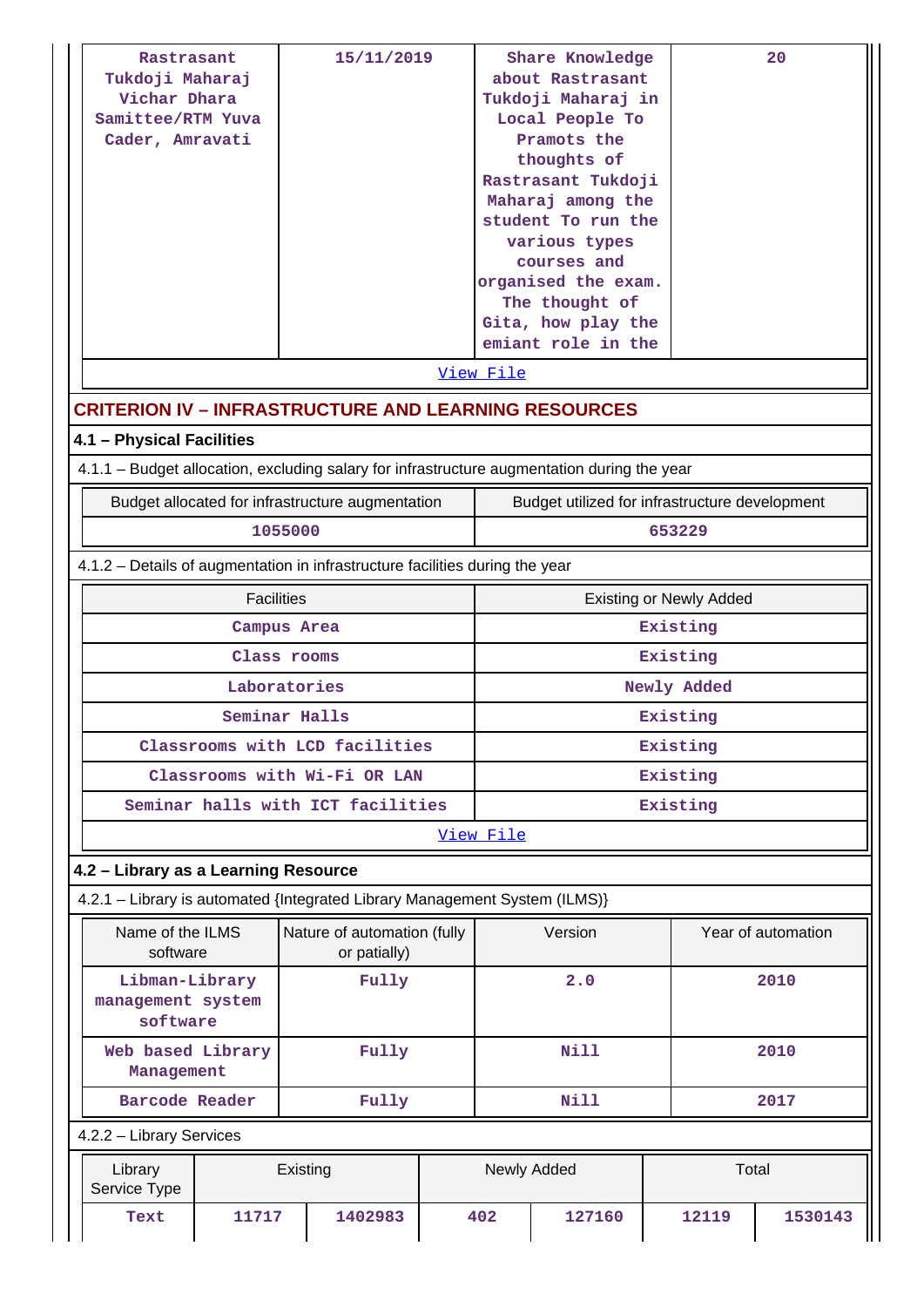| <b>Books</b>                                                                                                                                                                                                                                            |                                           |                    |                                                                             |             |                               |                                           |                 |                         |                                                   |                                                                                                                      |
|---------------------------------------------------------------------------------------------------------------------------------------------------------------------------------------------------------------------------------------------------------|-------------------------------------------|--------------------|-----------------------------------------------------------------------------|-------------|-------------------------------|-------------------------------------------|-----------------|-------------------------|---------------------------------------------------|----------------------------------------------------------------------------------------------------------------------|
| Reference<br><b>Books</b>                                                                                                                                                                                                                               |                                           | 789                | 717921                                                                      |             | 8                             | 10125                                     |                 | 797                     |                                                   | 728046                                                                                                               |
| e-Books                                                                                                                                                                                                                                                 |                                           | 140                | $\mathbf 0$                                                                 |             | 150                           | $\mathbf{0}$                              |                 | 290                     |                                                   | $\mathbf{0}$                                                                                                         |
| Journals                                                                                                                                                                                                                                                |                                           | 31                 | 16733                                                                       |             | $\mathbf 0$                   | 0                                         |                 | 31                      |                                                   | 16733                                                                                                                |
| CD &<br>Video                                                                                                                                                                                                                                           |                                           | $\overline{2}$     | 59650                                                                       |             | 0                             | 0                                         |                 | $\overline{\mathbf{2}}$ |                                                   | 59650                                                                                                                |
| Library<br>Automation                                                                                                                                                                                                                                   |                                           | 373                |                                                                             | 34<br>31965 |                               | 5829                                      |                 | 407                     |                                                   | 37794                                                                                                                |
| Weeding<br>(hard &<br>soft)                                                                                                                                                                                                                             |                                           | 474                |                                                                             | 59721       |                               | $\mathbf 0$                               |                 | 474                     |                                                   | 59721                                                                                                                |
| Others (s)<br>pecify)                                                                                                                                                                                                                                   |                                           | 3499               | 27120                                                                       |             | 76                            | 22049                                     |                 | 3575                    |                                                   | 49169                                                                                                                |
|                                                                                                                                                                                                                                                         |                                           |                    |                                                                             |             | View File                     |                                           |                 |                         |                                                   |                                                                                                                      |
| 4.2.3 - E-content developed by teachers such as: e-PG- Pathshala, CEC (under e-PG- Pathshala CEC (Under<br>Graduate) SWAYAM other MOOCs platform NPTEL/NMEICT/any other Government initiatives & institutional<br>(Learning Management System (LMS) etc |                                           |                    |                                                                             |             |                               |                                           |                 |                         |                                                   |                                                                                                                      |
|                                                                                                                                                                                                                                                         | Name of the Teacher                       | Name of the Module | Platform on which module<br>Date of launching e-<br>is developed<br>content |             |                               |                                           |                 |                         |                                                   |                                                                                                                      |
|                                                                                                                                                                                                                                                         |                                           |                    |                                                                             |             |                               |                                           | <b>Nill</b>     |                         |                                                   |                                                                                                                      |
|                                                                                                                                                                                                                                                         | View File                                 |                    |                                                                             |             |                               |                                           |                 |                         |                                                   |                                                                                                                      |
|                                                                                                                                                                                                                                                         | 4.3 - IT Infrastructure                   |                    |                                                                             |             |                               |                                           |                 |                         |                                                   |                                                                                                                      |
| 4.3.1 - Technology Upgradation (overall)                                                                                                                                                                                                                |                                           |                    |                                                                             |             |                               |                                           |                 |                         |                                                   |                                                                                                                      |
| Type                                                                                                                                                                                                                                                    | <b>Total Co</b><br>mputers                | Computer<br>Lab    | Internet<br><b>Browsing</b><br>centers                                      |             | Office<br>Computer<br>Centers |                                           | Departme<br>nts |                         | Available<br><b>Bandwidt</b><br>h (MBPS/<br>GBPS) | <b>Others</b>                                                                                                        |
| Existin<br>g                                                                                                                                                                                                                                            | 14                                        | 1                  | 1                                                                           | 1           | $\mathbf 0$                   | 1                                         | 1               |                         | 1                                                 | $\mathbf 0$                                                                                                          |
| Added                                                                                                                                                                                                                                                   | $\mathbf 0$                               | $\mathbf 0$        | $\mathbf 0$                                                                 | $\mathbf 0$ | $\mathbf 0$                   | $\mathbf 0$                               | $\mathbf 0$     |                         | $\mathbf{0}$                                      | $\mathbf 0$                                                                                                          |
| Total                                                                                                                                                                                                                                                   | 14                                        | 1                  | 1                                                                           | 1           | $\mathbf 0$                   | 1                                         | 1               |                         | 1                                                 | $\mathbf 0$                                                                                                          |
| 4.3.2 - Bandwidth available of internet connection in the Institution (Leased line)                                                                                                                                                                     |                                           |                    |                                                                             |             |                               |                                           |                 |                         |                                                   |                                                                                                                      |
|                                                                                                                                                                                                                                                         |                                           |                    |                                                                             |             | 100 MBPS/ GBPS                |                                           |                 |                         |                                                   |                                                                                                                      |
| 4.3.3 - Facility for e-content                                                                                                                                                                                                                          |                                           |                    |                                                                             |             |                               |                                           |                 |                         |                                                   |                                                                                                                      |
| Provide the link of the videos and media centre and<br>Name of the e-content development facility<br>recording facility                                                                                                                                 |                                           |                    |                                                                             |             |                               |                                           |                 |                         |                                                   |                                                                                                                      |
|                                                                                                                                                                                                                                                         | Nil<br><u>Nil</u>                         |                    |                                                                             |             |                               |                                           |                 |                         |                                                   |                                                                                                                      |
| 4.4 - Maintenance of Campus Infrastructure                                                                                                                                                                                                              |                                           |                    |                                                                             |             |                               |                                           |                 |                         |                                                   |                                                                                                                      |
| component, during the year                                                                                                                                                                                                                              |                                           |                    |                                                                             |             |                               |                                           |                 |                         |                                                   | 4.4.1 – Expenditure incurred on maintenance of physical facilities and academic support facilities, excluding salary |
|                                                                                                                                                                                                                                                         | Assigned Budget on<br>academic facilities |                    | Expenditure incurred on<br>maintenance of academic<br>facilities            |             |                               | Assigned budget on<br>physical facilities |                 |                         | facilites                                         | Expenditure incurredon<br>maintenance of physical                                                                    |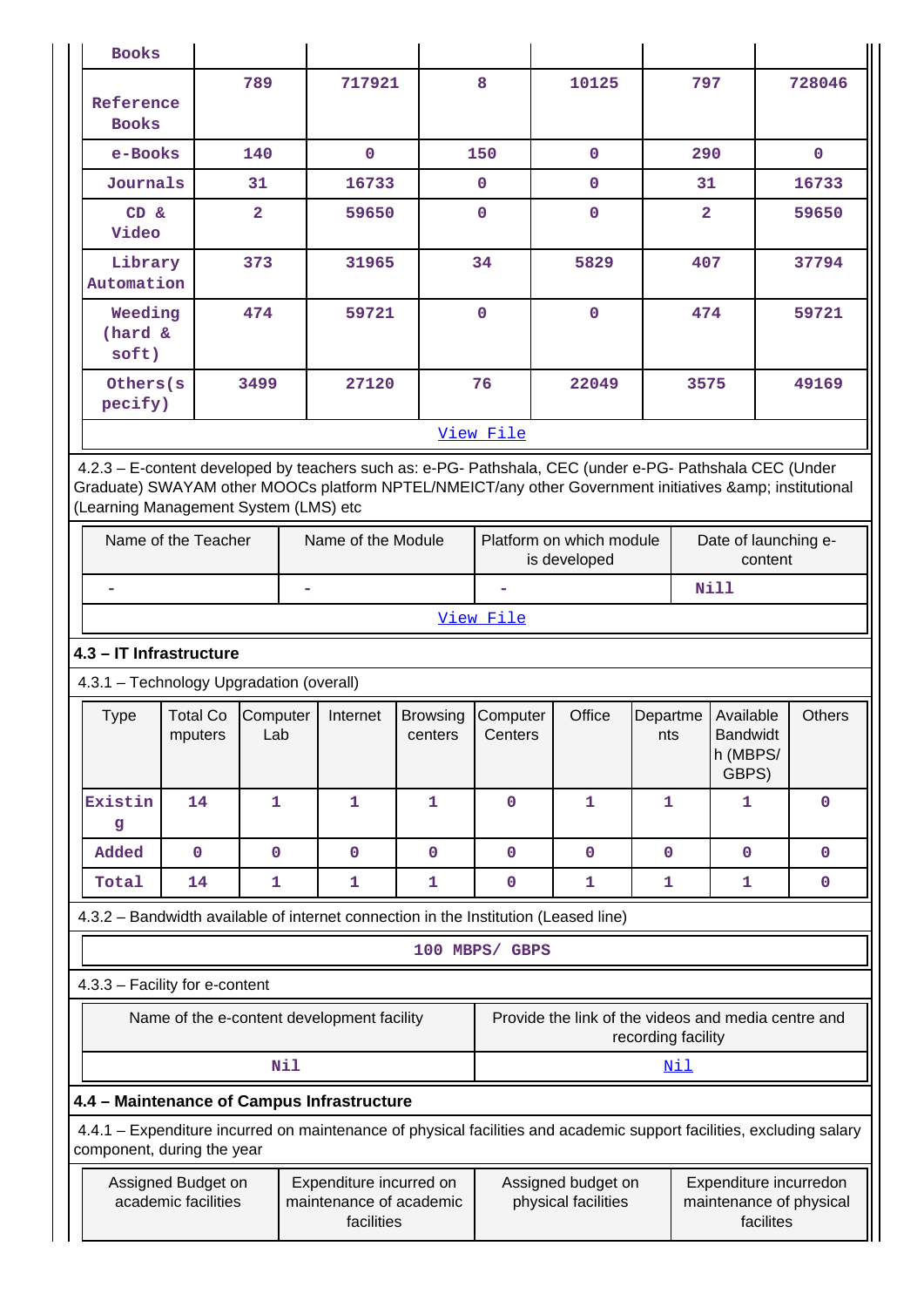|--|

 4.4.2 – Procedures and policies for maintaining and utilizing physical, academic and support facilities - laboratory, library, sports complex, computers, classrooms etc. (maximum 500 words) (information to be available in institutional Website, provide link)

 **1. Construction, maintenance and repairing of academic buildings, library, classroom, electrical appliance and other physical infrastructure of College of Social Work Badnera, Amravati is done by the private agencies. As per demand application of maintenance. Principle intimates the construction, maintenance and repairing related requirements, as and when required, to the respective agency. 2. The college utilized assigned budget for procurement of different items which including book journals and magazine equipment and contingency. For the year 2019-20, the total amount received through students fees was Rs. 23,66,848 /- only . That can be used to some extent for maintenance of equipment, computers, maintenance and security of physical infrastructure and other items such as telephone services, office expenses, travelling allowances ,CCTV surveillance etc. 3. As per quotation and demand sheet amount of the said maintenance items paid and vouchers / bill of said items was forwarded to account section of the college for further process of accounting and auditing. 4. There are committees formed for formally looking after functioning**

**monitoring of infrastructure and other facilities .Planning and purchase committee takes review of all the factors regarding budgetary provision. Annual maintenance contract is another feature. 5. Library committee is also formed to take review of the library stock. 6. The college has adequate number of specious, airy, will lit classroom. All the classroom have ICT facilities. 7. Staff and students have access to computer with internet facility and facility for printing. Students are encourage to use computer lab for various purposes like research, assignments, current event information etc.**

<https://vywscswamt.org/wp-content/uploads/2020/07/Library%20Information%20of%202019-20.pdf>

# **CRITERION V – STUDENT SUPPORT AND PROGRESSION**

### **5.1 – Student Support**

5.1.1 – Scholarships and Financial Support

|                                                                                                       | Number of students<br>Name/Title of the scheme<br>Amount in Rupees |    |       |  |  |  |  |  |
|-------------------------------------------------------------------------------------------------------|--------------------------------------------------------------------|----|-------|--|--|--|--|--|
| Financial Support<br>from institution                                                                 | College level for<br>meritories students                           | 28 | 31888 |  |  |  |  |  |
| Financial Support<br>from Other Sources                                                               |                                                                    |    |       |  |  |  |  |  |
| a) National<br>438<br>20573313<br><b>GOI</b><br>Scholarship/Fre<br>eship/Economical<br>Weaker Section |                                                                    |    |       |  |  |  |  |  |
| b) International<br>0<br>0<br>O                                                                       |                                                                    |    |       |  |  |  |  |  |
| View File                                                                                             |                                                                    |    |       |  |  |  |  |  |

 5.1.2 – Number of capability enhancement and development schemes such as Soft skill development, Remedial coaching, Language lab, Bridge courses, Yoga, Meditation, Personal Counselling and Mentoring etc.,

| Name of the capability<br>enhancement scheme | Date of implemetation | Number of students<br>enrolled | Agencies involved                  |
|----------------------------------------------|-----------------------|--------------------------------|------------------------------------|
| Language lab<br>Start                        | 20/07/2019            | 40                             | College of Social<br>work, Badnera |
| Yoga                                         | 21/06/2015            | 50                             | College of Social<br>work, Badnera |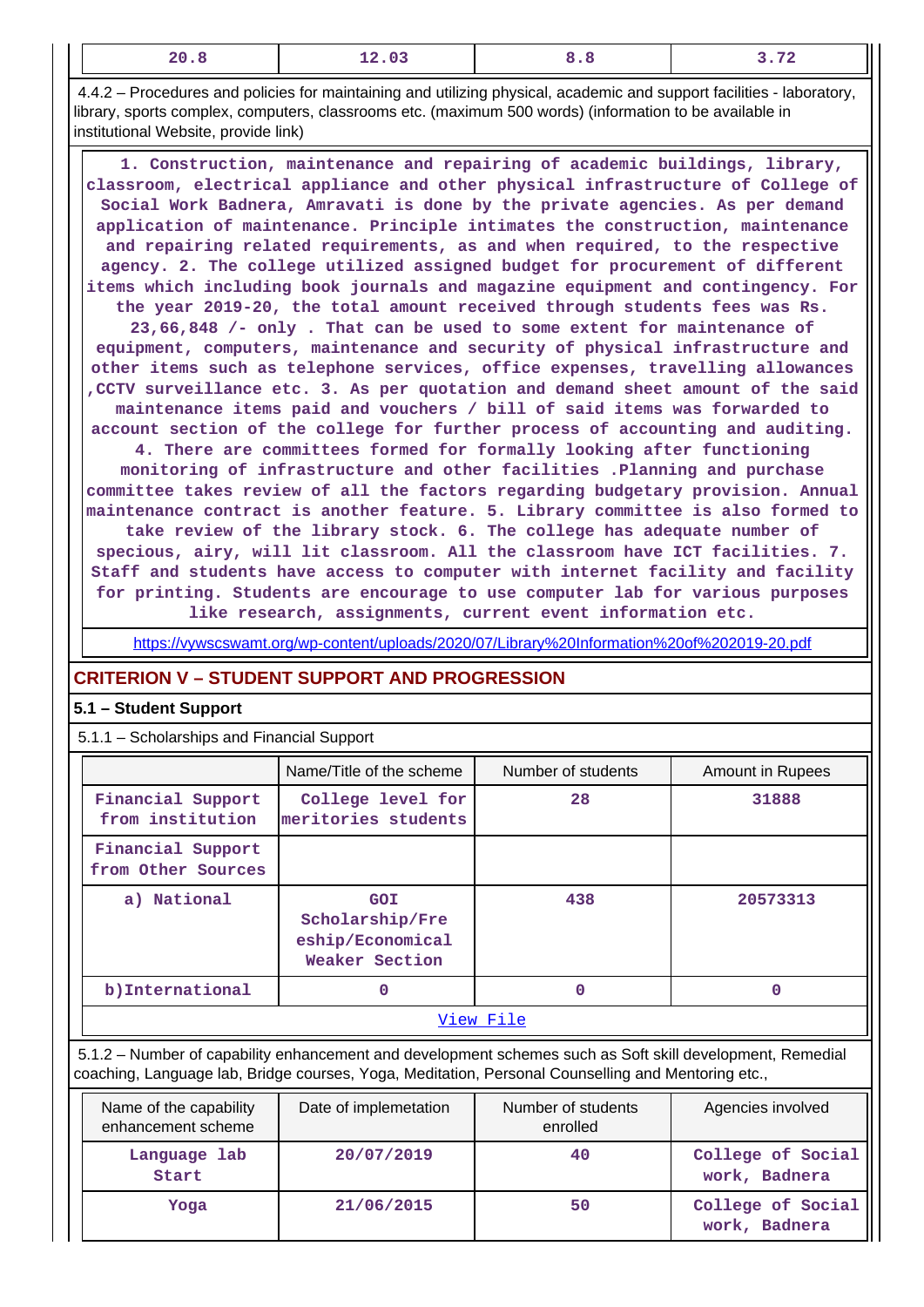| 4 days Soft Skill<br>Development<br>Programme                                                                                            |                                                                                                  |  | 10/10/2019                                                                                                     | 50                                                                          |                                                              | SGBAU, Amravati |                               |
|------------------------------------------------------------------------------------------------------------------------------------------|--------------------------------------------------------------------------------------------------|--|----------------------------------------------------------------------------------------------------------------|-----------------------------------------------------------------------------|--------------------------------------------------------------|-----------------|-------------------------------|
| 4 days Soft Skill<br>Development<br>Programme                                                                                            |                                                                                                  |  | 10/01/2020                                                                                                     | 49                                                                          |                                                              | SGBAU, Amravati |                               |
|                                                                                                                                          |                                                                                                  |  |                                                                                                                | View File                                                                   |                                                              |                 |                               |
| 5.1.3 - Students benefited by guidance for competitive examinations and career counselling offered by the<br>institution during the year |                                                                                                  |  |                                                                                                                |                                                                             |                                                              |                 |                               |
| Year                                                                                                                                     | Name of the<br>scheme                                                                            |  | Number of<br>benefited<br>students for<br>competitive<br>examination                                           | Number of<br>benefited<br>students by<br>career<br>counseling<br>activities | Number of<br>students who<br>have passedin<br>the comp. exam |                 | Number of<br>studentsp placed |
| 2019                                                                                                                                     | Personality<br>Development<br>and<br>Stressfree<br>life (How to<br>face<br>Interview<br>for Job) |  | 90                                                                                                             | 90                                                                          |                                                              | 5               | 1                             |
| 2019<br>Personality<br>Development<br>workshop<br>(JCI & CSW)                                                                            |                                                                                                  |  | 143                                                                                                            | 143                                                                         |                                                              | 5               | $\overline{2}$                |
| 2019                                                                                                                                     | Soft<br>Skills<br>Development<br>Programme (8<br>days) in<br>Association<br>with SGBAU           |  | 99                                                                                                             | 99                                                                          |                                                              | 0               | 13                            |
| 2019<br>Vice Chanc<br>ellor-UPSC-<br><b>MPSC</b><br>Competitive<br>Exam<br>Guidence<br>Workshop                                          |                                                                                                  |  | 200                                                                                                            | 200                                                                         |                                                              | $\mathbf 0$     | $\mathbf{O}$                  |
| View File                                                                                                                                |                                                                                                  |  |                                                                                                                |                                                                             |                                                              |                 |                               |
| harassment and ragging cases during the year                                                                                             |                                                                                                  |  | 5.1.4 - Institutional mechanism for transparency, timely redressal of student grievances, Prevention of sexual |                                                                             |                                                              |                 |                               |
| Total grievances received                                                                                                                |                                                                                                  |  | Number of grievances redressed                                                                                 |                                                                             | Avg. number of days for grievance<br>redressal               |                 |                               |
|                                                                                                                                          | 0                                                                                                |  |                                                                                                                | 0                                                                           |                                                              |                 | 0                             |
| 5.2 - Student Progression                                                                                                                |                                                                                                  |  |                                                                                                                |                                                                             |                                                              |                 |                               |
| 5.2.1 - Details of campus placement during the year                                                                                      |                                                                                                  |  |                                                                                                                |                                                                             |                                                              |                 |                               |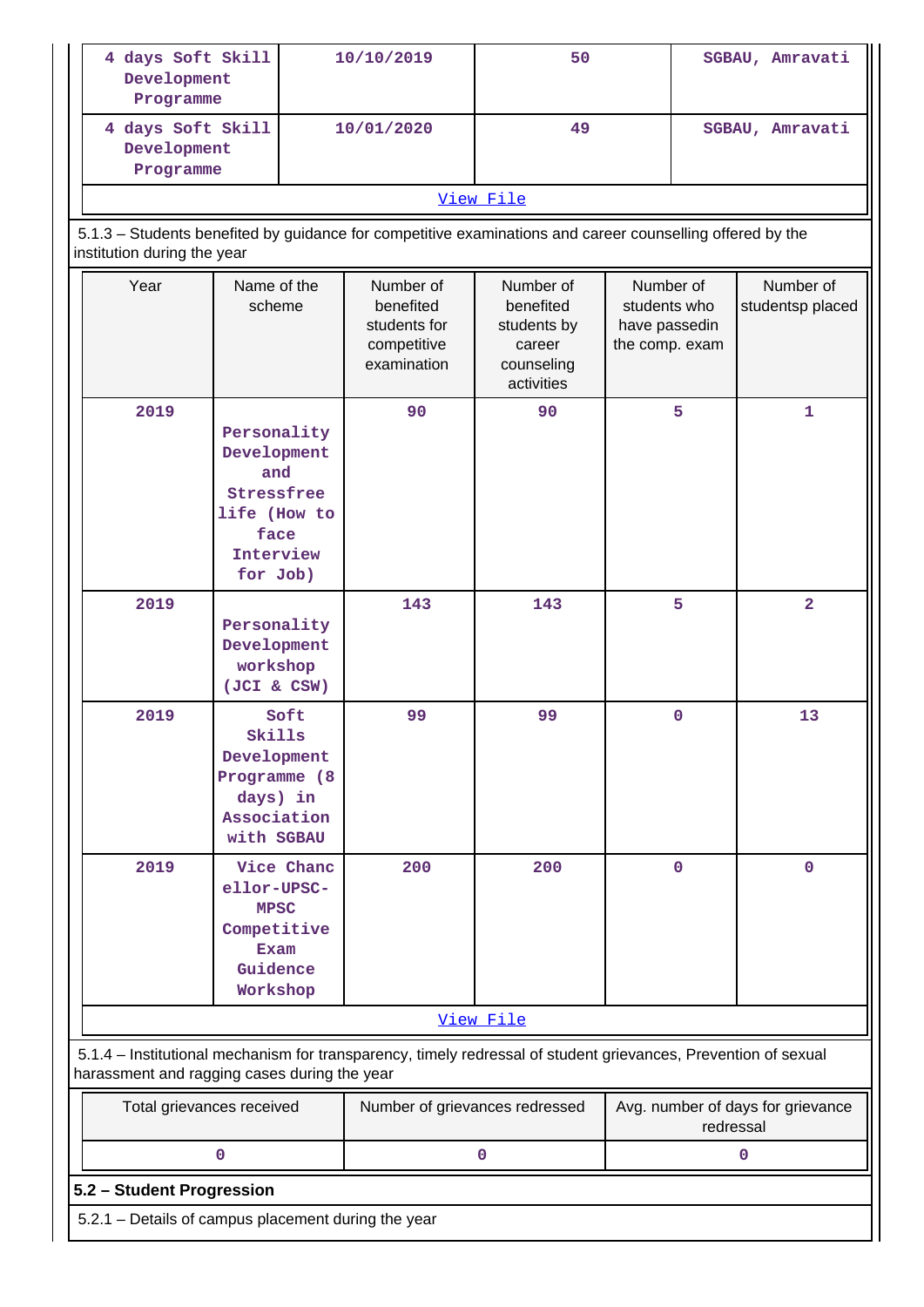| On campus |                                                                                                                                                                                        |                                                                                                                    |                                                  |                                         |                         | Off campus                    |                                              |  |                                                                             |    |                                     |
|-----------|----------------------------------------------------------------------------------------------------------------------------------------------------------------------------------------|--------------------------------------------------------------------------------------------------------------------|--------------------------------------------------|-----------------------------------------|-------------------------|-------------------------------|----------------------------------------------|--|-----------------------------------------------------------------------------|----|-------------------------------------|
|           | Nameof<br>Number of<br>organizations<br>students<br>visited<br>participated                                                                                                            |                                                                                                                    |                                                  | Number of<br>stduents placed            |                         |                               | Nameof<br>organizations<br>visited           |  | Number of<br>students<br>participated                                       |    | Number of<br>stduents placed        |
|           | Shashvat<br>50<br>India<br>Fellowship<br>for survey                                                                                                                                    |                                                                                                                    |                                                  | 50                                      |                         |                               | 01                                           |  | 50                                                                          |    | 50                                  |
|           |                                                                                                                                                                                        |                                                                                                                    |                                                  |                                         |                         | View File                     |                                              |  |                                                                             |    |                                     |
|           | 5.2.2 - Student progression to higher education in percentage during the year                                                                                                          |                                                                                                                    |                                                  |                                         |                         |                               |                                              |  |                                                                             |    |                                     |
|           | Year                                                                                                                                                                                   | Number of<br>students<br>enrolling into<br>higher education                                                        |                                                  | Programme<br>graduated from             |                         |                               | Depratment<br>graduated from                 |  | Name of<br>institution joined                                               |    | Name of<br>programme<br>admitted to |
|           | 2019                                                                                                                                                                                   | 65                                                                                                                 |                                                  | <b>TYBSW</b>                            |                         |                               | College of<br>Social Work,<br><b>Badnera</b> |  | College of<br>Social Work,<br><b>Badnera</b>                                |    | $MSW - I$                           |
|           | 2019                                                                                                                                                                                   | 5                                                                                                                  |                                                  | <b>TYBSW</b>                            |                         |                               | College of<br>Social Work,<br><b>Badnera</b> |  | Tirpude<br>College of<br>Social work,<br>Nagpur                             |    | $MSW-T$                             |
|           | 2019<br>6                                                                                                                                                                              |                                                                                                                    |                                                  | <b>TYBSW</b>                            |                         |                               | College of<br>Social Work,<br><b>Badnera</b> |  | Dr.<br><b>Babasaheb</b><br>Ambedkar<br>College of<br>Social work,<br>Wardha |    | $MSW-T$                             |
|           |                                                                                                                                                                                        |                                                                                                                    |                                                  |                                         |                         | View File                     |                                              |  |                                                                             |    |                                     |
|           | 5.2.3 - Students qualifying in state/ national/ international level examinations during the year<br>(eg:NET/SET/SLET/GATE/GMAT/CAT/GRE/TOFEL/Civil Services/State Government Services) |                                                                                                                    |                                                  |                                         |                         |                               |                                              |  |                                                                             |    |                                     |
|           |                                                                                                                                                                                        | Items                                                                                                              |                                                  | Number of students selected/ qualifying |                         |                               |                                              |  |                                                                             |    |                                     |
|           |                                                                                                                                                                                        | <b>NET</b>                                                                                                         |                                                  |                                         |                         | 1                             |                                              |  |                                                                             |    |                                     |
|           |                                                                                                                                                                                        | <b>SET</b>                                                                                                         |                                                  |                                         |                         | 9                             |                                              |  |                                                                             |    |                                     |
|           |                                                                                                                                                                                        |                                                                                                                    |                                                  |                                         |                         | View File                     |                                              |  |                                                                             |    |                                     |
|           | 5.2.4 - Sports and cultural activities / competitions organised at the institution level during the year                                                                               |                                                                                                                    |                                                  |                                         |                         |                               |                                              |  |                                                                             |    |                                     |
|           | Activity<br>BallBadminton                                                                                                                                                              | Level                                                                                                              | University Level                                 |                                         |                         | <b>Number of Participants</b> | 6                                            |  |                                                                             |    |                                     |
|           | BallBadminton                                                                                                                                                                          |                                                                                                                    |                                                  |                                         |                         | 1                             |                                              |  |                                                                             |    |                                     |
|           |                                                                                                                                                                                        |                                                                                                                    | Inter-University Level<br>Inter-University Level |                                         |                         | 1                             |                                              |  |                                                                             |    |                                     |
|           | FootBall<br>Inter-University Level<br>Youth Festival                                                                                                                                   |                                                                                                                    |                                                  |                                         |                         |                               |                                              |  |                                                                             | 23 |                                     |
|           |                                                                                                                                                                                        |                                                                                                                    |                                                  |                                         |                         | View File                     |                                              |  |                                                                             |    |                                     |
|           | 5.3 - Student Participation and Activities                                                                                                                                             |                                                                                                                    |                                                  |                                         |                         |                               |                                              |  |                                                                             |    |                                     |
|           | 5.3.1 – Number of awards/medals for outstanding performance in sports/cultural activities at national/international                                                                    |                                                                                                                    |                                                  |                                         |                         |                               |                                              |  |                                                                             |    |                                     |
|           | Year                                                                                                                                                                                   | level (award for a team event should be counted as one)<br>National/<br>Name of the<br>award/medal<br>Internaional |                                                  |                                         | Number of<br>awards for |                               | Number of<br>awards for                      |  | Student ID<br>number                                                        |    | Name of the<br>student              |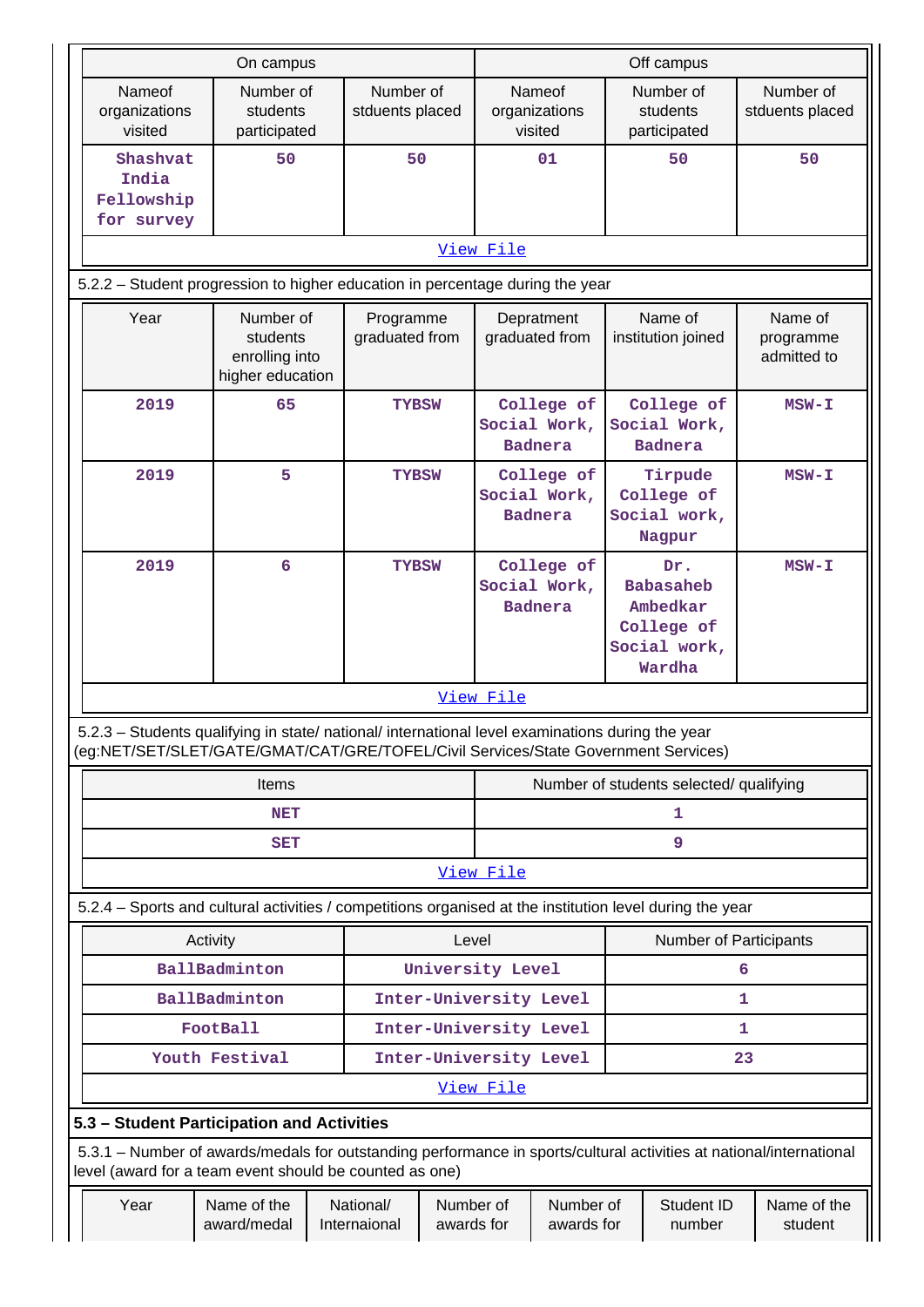|           |        |             | Sports | Cultural    |      |                     |
|-----------|--------|-------------|--------|-------------|------|---------------------|
| 2019      | Colour | <b>Nill</b> | ᆠ      | Nill        | Nill | Ankit<br>Dongare    |
| 2019      | Colour | Nill        |        | <b>Nill</b> | Nill | Tejaswini<br>Rathod |
| View File |        |             |        |             |      |                     |

5.3.2 – Activity of Student Council & amp; representation of students on academic & amp; administrative bodies/committees of the institution (maximum 500 words)

 **The student participated in various administrative bodies and committee of the institution like IQAC committee one of the member was girl students, boy students and Restaurant committee, Library committee, grievance committee, Discipline Committee, Sexual harassment and Redressal committee one of the representive students member of boy and girl participated in various actions and planning of institutions through the students representative all class and groups of students participated and organized various outstanding performance in sports and cultural activity throughout the year activities like cultural activities- 1) BSW I,II,III and III year students and MSW I, II and students of MA Sociology I, II year students were organized fresher is welcome programmes for the newly admitted student in BSW I and MSW I in college 2.) The Students were participated in tree plantation activity in college campus on 5 june 2019 and also participated in out of campus like maltekdi premises in hygine activity though swachata abhiyan for clean and green campus 3) Celebration of International Yoga Day on 21st June 2019 4) Student were participated and organized teachers's Day programme and take part in active administrative and teaching staff on 5th September 2019 5) Celebration of Social Justice Day on 26th college and students were participated in social justice awareness rally in Amravati City. 6) Celebration of Dr. Bhimrao Ambedkar Jayanti, Mahatma Gandhi jayanti Dr. Sarvapali Radhakrushnan Jayanti in college, 7) Students were organized annual function Gathering on 7 Feb. 2019 to 9 Feb. 2019 and cultural and sport activity in occasions of Gathering.**

#### **5.4 – Alumni Engagement**

5.4.1 – Whether the institution has registered Alumni Association?

 **Yes**

 **As a felt need of college to satisfy NAAC guidelines and of ex. Students of the college some of alumina / ex. Students come together under the guidance of Principal and senior faculty member discovered thoroughly and decided to have a registered body or origination of ex. Students of the college going with this decision eleven active students of college registered a body called maji Vidyarthi Sangha Having its office in college premises under the society Registration Act. 1860. Reg. No. of Maji Vidyarthi sang is Amravati/00000018/2018 effects from 17 jan 2018. All eleven office be user member of Maji Vidyarthi Sangha met once in a year sometime two times in year and discuss about allumini concerned matters like employment opportunitics presents scenario and ex. Students competency. Allumini contribution to college and many more. The information of Maji Vidyarthi Sangha is as one president one Vice-president, one treasurer, one secretary, one joint secretary and remaining is executive member the body.**

5.4.2 – No. of enrolled Alumni:

**11** 

5.4.3 – Alumni contribution during the year (in Rupees) :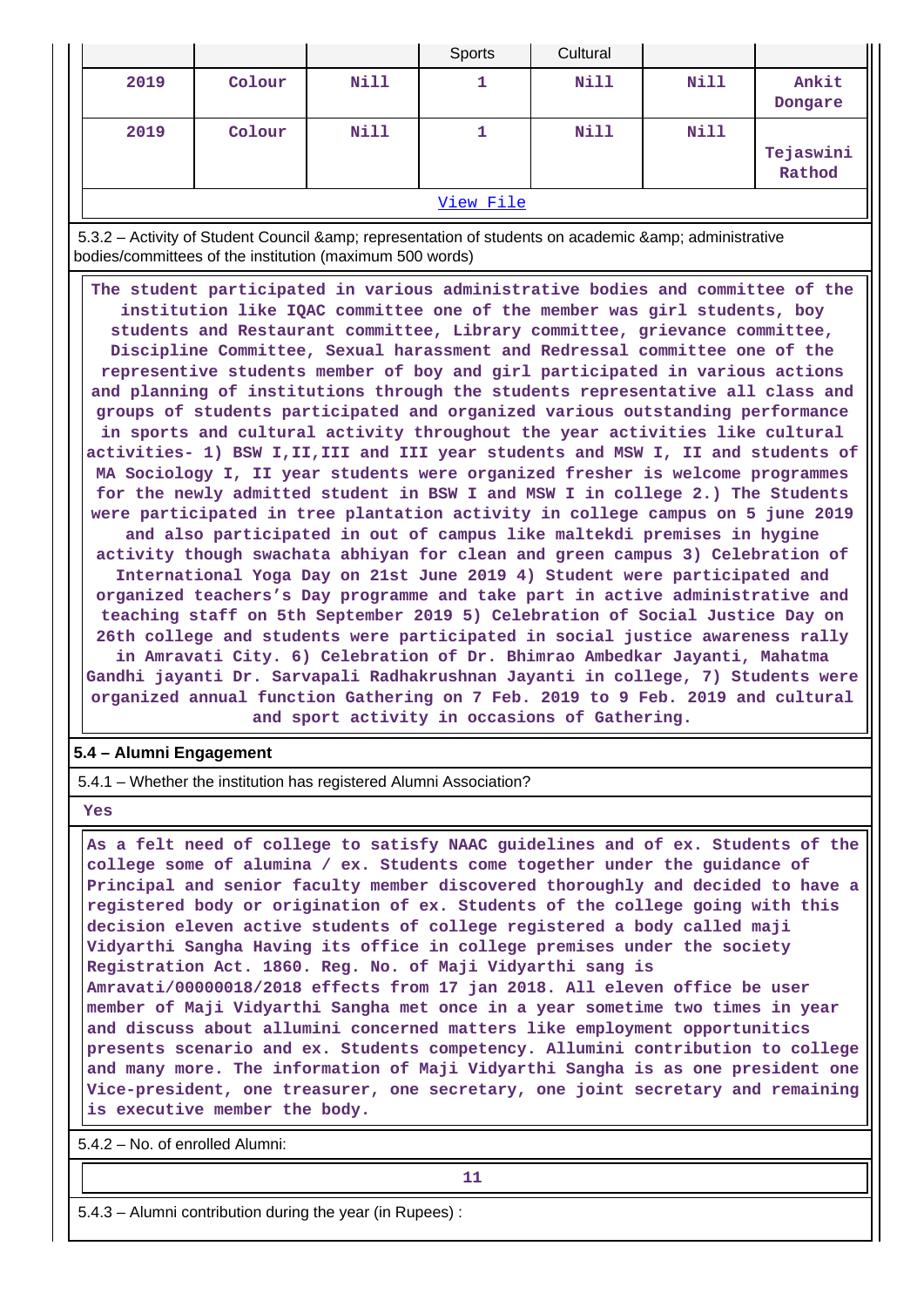**1** 

5.4.4 – Meetings/activities organized by Alumni Association :

 **The Meeting was organised on 29 March 2019 but due to outbreak of Covid-19 lockdown enforced by government the institution was closed and the meeting was postponed for the year.**

### **CRITERION VI – GOVERNANCE, LEADERSHIP AND MANAGEMENT**

#### **6.1 – Institutional Vision and Leadership**

 6.1.1 – Mention two practices of decentralization and participative management during the last year (maximum 500 words)

 **The Governing body always gave input to all the development of the college. The Institution Practices Participative Management at all levels. The various committees and IQAC as well the CDC are lead by the Principal of the college. The Input regarding the quality enhancement and student development faculty development has been given through the meetings of governing body in the beginning of the year. The issues were put in the meeting of the IQAC. IQAC take the decision regarding the various Academic and Administrative work of the college for that the various committees i.e. Admission Committee, Student Welfare Committee, Exam Committee, Cultural Committee etc. were constituted and the work of the college was done through this various committees. Principal always discuss important issues in the meeting for their suggestions and opinions. In the staff council meeting all academic issues, innovations, requirements are discussed and opinions are sought. Issues concerning with students are discussed in the class as well as the group conference of student and put in the meeting monthly staff council meeting. All Academic, Administrative topics are discuss respectively considering the joint consensus of all concerned stakeholders and decision are taken for implementation. Every class has a class teacher who takes care of concern issues of class. Groups of students are allotted to the faculties which take care of all the practical elements in the syllabus. Students development committee coordinator, NSS programme officer, Sports committee etc are headed by faculties which works in decentralized way in consultation of principal. Development of college and its related issues are discussed in the staff council meetings, IQAC, CDC and further follow is taken timely. Any innovative activity or initiative for the development of college is encouraged by the principal, CDC and the governing body. This year college is started research center for PhD in social work and 6 students are enrolled in the centre. Thus research facility is developed in college, certificate courses also started in our college. Field Action Project 'Hum Log' is also going on well in college. College faculties are also**

**encouraged in participating in various workshop, seminar, MOOC courses, FDP and other professional development activities.**

6.1.2 – Does the institution have a Management Information System (MIS)?

*Yes* 

#### **6.2 – Strategy Development and Deployment**

6.2.1 – Quality improvement strategies adopted by the institution for each of the following (with in 100 words each):

| <b>Strategy Type</b>     | Details                                                                                                                                                                                                                                     |
|--------------------------|---------------------------------------------------------------------------------------------------------------------------------------------------------------------------------------------------------------------------------------------|
| Research and Development | The students of TYBSW MSW final year<br>have prepared and submitted research<br>dissertation report under the<br>supervision of Research guide according<br>to norm of SGBAU University, Amravati.<br>It was evaluated by external examiner |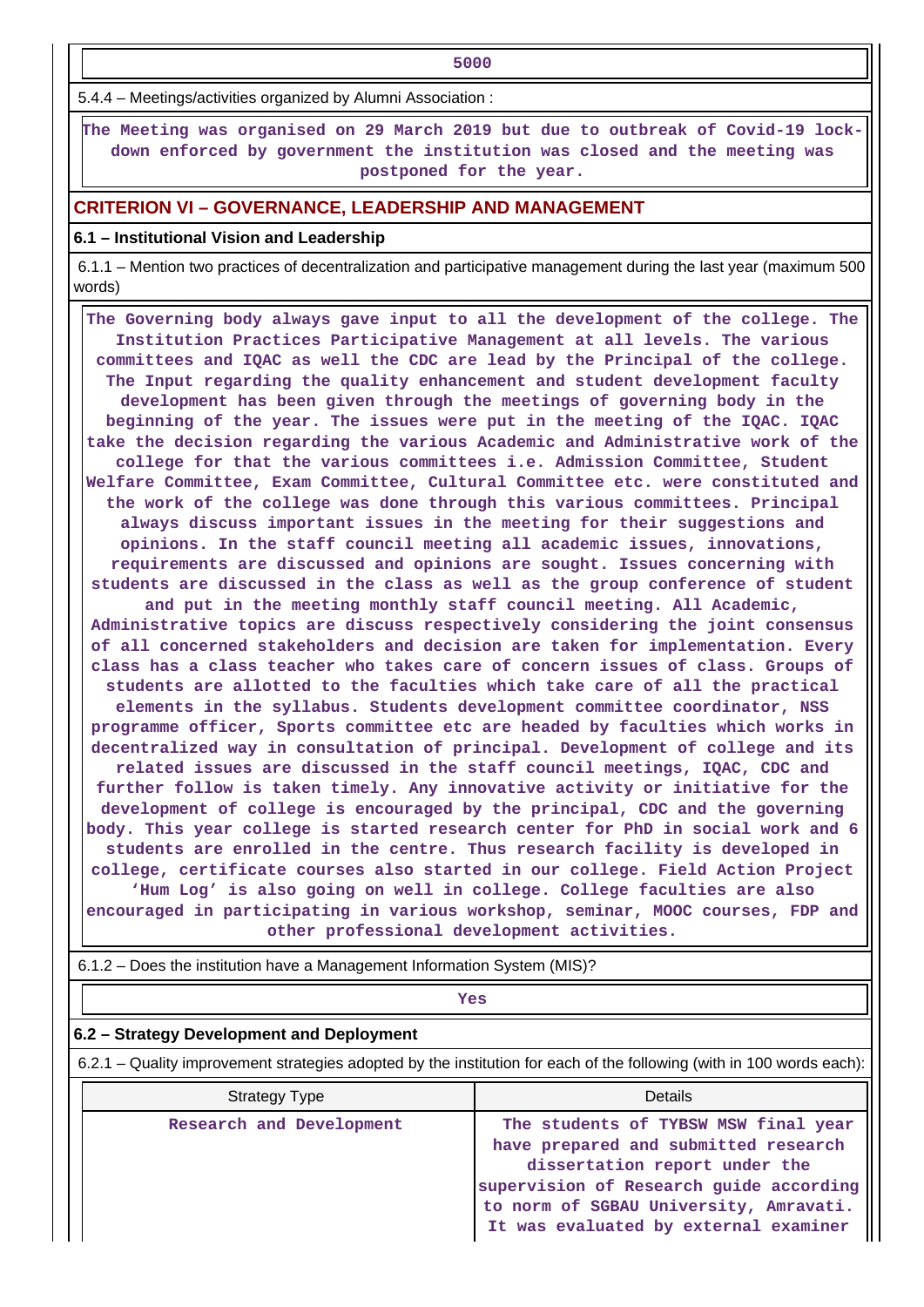|                            | appointed by the University and also by<br>the concerned supervisor. Research<br>skills have been developed among the<br>students.                                                                                                                                                                                                                                                                                                                                                                                                                                                                                                                                                                                                                                      |
|----------------------------|-------------------------------------------------------------------------------------------------------------------------------------------------------------------------------------------------------------------------------------------------------------------------------------------------------------------------------------------------------------------------------------------------------------------------------------------------------------------------------------------------------------------------------------------------------------------------------------------------------------------------------------------------------------------------------------------------------------------------------------------------------------------------|
| Curriculum Development     | College is always active in<br>curriculum development. One faculty of<br>our college is on member of<br>Interdisciplinary Studies. College has<br>taken initiative for designing Semester<br>system Syllabus of social work (UG PG).<br>College organized workshop last year<br>and this year too. One of our faculty<br>also submitted draft syllabus to board<br>of study of SGBAU Amravati. Beyond this<br>one faculties of our college were on Ad-<br>hoc committee to design the syllabus of<br>social work (UG PG) and played imminent<br>role therein. 3 Faculties are on the<br>students' examination committees.<br>College level innovative ideas and<br>activities are implemented in the field<br>work syllabus aligning with the<br>university syllabuses. |
| Teaching and Learning      | The faculty members used the various<br>innovative teaching and learning<br>methods in classroom as well as in the<br>field practicum. In classroom<br>interactive process such as group<br>discussion, use of field assignment,<br>skill workshop, survey based<br>presentations, field visits were also<br>conducted. The documentary on various<br>content of syllabus through use of You<br>Tube and then discuss has been<br>conducted. In the field on the field<br>instruction as well as the guidance<br>from key persons experts from the<br>concerned field etc. The teaching<br>learning methods includes ice braking,<br>group presentation, paper reading,<br>field work, Seminar etc.                                                                     |
| Examination and Evaluation | There is an Examination Committee<br>which conducts all the examination of<br>college. Assignment, Viva Voce in<br>coordination with principal and HOD is<br>conducted. The Committee does the work<br>of preparation of time table,<br>preparation of supervision list and<br>related work. The evaluation process is<br>transparent. It is well defined and<br>communicated through the prospectus and<br>field work manual. The evaluation of<br>field work is done by the field work<br>supervisor as per the class from FYBSW<br>to MSWII according to the content of<br>the field work activities e.g. skill<br>development and professional                                                                                                                      |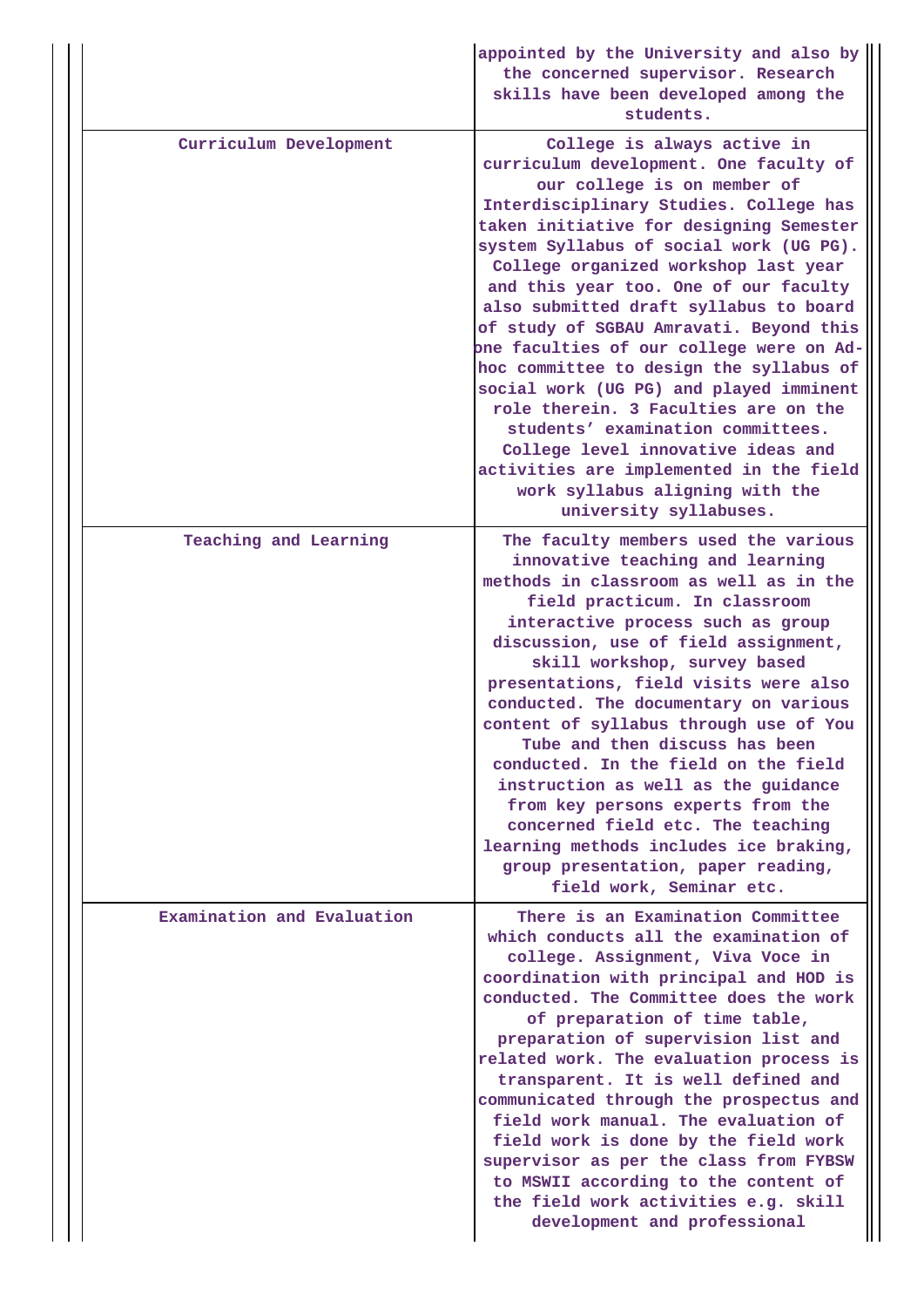|                                                               | development of student, overall<br>performance of student, attendance and<br>involvement of student in field work<br>activities and Record keeping of the<br>student. The field work internally<br>evaluated by the field work supervisor.                                                                                                                                                                                                                                                                                                                                                                                                                                                                                                                                                                                                                                                                                                                                                                                                                                                                                                                                                                                                                                                                                                       |
|---------------------------------------------------------------|--------------------------------------------------------------------------------------------------------------------------------------------------------------------------------------------------------------------------------------------------------------------------------------------------------------------------------------------------------------------------------------------------------------------------------------------------------------------------------------------------------------------------------------------------------------------------------------------------------------------------------------------------------------------------------------------------------------------------------------------------------------------------------------------------------------------------------------------------------------------------------------------------------------------------------------------------------------------------------------------------------------------------------------------------------------------------------------------------------------------------------------------------------------------------------------------------------------------------------------------------------------------------------------------------------------------------------------------------|
| Library, ICT and Physical<br>Infrastructure / Instrumentation | Our library is enriched with 12119<br>books and 31 journals periodicals,<br>13392 reference books, 290 e-books, 113<br>CD Videos, 56 Book Bank, Total no of<br>referred 789 books. And 140 E-books, 12<br>News Paper, 1971 Dissertation Group<br>Research Projects. Facilities are<br>available in library these are Reading<br>room, News paper clippings, Internet<br>facility, computer lab and free wifi<br>facility. The software OPAC, Library<br>automation, E-resources provided to the<br>student in library. University exam<br>papers sets, Xerox services, Deposit<br>bank scheme, display of new arrival<br>books, user orientation, Bar-Code<br>system facility, catalogue etc. are<br>provided through KRC. Open access to<br>the staff and students is provided in<br>the library. Some faculty on their<br>birthday and other occasions donate<br>books to Library. The Orientation to<br>student has been provided regarding<br>various software and library<br>facilities. The 'Vachak Award' to the<br>student has been given to that student<br>who best utilizes the library books.<br>The Best user award of Library is given<br>in the function of Annual Gathering.<br>Other than this various programmes are<br>organized through KRC to encourage<br>students to avail library services and<br>enrich with knowledge. |
| Human Resource Management                                     | The college has been already<br>appointed 10 teaching staff on full<br>time and 16 on contract basis i.e.<br>English, Marathi, Sociology, Psychology<br>M. A. Sociology. At present we have 14<br>non teaching staff for college. This<br>year there was no new appointment of<br>any staff. Teaching and non teaching<br>staffs were sent for short term course<br>and refresher course and encouraged to<br>attend MOOC, FDP, Seminar and workshops<br>for the academic development. 2<br>faculties are registered for PhD in<br>social work this year.                                                                                                                                                                                                                                                                                                                                                                                                                                                                                                                                                                                                                                                                                                                                                                                        |
| Industry Interaction / Collaboration                          | Currently we have MOU with Child<br>Line, Child Welfare Committee, and Dr.<br>Narendra Bhivapurkar Andh Vidyalaya for<br>industry interaction / collaboration.                                                                                                                                                                                                                                                                                                                                                                                                                                                                                                                                                                                                                                                                                                                                                                                                                                                                                                                                                                                                                                                                                                                                                                                   |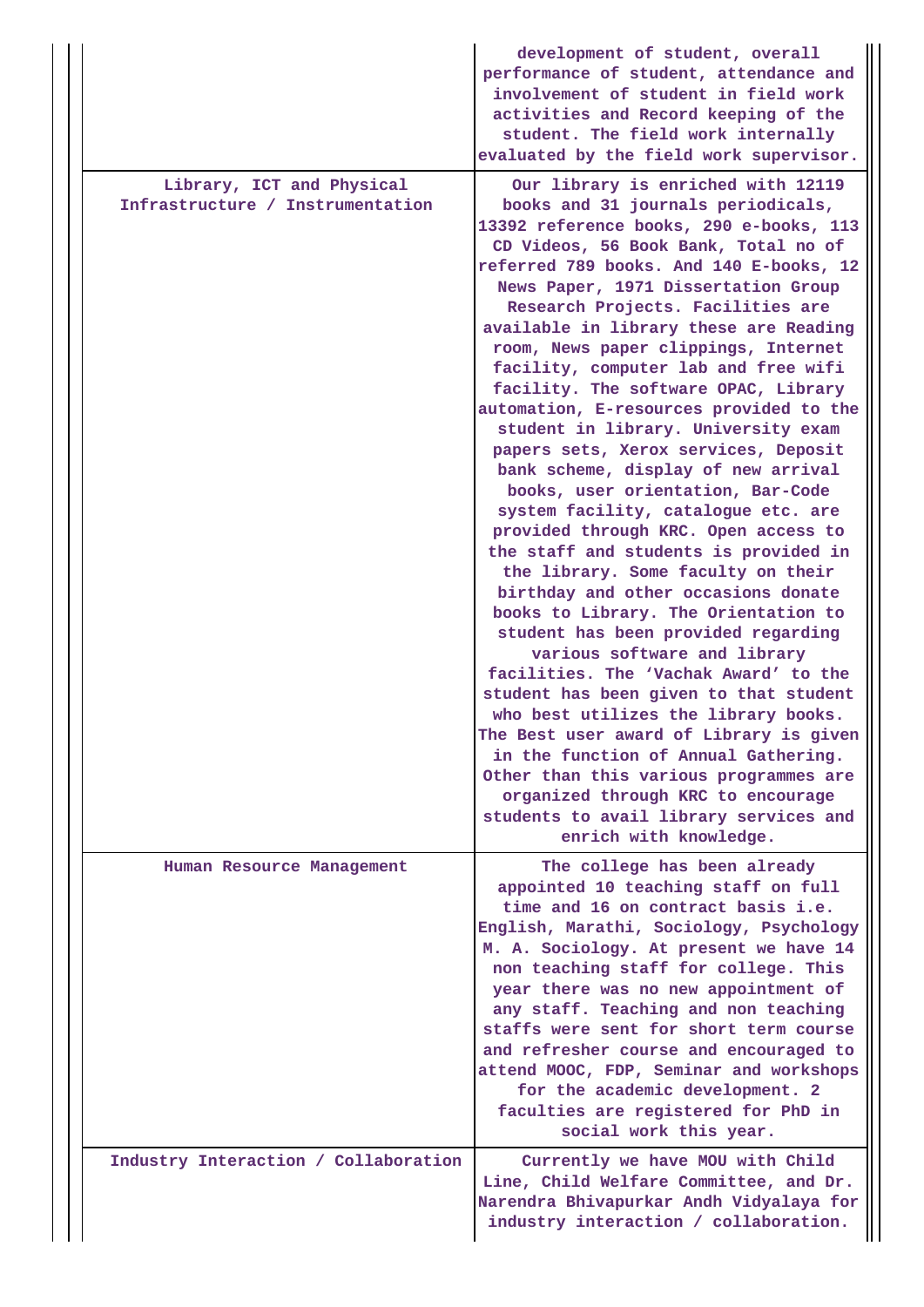|                       | But during this year we have not done<br>any MOU and continuous efforts are made<br>to collaborate with various<br>organizations. Our students go for the<br>field work in various NGOs, government<br>school and industries like. Students<br>are involved various activities<br>organized by social welfare department,<br>and volunteer in blind school, survey<br>of various department like ZP, ICDS,<br>Collector office etc. Students are also<br>involved in various awareness programme<br>of govt. departments like voter<br>awareness campaign, sanitation, tree<br>plantation etc. Stakeholders from<br>industries, NGOs and governments also<br>supports in placement and guest<br>lectures, resource persons for various<br>seminars, workshops and program<br>organized by college. College also<br>organizes Students Exchange Programme<br>with other social work colleges.                                                                                                                                                                                                                                                                                                                                                                                                                                                                                                                                                                                           |
|-----------------------|----------------------------------------------------------------------------------------------------------------------------------------------------------------------------------------------------------------------------------------------------------------------------------------------------------------------------------------------------------------------------------------------------------------------------------------------------------------------------------------------------------------------------------------------------------------------------------------------------------------------------------------------------------------------------------------------------------------------------------------------------------------------------------------------------------------------------------------------------------------------------------------------------------------------------------------------------------------------------------------------------------------------------------------------------------------------------------------------------------------------------------------------------------------------------------------------------------------------------------------------------------------------------------------------------------------------------------------------------------------------------------------------------------------------------------------------------------------------------------------|
| Admission of Students | The admission of the student is as<br>per the guideline of SGB Amravati<br>University, Amravati. The procedure<br>regarding the admission of FYBSW and<br>MSWI was conducted by the admission<br>Committee in the guidance of the<br>Principal. The admission for FYBSW was<br>on the Merit list prepared as per the<br>percentage of HSC Board. The admission<br>date was declared on the display board<br>website and after the last date of<br>admission if there is vacancy the<br>waiting listed student has been given<br>chance. Admission procedure to the<br>SYBSW and TYBSW followed after the<br>result deceleration by the University<br>of their respective classes. During the<br>month of July College conducted<br>entrance test for admission of MSW<br>first year. Entrance test included<br>Written Test, Group Discussion and<br>Personal Interview for the applicant.<br>The merit list as per the categories<br>has been displayed on the board website<br>of the college and the last date for<br>admission has been given. After the<br>last date if there is any vacancy the<br>opportunity has been given to the<br>waiting listed candidates. Reservation<br>ratio regarding the admission has been<br>strictly followed by the college in the<br>admission process. College encourage<br>admission of students from various<br>elements of the society. We have more<br>girl students than boys. The percentage<br>of girls in college is 53.27 compare to |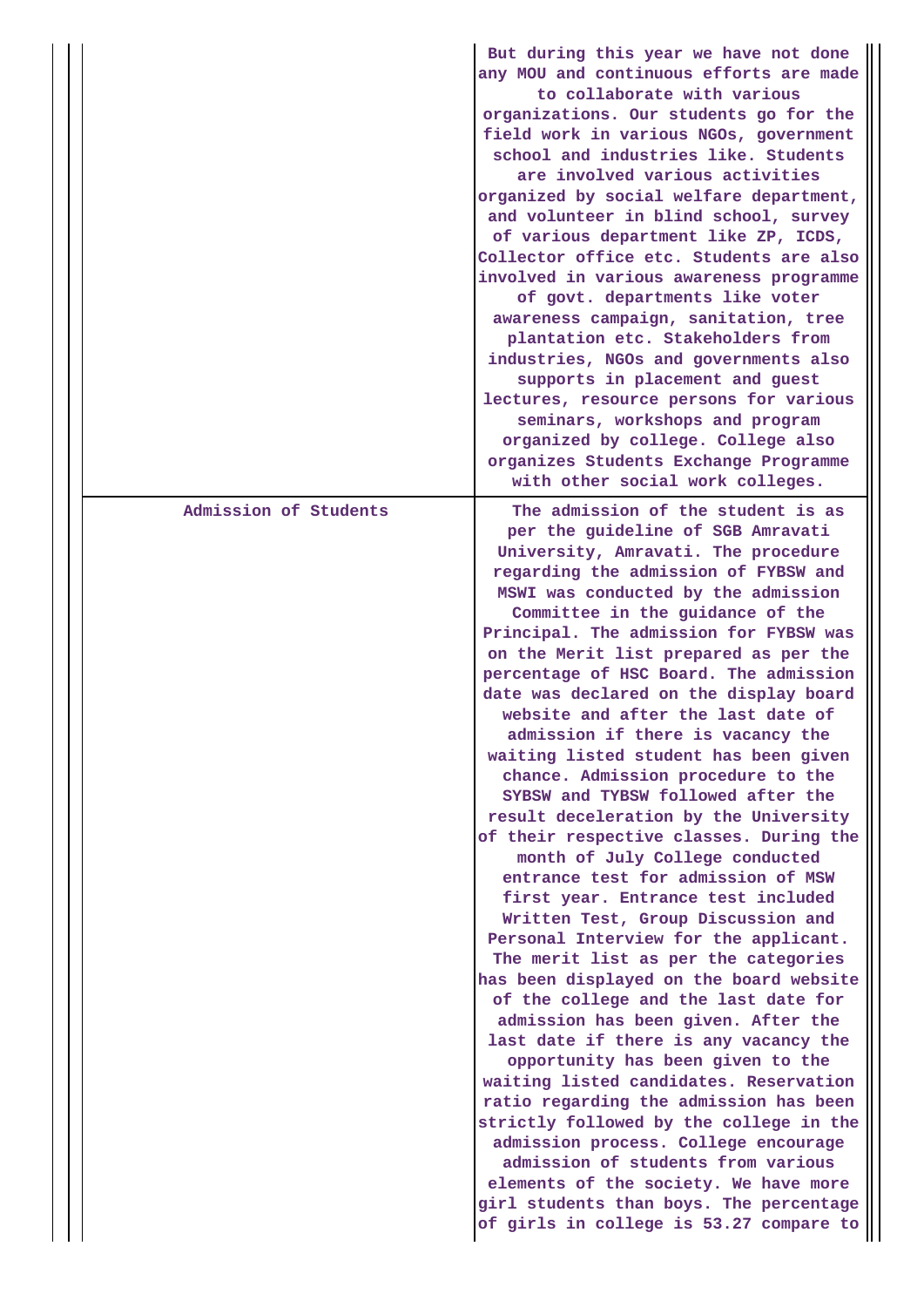| --<br>v<br>. .<br>۰.<br>۰.<br>۰, | ۰.<br>× |  |
|----------------------------------|---------|--|

 $\frac{1}{6.2.2}$  – Implementation of e-governance in areas of

| E-governace area              | <b>Details</b>                                                                                                                                                                                                                                                                                                                                                                                                                                                                                                                                                                                                                                                                                                                                                        |
|-------------------------------|-----------------------------------------------------------------------------------------------------------------------------------------------------------------------------------------------------------------------------------------------------------------------------------------------------------------------------------------------------------------------------------------------------------------------------------------------------------------------------------------------------------------------------------------------------------------------------------------------------------------------------------------------------------------------------------------------------------------------------------------------------------------------|
| Planning and Development      | Created Whatsapp group of each class<br>and field work/ Research group of<br>students by faculties to display and<br>circulate notice and all the activities<br>and meeting related to field work and<br>research work. Every teacher fillup<br>their academic daily diary provided by<br>college. The diary is checked by the<br>principal. Academic calendar is<br>prepared by IQAC and the activities are<br>carried by the teaching and non<br>teaching staff as per the calendar. Any<br>changes in the planning are discussed<br>in the staff council meeting and<br>corrections are done as per the<br>requirement. All the planned activities<br>are insured to complete within the<br>academic year and if any is not<br>completed that are taken follow up. |
| Administration                | Administration is closely monitored<br>by the Principal and the Administrator.<br>Leaves, Attendance, Salary, updating of<br>Service Books, maintaining records,<br>Annual reports of the college are<br>prepared and Akanksha magazine is<br>published to display all the activities<br>done by college and circulated among<br>all the stakeholders. Regular Non<br>Teaching Staff Meetings are conducted<br>and issues related to administration<br>are resolved. Promotion, Pay fixation<br>all these things are done by the<br>administration.                                                                                                                                                                                                                   |
| Finance and Accounts          | Online submission of salary bill of<br>staff, ERP Software for fees and other<br>accounts. Cash book, and ledger book,<br>internal and external Audit are<br>conducted timely. Infrastructure and<br>facility and other things related to<br>college are purchased as per the norms.<br>Financial budgets are prepared and<br>presented in the LMC meetings and the<br>sanction is given by the committee. The<br>expenses are made as per the budgetary<br>provisions. Parent body supports<br>college for the development and<br>encourages principal for the same.                                                                                                                                                                                                 |
| Student Admission and Support | Information through website and<br>newspaper for admission is published<br>criteria wise selection list of<br>admission is also published. Support to<br>the students is done through GOI                                                                                                                                                                                                                                                                                                                                                                                                                                                                                                                                                                             |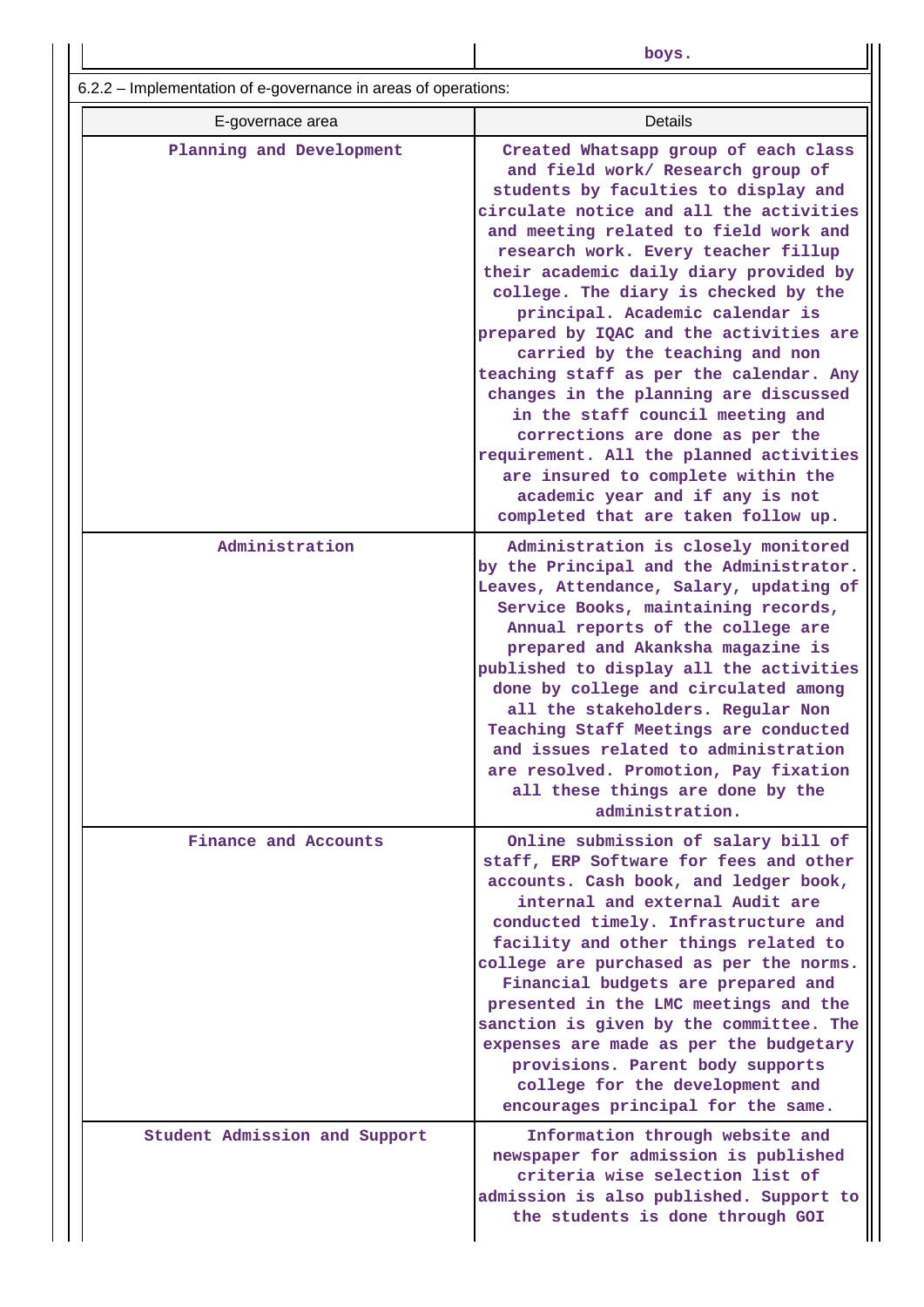|             | scholarship, Swadhar, Pandit Dindayal<br>Upadhyay Scholarship and welfare<br>schemes. Students are given time for<br>paying fees in instalments. Other than<br>these students are supported in the<br>process of all the form filling<br>process.                                      |
|-------------|----------------------------------------------------------------------------------------------------------------------------------------------------------------------------------------------------------------------------------------------------------------------------------------|
| Examination | Exam was conducted as per quideline<br>of SGBAU Amravati University. Last<br>semester exam were conducted online due<br>to covid-19 by SGBAU. All the colleges<br>were informed to take online classes as<br>well as conduct internal and external<br>through examination online mode. |

# **6.3 – Faculty Empowerment Strategies**

 6.3.1 – Teachers provided with financial support to attend conferences / workshops and towards membership fee of professional bodies during the year

| Year      | Name of Teacher | Name of conference/<br>workshop attended<br>for which financial<br>support provided | Name of the<br>professional body for<br>which membership<br>fee is provided | Amount of support |  |
|-----------|-----------------|-------------------------------------------------------------------------------------|-----------------------------------------------------------------------------|-------------------|--|
| Nill      | Nil             | Nil                                                                                 | Nil                                                                         |                   |  |
| View File |                 |                                                                                     |                                                                             |                   |  |

 6.3.2 – Number of professional development / administrative training programmes organized by the College for teaching and non teaching staff during the year

| Year              | Title of the<br>professional<br>development<br>programme<br>organised for<br>teaching staff | Title of the<br>administrative<br>training<br>programme<br>organised for<br>non-teaching<br>staff | From date  | To Date     | Number of<br>participants<br>(Teaching<br>staff) | Number of<br>participants<br>(non-teaching<br>staff) |  |  |
|-------------------|---------------------------------------------------------------------------------------------|---------------------------------------------------------------------------------------------------|------------|-------------|--------------------------------------------------|------------------------------------------------------|--|--|
| 2019              | AQAR SSR<br>Preparatio<br>n                                                                 | Do                                                                                                | 30/01/2020 | <b>Nill</b> | 8                                                | 14                                                   |  |  |
| <b>Nill</b>       | Yoga<br>Camp                                                                                | Do                                                                                                | 27/07/2019 | <b>Nill</b> | 8                                                | 14                                                   |  |  |
| <b>Nill</b>       | <b>NEP-1019</b>                                                                             | Do                                                                                                | 14/07/2019 | <b>Nill</b> | 8                                                | 8                                                    |  |  |
| No file uploaded. |                                                                                             |                                                                                                   |            |             |                                                  |                                                      |  |  |

 6.3.3 – No. of teachers attending professional development programmes, viz., Orientation Programme, Refresher Course, Short Term Course, Faculty Development Programmes during the year

| Title of the<br>professional<br>development<br>programme            | Number of teachers<br>who attended | From Date  | To date    | Duration |
|---------------------------------------------------------------------|------------------------------------|------------|------------|----------|
| One Week<br>National online<br>FDP on ICT<br>Tools for<br>Effective |                                    | 27/04/2020 | 02/05/2020 | 06       |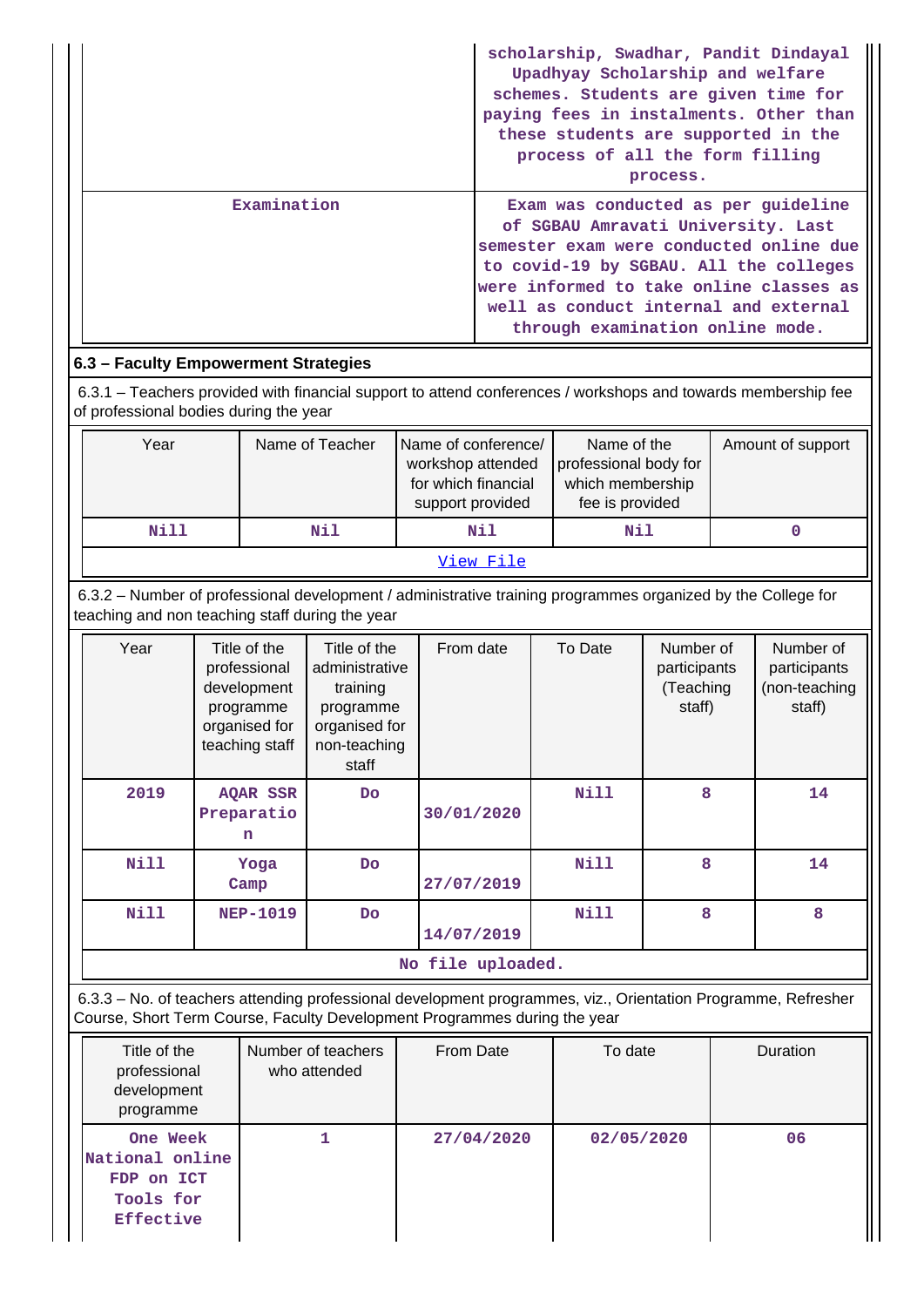| Teaching<br>Learning                                                                                                                                                                                             |              |                                                                                                                                                                                           |                                     |                                                                                                                                                                                 |                 |                                                                                                                                                                                                       |              |                        |     |
|------------------------------------------------------------------------------------------------------------------------------------------------------------------------------------------------------------------|--------------|-------------------------------------------------------------------------------------------------------------------------------------------------------------------------------------------|-------------------------------------|---------------------------------------------------------------------------------------------------------------------------------------------------------------------------------|-----------------|-------------------------------------------------------------------------------------------------------------------------------------------------------------------------------------------------------|--------------|------------------------|-----|
| One Week<br>online FDP                                                                                                                                                                                           |              | 1                                                                                                                                                                                         |                                     |                                                                                                                                                                                 | 20/05/2020      |                                                                                                                                                                                                       | 26/05/2020   |                        | 07  |
| Swayam ARPIT<br>Course- Skill<br>For New<br>Educational<br>Architecture                                                                                                                                          |              | 1.                                                                                                                                                                                        |                                     |                                                                                                                                                                                 | 01/09/2019      |                                                                                                                                                                                                       | 15/01/2020   |                        | 105 |
| Swayam ARPIT<br>Course- Gender/<br>Women Studies                                                                                                                                                                 |              | 1.                                                                                                                                                                                        |                                     |                                                                                                                                                                                 | 01/09/2019      |                                                                                                                                                                                                       | 15/01/2020   |                        | 105 |
| One Week<br>Train the<br>Trainer<br>Programme                                                                                                                                                                    |              | 1.                                                                                                                                                                                        |                                     |                                                                                                                                                                                 | 01/07/2019      |                                                                                                                                                                                                       | 06/07/2019   |                        | 07  |
| Two Weeks<br>Capacity<br>Building<br>Programme for<br>young social<br>science faculty<br>members Social<br>Research<br>scholars                                                                                  |              | $\mathbf{1}$                                                                                                                                                                              |                                     |                                                                                                                                                                                 | 14/10/2019      |                                                                                                                                                                                                       | 25/10/2019   |                        | 12  |
| One Week<br>Faculty<br>Development<br>Programme                                                                                                                                                                  | $\mathbf{1}$ |                                                                                                                                                                                           |                                     | 02/06/2020                                                                                                                                                                      |                 |                                                                                                                                                                                                       | 07/06/2020   |                        | 06  |
| 6.3.4 – Faculty and Staff recruitment (no. for permanent recruitment):                                                                                                                                           |              |                                                                                                                                                                                           |                                     |                                                                                                                                                                                 | View File       |                                                                                                                                                                                                       |              |                        |     |
|                                                                                                                                                                                                                  |              |                                                                                                                                                                                           |                                     |                                                                                                                                                                                 |                 |                                                                                                                                                                                                       |              |                        |     |
|                                                                                                                                                                                                                  | Teaching     |                                                                                                                                                                                           |                                     |                                                                                                                                                                                 |                 |                                                                                                                                                                                                       | Non-teaching |                        |     |
| Permanent<br>10                                                                                                                                                                                                  |              |                                                                                                                                                                                           | <b>Full Time</b><br>Permanent<br>10 |                                                                                                                                                                                 | 14              |                                                                                                                                                                                                       |              | <b>Full Time</b><br>14 |     |
|                                                                                                                                                                                                                  |              |                                                                                                                                                                                           |                                     |                                                                                                                                                                                 |                 |                                                                                                                                                                                                       |              |                        |     |
| 6.3.5 - Welfare schemes for                                                                                                                                                                                      |              |                                                                                                                                                                                           |                                     |                                                                                                                                                                                 |                 |                                                                                                                                                                                                       |              |                        |     |
| Teaching                                                                                                                                                                                                         |              |                                                                                                                                                                                           | Non-teaching                        |                                                                                                                                                                                 | <b>Students</b> |                                                                                                                                                                                                       |              |                        |     |
| For the self<br>development of teacher as<br>well as the academic<br>development teacher has<br>been given opportunities<br>to attained and present<br>their views in various                                    |              | For the self<br>development of non<br>teaching staff various<br>facilities is provided<br>like Casual Leave, Duty<br>Leave, Medical Leave,<br>LTC, Loan facility, GPF                     |                                     | The carrier guidance<br>cell provides training<br>for students to enhance<br>their employability in<br>addition to providing<br>information on job<br>availability. Our college |                 |                                                                                                                                                                                                       |              |                        |     |
| International, National<br>and programmes organized<br>by Go and NGO and college<br>at various levels with<br>Duty Leave facility.<br>Casual Leave, APL,<br>Medical Leave, LTC, Loan<br>facility, GPF CPF, DCPS, |              | CPF, DCPS, Medical<br>Reimbursement, GSLI LIC,<br>The R.O. Drinking water<br>facilities also provided.<br>Uniform for the<br>supportive staff,<br>refreshment during<br>working hours for |                                     |                                                                                                                                                                                 |                 | provides medical facility<br>in college. College also<br>provides stationary<br>material in reasonable<br>price through student's<br>consumer store. College<br>implements various<br>student welfare |              |                        |     |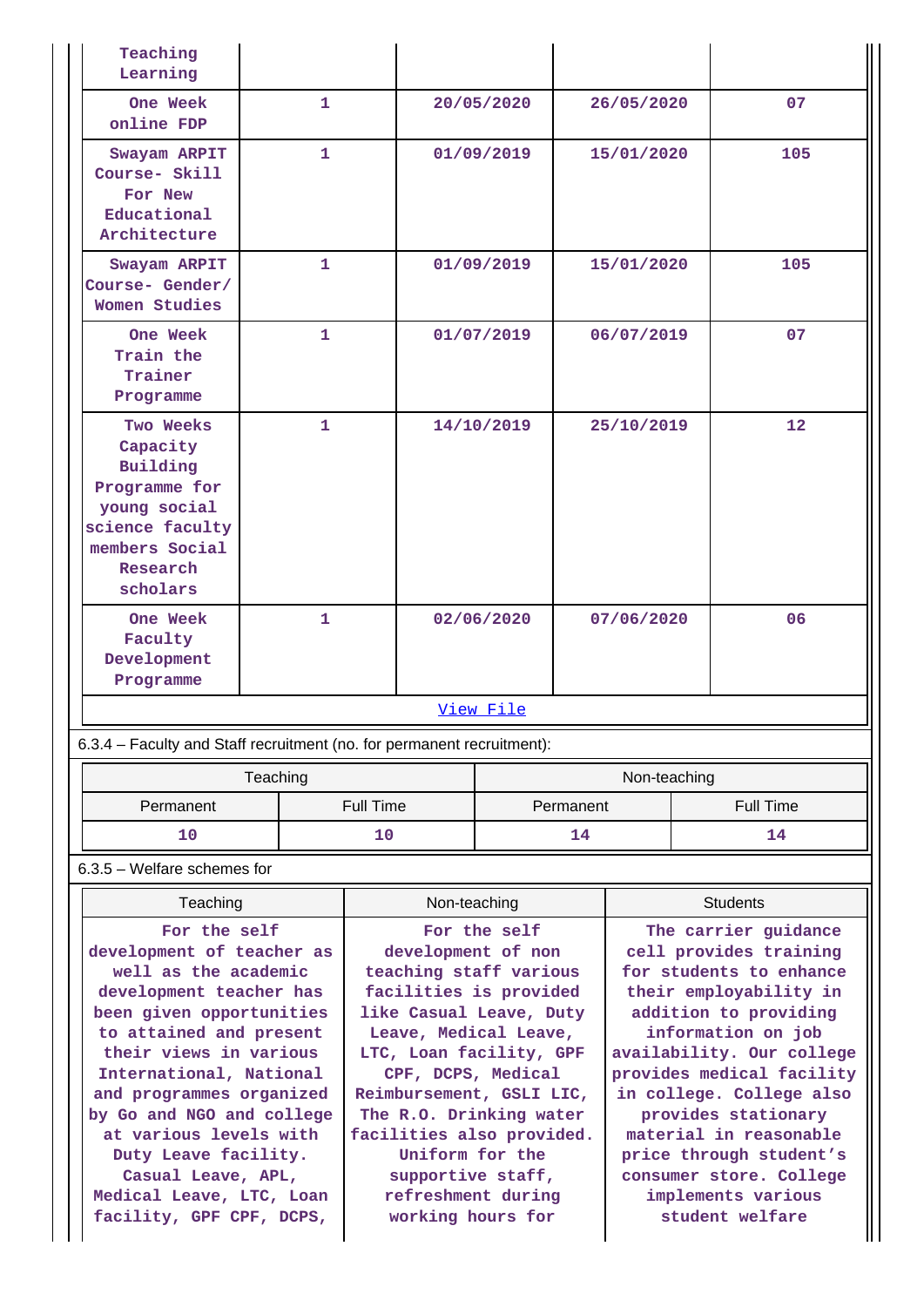| Medical Reimbursement,                               | administrative staff. | activities College also   |  |  |  |  |
|------------------------------------------------------|-----------------------|---------------------------|--|--|--|--|
| GSLI LIC, The R.O.                                   |                       | provides bus facility for |  |  |  |  |
| Drinking water facilities                            |                       | students for the field    |  |  |  |  |
| also provided. Separate                              |                       | work purposes and up-     |  |  |  |  |
| cubicles, lockers/                                   |                       | down. College Organizes a |  |  |  |  |
| cupboards, Ladies common                             |                       | medical checkup for       |  |  |  |  |
| room, separate reading                               |                       | student. Benefits under   |  |  |  |  |
| room for staff in                                    |                       | GOI Scholarship schemes   |  |  |  |  |
| library.                                             |                       | provided to eligible      |  |  |  |  |
|                                                      |                       | students. Yoga and        |  |  |  |  |
|                                                      |                       | meditation sessions       |  |  |  |  |
|                                                      |                       | through Yog Sadhana       |  |  |  |  |
|                                                      |                       | Kendra for students. 27   |  |  |  |  |
|                                                      |                       | Merit students Awards     |  |  |  |  |
|                                                      |                       | sponsored by teaching and |  |  |  |  |
|                                                      |                       | non teaching and retired  |  |  |  |  |
|                                                      |                       | staff of college are      |  |  |  |  |
|                                                      |                       | given on the occasion of  |  |  |  |  |
|                                                      |                       | annual day. College also  |  |  |  |  |
|                                                      |                       | recognizes students with  |  |  |  |  |
|                                                      |                       | certificates/ Awards and  |  |  |  |  |
|                                                      |                       | momentous for their       |  |  |  |  |
|                                                      |                       | performances in various   |  |  |  |  |
|                                                      |                       | curricular and            |  |  |  |  |
|                                                      |                       | extracurricular           |  |  |  |  |
|                                                      |                       | activities. College also  |  |  |  |  |
|                                                      |                       | provides computer lab and |  |  |  |  |
|                                                      |                       | free wifi service to      |  |  |  |  |
|                                                      |                       | students. Students are    |  |  |  |  |
|                                                      |                       | supported through         |  |  |  |  |
|                                                      |                       | counseling and placement  |  |  |  |  |
|                                                      |                       | to prepare for jobs and   |  |  |  |  |
|                                                      |                       | find the jobs. College    |  |  |  |  |
|                                                      |                       | provides RO water,        |  |  |  |  |
|                                                      |                       | canteen and enriched      |  |  |  |  |
|                                                      |                       | library services.         |  |  |  |  |
| 6.4 - Financial Management and Resource Mobilization |                       |                           |  |  |  |  |

6.4.1 – Institution conducts internal and external financial audits regularly (with in 100 words each)

 **Grants received from state Govt. utilized by the Principal and Accountant. The college has planning and purchasing committee which takes reviews of the requirement and decided on utilization of the funds. Funds received from various agencies utilized under guidelines of the agency. The college conducted internal audit by the Societies Deputed Auditor of college with help of concerning accountant of college. The external audit was done by the auditor who was appointed by the institution. The separate books for the account maintain for fees and grants received from funding agencies separate and consolidated balance sheet are prepared.**

 6.4.2 – Funds / Grants received from management, non-government bodies, individuals, philanthropies during the year(not covered in Criterion III)

| Name of the non government<br>funding agencies /individuals | Funds/ Grnats received in Rs. | Purpose                                                                                               |
|-------------------------------------------------------------|-------------------------------|-------------------------------------------------------------------------------------------------------|
| Ambadas Y. Mohite (Ex.<br>Asso. Professor of<br>College)    | 5000                          | Late Y. B. Mohite Late<br>Shakuntala Mohite Merit<br>Student (Male Female)<br>Award for the MSW Merit |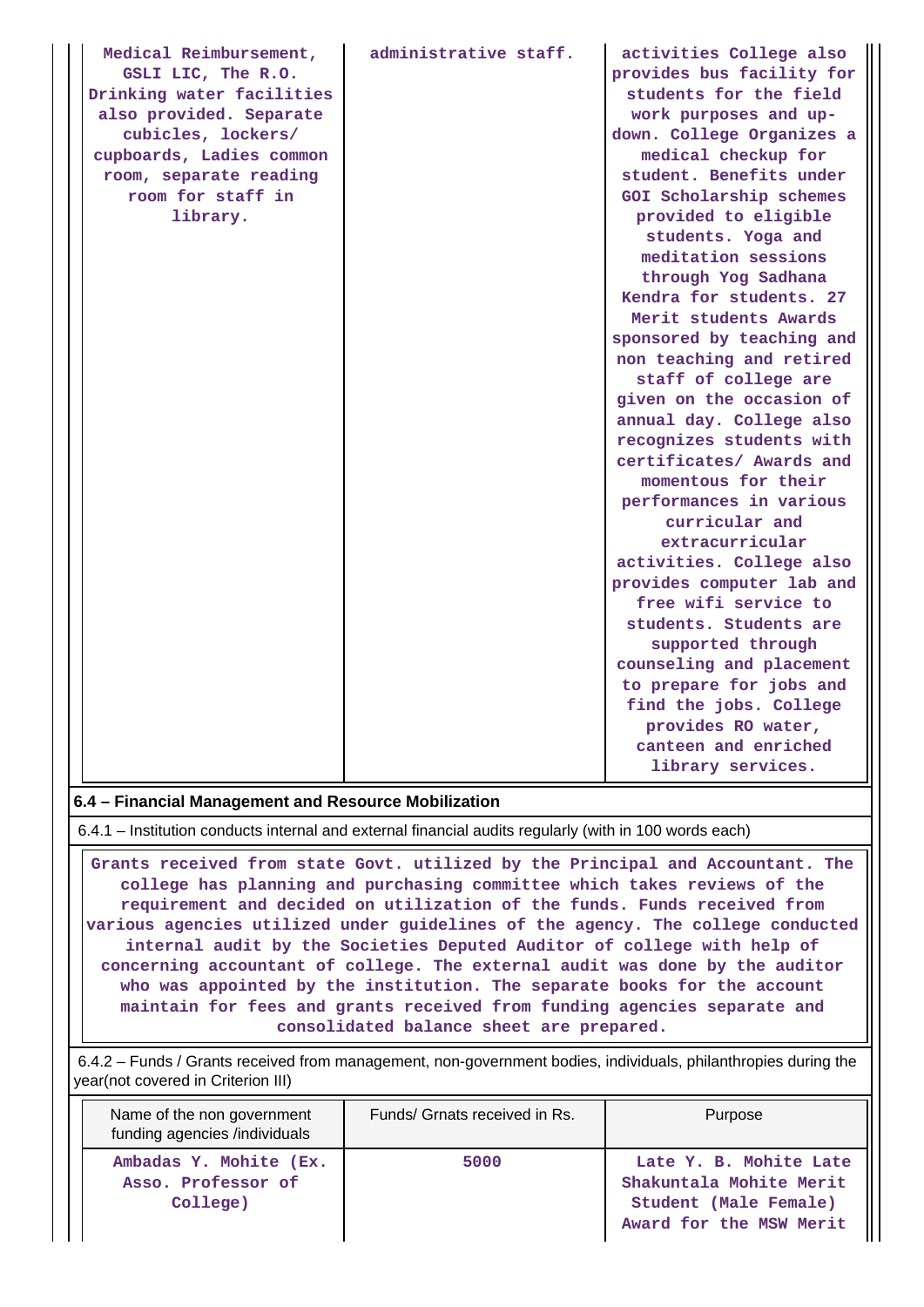[View File](https://assessmentonline.naac.gov.in/public/Postacc/Funds_or_Grants/20970_Funds_or_Grants_1651725590.xlsx)

6.4.3 – Total corpus fund generated

**00**

#### **6.5 – Internal Quality Assurance System**

6.5.1 – Whether Academic and Administrative Audit (AAA) has been done?

| Audit Type     | External |                                                                                          | Internal |                                            |  |  |
|----------------|----------|------------------------------------------------------------------------------------------|----------|--------------------------------------------|--|--|
|                | Yes/No   | Agency                                                                                   | Yes/No   | Authority                                  |  |  |
| Academic       | Yes      | <b>SGBAU</b><br>Amravati                                                                 | Yes      | IQAC, College<br>Development<br>Committee  |  |  |
| Administrative | Yes      | Department of<br>Social Justice<br>and special<br>Assistance,<br>Govt. Of<br>Maharashtra | Yes      | CA appointed<br>parent body<br><b>VYWS</b> |  |  |

6.5.2 – Activities and support from the Parent – Teacher Association (at least three)

 **1) Meeting with parents to discuss academic and practicum issues of students 2) Feedback from the parents about academic activities and infrastructural facilities. 3) To discuss about exam and students progress therein.**

6.5.3 – Development programmes for support staff (at least three)

 **Review Meeting with Support Staff – Resolve the issue of support staff 2) Yoga Day for support Staff 3) Vyaktimatwa Vikas aani Tanawmukt Jeewan- Program for Support staff.**

6.5.4 – Post Accreditation initiative(s) (mention at least three)

 **Continued working on field action project called 'Hum Log' at Bahilolpur 2) Research Facilities support has been extended through college has got SGBAU Research Centre and 1 PhD Guide is attached and 6 students are enrolled in centre 3) College is started best practice of Gramgeeta course and also conducts exam on it 4) College also started certificate course on Human Right and a diploma course on Gandhi Wichar Parishad in support of YCMOU Nashik 5) College also encouraged faculties to go for research project and attend various FDP/MOOCs / workshops/Trainings etc- under which college faculties has participated and completed the coueses and completed one minor research project on street children supported by collector office, Amravati.**

6.5.5 – Internal Quality Assurance System Details

| a) Submission of Data for AISHE portal | Yes       |
|----------------------------------------|-----------|
| b) Participation in NIRF               | No        |
| c)ISO certification                    | <b>No</b> |
| d)NBA or any other quality audit       | No        |

6.5.6 – Number of Quality Initiatives undertaken during the year

| Year | Name of quality<br>initiative by IQAC   conducting IQAC | Date of    | <b>Duration From</b> | Duration To | Number of<br>participants |
|------|---------------------------------------------------------|------------|----------------------|-------------|---------------------------|
| 2019 | <b>NAAC</b>                                             | 26/09/2019 | 27/11/2019           | 28/11/2020  | 24                        |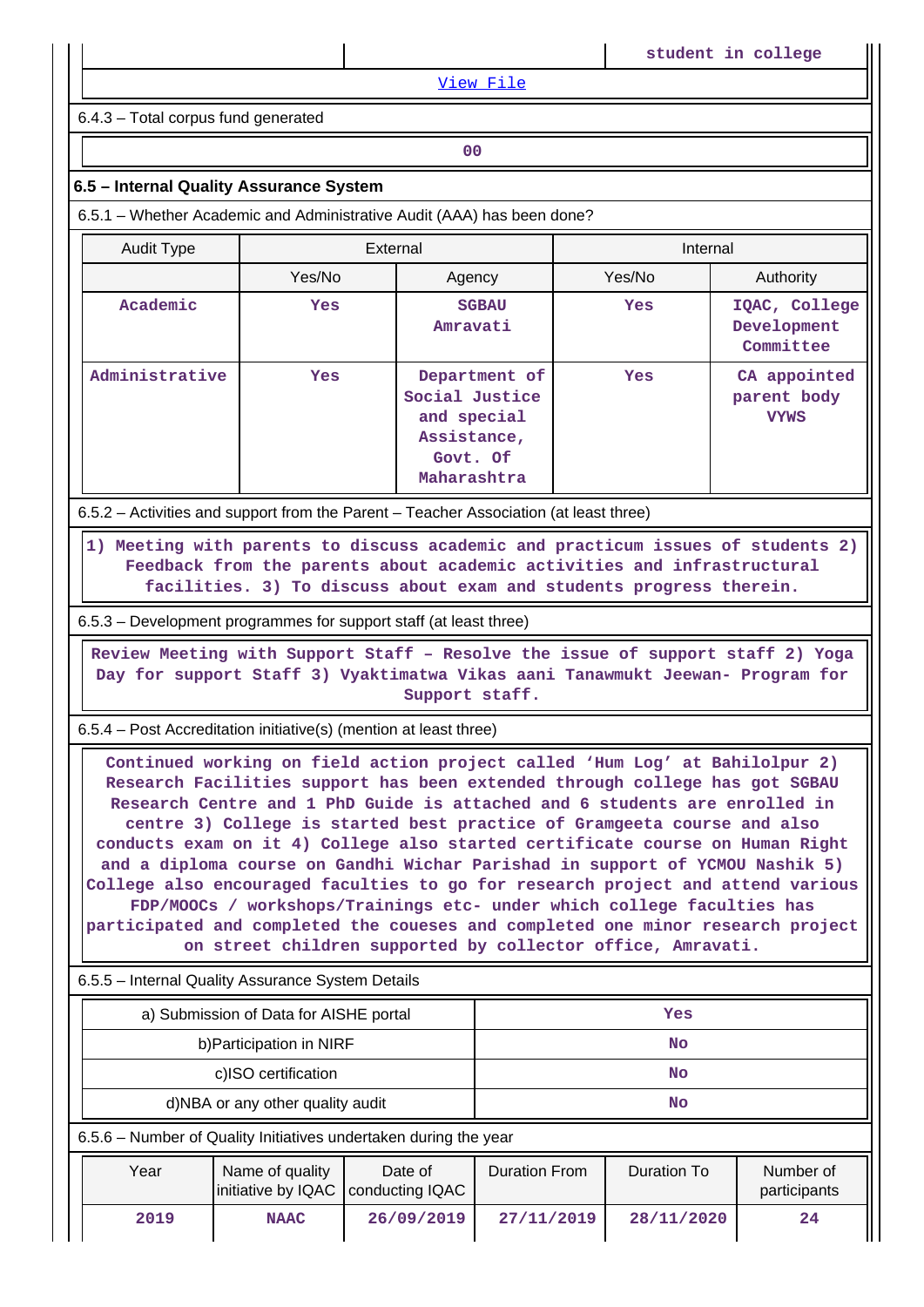|                                                                | <b>Related</b> (New<br>Framework)<br>Quality<br>Assurance<br>Strategy                                                                                         |            |            |            |    |                        |  |                |  |
|----------------------------------------------------------------|---------------------------------------------------------------------------------------------------------------------------------------------------------------|------------|------------|------------|----|------------------------|--|----------------|--|
| 2019                                                           | Continued<br>field action<br>project<br>called 'Hum<br>Log' at<br>Pardhi beda<br>Bahilolpur<br>and regular<br>activities<br>Through<br>field work<br>therein. |            | 26/09/2019 | 27/09/2019 |    | 30/04/2020             |  | 10             |  |
| 2019                                                           | Started<br>certificate<br>courses for<br>the tudents-<br>Human Right<br>Certificate<br>Course,<br>Diploma in<br>Gandhi<br>Vichar<br>Darshan                   |            | 26/09/2019 | 24/02/2020 |    | 28/06/2020             |  | 20             |  |
| 2020                                                           | Introduce<br>various<br>27-Awards<br>for<br>meritorious<br>students of<br>UG PG                                                                               | 14/02/2020 |            | 15/02/2020 |    | 30/04/2020             |  | $\mathbf 0$    |  |
| 2019                                                           | Promoted<br>faculties<br>for faculty<br>development<br>programmes<br>and MOOC<br>courses                                                                      |            | 14/02/2020 | 15/02/2020 |    | 30/04/2020             |  | $\overline{7}$ |  |
|                                                                |                                                                                                                                                               |            |            | View File  |    |                        |  |                |  |
| <b>CRITERION VII - INSTITUTIONAL VALUES AND BEST PRACTICES</b> |                                                                                                                                                               |            |            |            |    |                        |  |                |  |
| 7.1 - Institutional Values and Social Responsibilities         |                                                                                                                                                               |            |            |            |    |                        |  |                |  |
| year)                                                          | 7.1.1 - Gender Equity (Number of gender equity promotion programmes organized by the institution during the                                                   |            |            |            |    |                        |  |                |  |
| Title of the<br>programme                                      | Period from                                                                                                                                                   |            | Period To  |            |    | Number of Participants |  |                |  |
|                                                                |                                                                                                                                                               |            |            |            |    | Female                 |  | Male           |  |
| Self Defence<br>29/02/2020<br>Training                         |                                                                                                                                                               |            | 29/02/2020 |            | 18 |                        |  | 5              |  |

 $\mathbf{I}$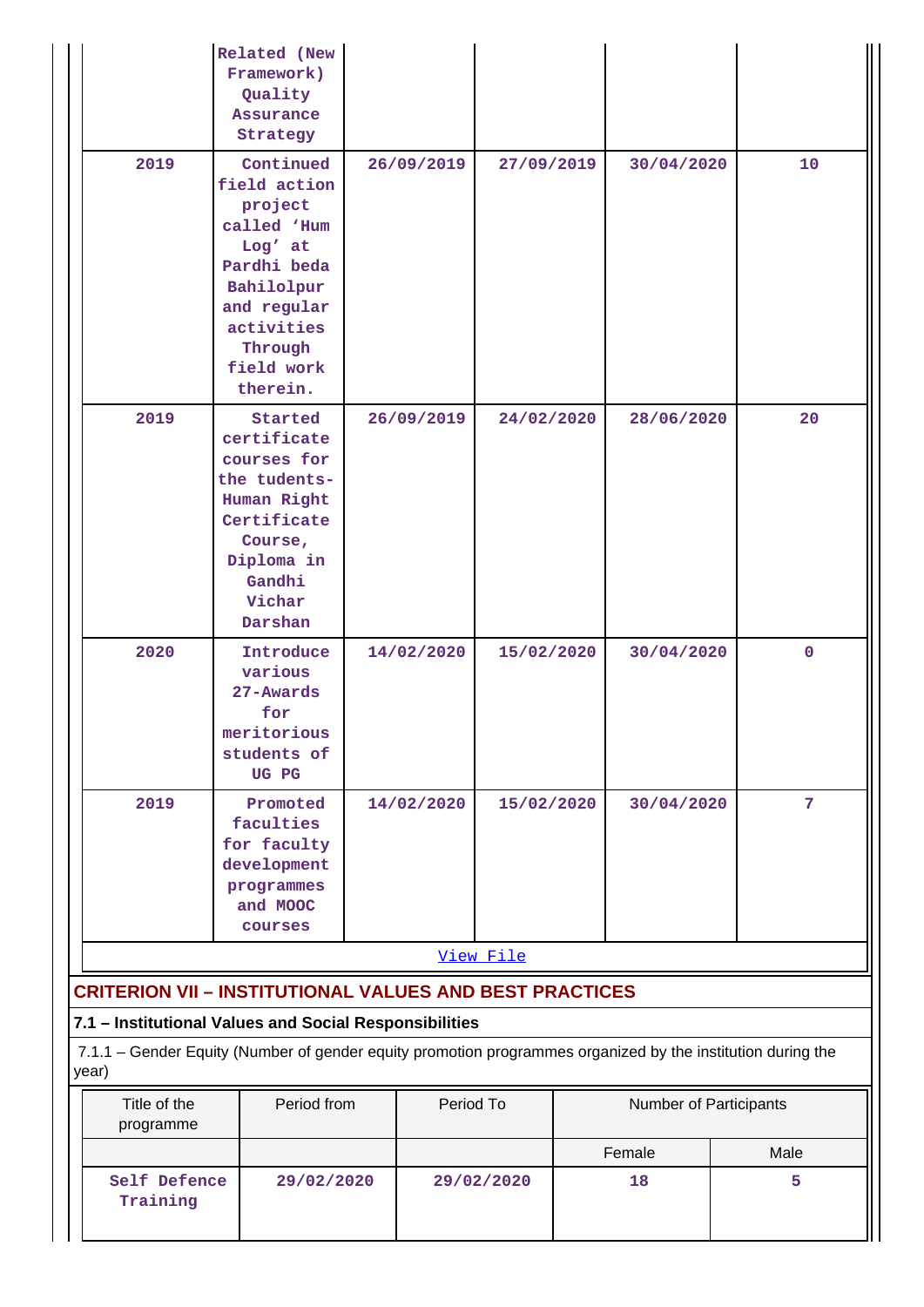| World Women<br>Day                                                                                  |                                                           | 08/03/2020                                                                                        |  |                | 08/03/2020               | 19 |                         | 12                                                                                    |                                                     |  |
|-----------------------------------------------------------------------------------------------------|-----------------------------------------------------------|---------------------------------------------------------------------------------------------------|--|----------------|--------------------------|----|-------------------------|---------------------------------------------------------------------------------------|-----------------------------------------------------|--|
| Ranganathan<br>jayanti top ten<br>library uses<br>award                                             |                                                           | 09/08/2019                                                                                        |  |                | 09/08/2019               | 51 |                         | 38                                                                                    |                                                     |  |
| Vachan Prerna<br>Din                                                                                |                                                           | 15/10/2019                                                                                        |  |                | 15/10/2019               | 33 |                         |                                                                                       | 6                                                   |  |
| No Tobacco<br>Initiative                                                                            |                                                           | 11/07/2019                                                                                        |  |                | 11/07/2021               |    | 29                      |                                                                                       | 21                                                  |  |
| Competitive<br>Exam Workshop                                                                        |                                                           | 21/12/2019                                                                                        |  |                | 21/12/2019               |    | 85                      |                                                                                       | 57                                                  |  |
| One Day<br>Workshop                                                                                 |                                                           | 11/12/2019                                                                                        |  |                | 11/12/2019               |    | 78                      |                                                                                       | 50                                                  |  |
| Youth Camp                                                                                          |                                                           | 09/01/2020                                                                                        |  |                | 09/01/2020               |    | 6                       |                                                                                       | 6                                                   |  |
| Savitri Bai<br>Fule Jayanti                                                                         |                                                           | 03/01/2020                                                                                        |  |                | 03/01/2020               |    | 40                      |                                                                                       | 29                                                  |  |
| 7.1.2 - Environmental Consciousness and Sustainability/Alternate Energy initiatives such as:        |                                                           |                                                                                                   |  |                |                          |    |                         |                                                                                       |                                                     |  |
|                                                                                                     |                                                           |                                                                                                   |  |                |                          |    |                         | Percentage of power requirement of the University met by the renewable energy sources |                                                     |  |
|                                                                                                     | 50 New Plant Planted in the college campus during 2019-20 |                                                                                                   |  |                |                          |    |                         |                                                                                       |                                                     |  |
| 7.1.3 - Differently abled (Divyangjan) friendliness                                                 |                                                           |                                                                                                   |  |                |                          |    |                         |                                                                                       |                                                     |  |
| Item facilities                                                                                     |                                                           |                                                                                                   |  | Yes/No         |                          |    | Number of beneficiaries |                                                                                       |                                                     |  |
| Physical facilities                                                                                 |                                                           |                                                                                                   |  |                | Yes                      |    |                         | 1                                                                                     |                                                     |  |
| Provision for lift                                                                                  |                                                           |                                                                                                   |  |                | <b>No</b>                |    | $\mathbf 0$             |                                                                                       |                                                     |  |
|                                                                                                     | Ramp/Rails                                                |                                                                                                   |  |                | No                       |    |                         | $\mathbf 0$                                                                           |                                                     |  |
|                                                                                                     | <b>Braille</b><br>Software/facilities                     |                                                                                                   |  |                | No                       |    |                         | $\mathbf 0$                                                                           |                                                     |  |
| <b>Rest Rooms</b>                                                                                   |                                                           |                                                                                                   |  | Yes            |                          |    | 1                       |                                                                                       |                                                     |  |
| Scribes for examination                                                                             |                                                           |                                                                                                   |  | Yes            |                          |    |                         | $\mathbf{1}$                                                                          |                                                     |  |
| Special skill                                                                                       |                                                           |                                                                                                   |  |                | <b>No</b>                |    | $\mathbf{0}$            |                                                                                       |                                                     |  |
| development for<br>differently abled                                                                |                                                           |                                                                                                   |  |                |                          |    |                         |                                                                                       |                                                     |  |
| students                                                                                            |                                                           |                                                                                                   |  |                |                          |    |                         |                                                                                       |                                                     |  |
|                                                                                                     | Any other similar<br>facility                             |                                                                                                   |  |                | $\mathbf 0$<br><b>No</b> |    |                         |                                                                                       |                                                     |  |
|                                                                                                     | 7.1.4 – Inclusion and Situatedness                        |                                                                                                   |  |                |                          |    |                         |                                                                                       |                                                     |  |
| Number of<br>Year<br>initiatives to<br>address<br>locational<br>advantages<br>and disadva<br>ntages |                                                           | Number of<br>initiatives<br>taken to<br>engage with<br>and<br>contribute to<br>local<br>community |  | Date           | Duration                 |    | Name of<br>initiative   | <b>Issues</b><br>addressed                                                            | Number of<br>participating<br>students<br>and staff |  |
| 2019                                                                                                | $\mathbf{1}$                                              | $\mathbf{1}$                                                                                      |  | 23/08/2<br>019 | $\mathbf{1}$             |    | Shramdan<br>Tree Plan   | Water C<br>onservati<br>on                                                            | 11                                                  |  |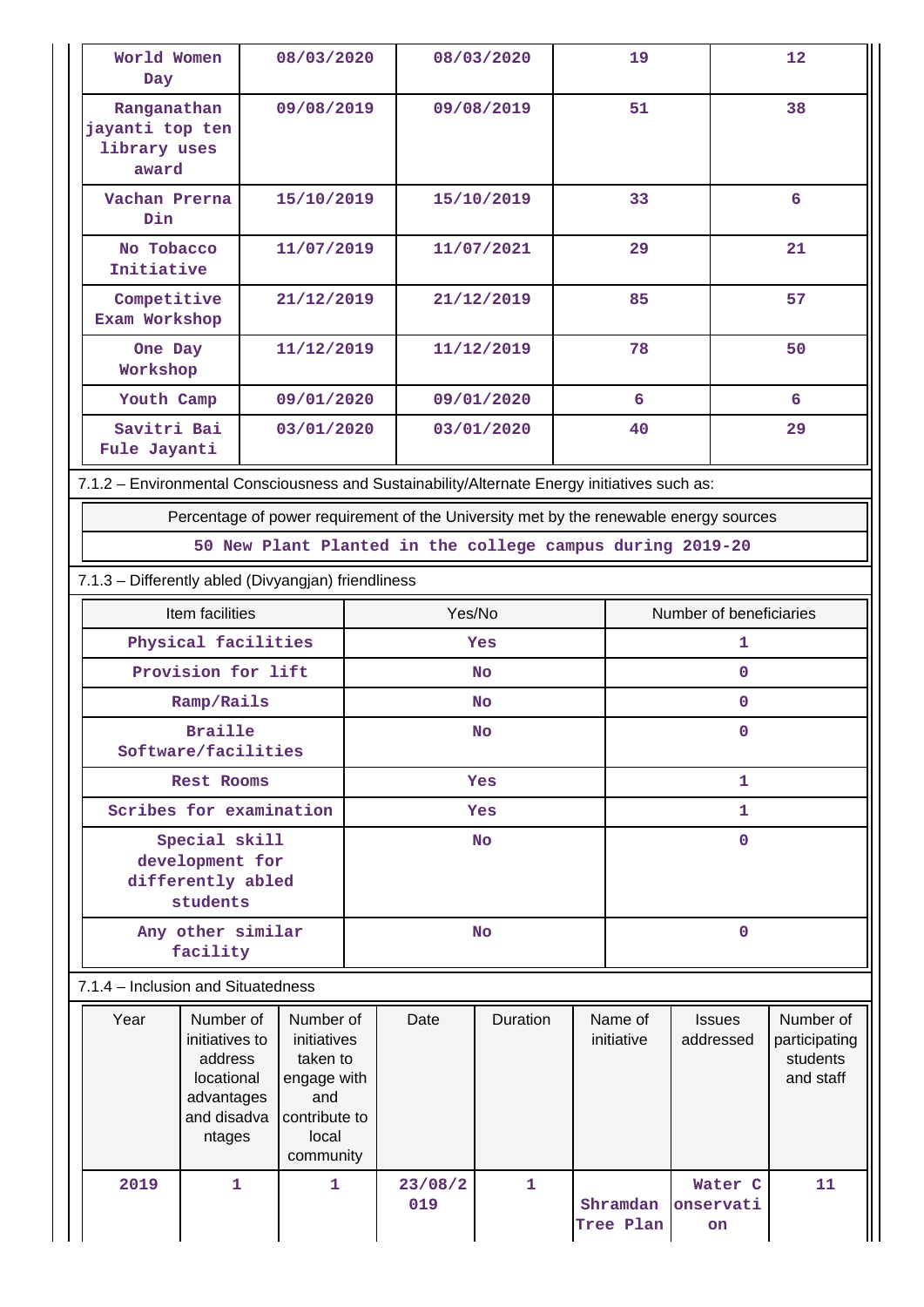|                                                                                                   |                                 |              |                                   |                      |                    |                                                                                   | tation                                              |                                                                                                                                                                                                                                                                                                                                                                                                                                                                                                                                                                                                                                                                               |                           |          |    |
|---------------------------------------------------------------------------------------------------|---------------------------------|--------------|-----------------------------------|----------------------|--------------------|-----------------------------------------------------------------------------------|-----------------------------------------------------|-------------------------------------------------------------------------------------------------------------------------------------------------------------------------------------------------------------------------------------------------------------------------------------------------------------------------------------------------------------------------------------------------------------------------------------------------------------------------------------------------------------------------------------------------------------------------------------------------------------------------------------------------------------------------------|---------------------------|----------|----|
| 2019                                                                                              | $\mathbf{1}$                    | $\mathbf{1}$ |                                   | 02/10/2<br>019       | $\mathbf{1}$       | <b>Awareness</b><br>about<br>avoid<br>plastic<br>bags Clea<br>nliness<br>campaign |                                                     | Plastic<br>Free<br>Campaign                                                                                                                                                                                                                                                                                                                                                                                                                                                                                                                                                                                                                                                   | 47                        |          |    |
| 2019                                                                                              | $\mathbf{1}$                    | $\mathbf{1}$ |                                   |                      |                    | 30/09/2<br>019                                                                    | $\mathbf{1}$                                        |                                                                                                                                                                                                                                                                                                                                                                                                                                                                                                                                                                                                                                                                               | Discurs<br>ion<br>Session | Antyoday | 28 |
| 2019                                                                                              | $\mathbf{1}$                    | $\mathbf{1}$ |                                   | 25/12/2<br>019       | 37                 |                                                                                   | Tobacco<br>Free<br>School<br>campus<br>Campaign     | Tobacco<br>Free<br>Campus                                                                                                                                                                                                                                                                                                                                                                                                                                                                                                                                                                                                                                                     | 90                        |          |    |
| 2020                                                                                              | $\mathbf{1}$                    | $\mathbf{1}$ |                                   | 04/02/2<br>020       | 9                  |                                                                                   | <b>NSS</b><br>Special<br>Camp                       | Gram<br>Swacchata<br>Abhiyan                                                                                                                                                                                                                                                                                                                                                                                                                                                                                                                                                                                                                                                  | 75                        |          |    |
|                                                                                                   |                                 |              |                                   |                      | View File          |                                                                                   |                                                     |                                                                                                                                                                                                                                                                                                                                                                                                                                                                                                                                                                                                                                                                               |                           |          |    |
| 7.1.5 - Human Values and Professional Ethics Code of conduct (handbooks) for various stakeholders |                                 |              |                                   |                      |                    |                                                                                   |                                                     |                                                                                                                                                                                                                                                                                                                                                                                                                                                                                                                                                                                                                                                                               |                           |          |    |
|                                                                                                   | <b>Title</b><br>Code of Conduct |              | Date of publication<br>06/07/2018 |                      |                    |                                                                                   | Follow up(max 100 words)<br>During admission of BSW |                                                                                                                                                                                                                                                                                                                                                                                                                                                                                                                                                                                                                                                                               |                           |          |    |
|                                                                                                   |                                 |              |                                   |                      |                    |                                                                                   |                                                     | and MSW we kept<br>transparency and fair<br>admission. After<br>admission we use to take<br>orientation program on<br>field activity and social<br>work course. For the<br>feedback and suggestion<br>of the students college<br>administration kept<br>suggestion box in the<br>college. Many new books<br>and journal were provided<br>for the students to<br>develop their knowledge<br>and skills. To develop<br>research skills among MSW<br>and BSW we had organized<br>orientation on research<br>for two days. On the<br>basis of gender equality<br>college gives similar<br>opportunity for boys and<br>girls to participate in<br>various program and<br>workshop. |                           |          |    |
| 7.1.6 - Activities conducted for promotion of universal Values and Ethics                         |                                 |              |                                   |                      |                    |                                                                                   |                                                     |                                                                                                                                                                                                                                                                                                                                                                                                                                                                                                                                                                                                                                                                               |                           |          |    |
|                                                                                                   | Activity                        |              |                                   | <b>Duration From</b> | <b>Duration To</b> |                                                                                   |                                                     | Number of participants                                                                                                                                                                                                                                                                                                                                                                                                                                                                                                                                                                                                                                                        |                           |          |    |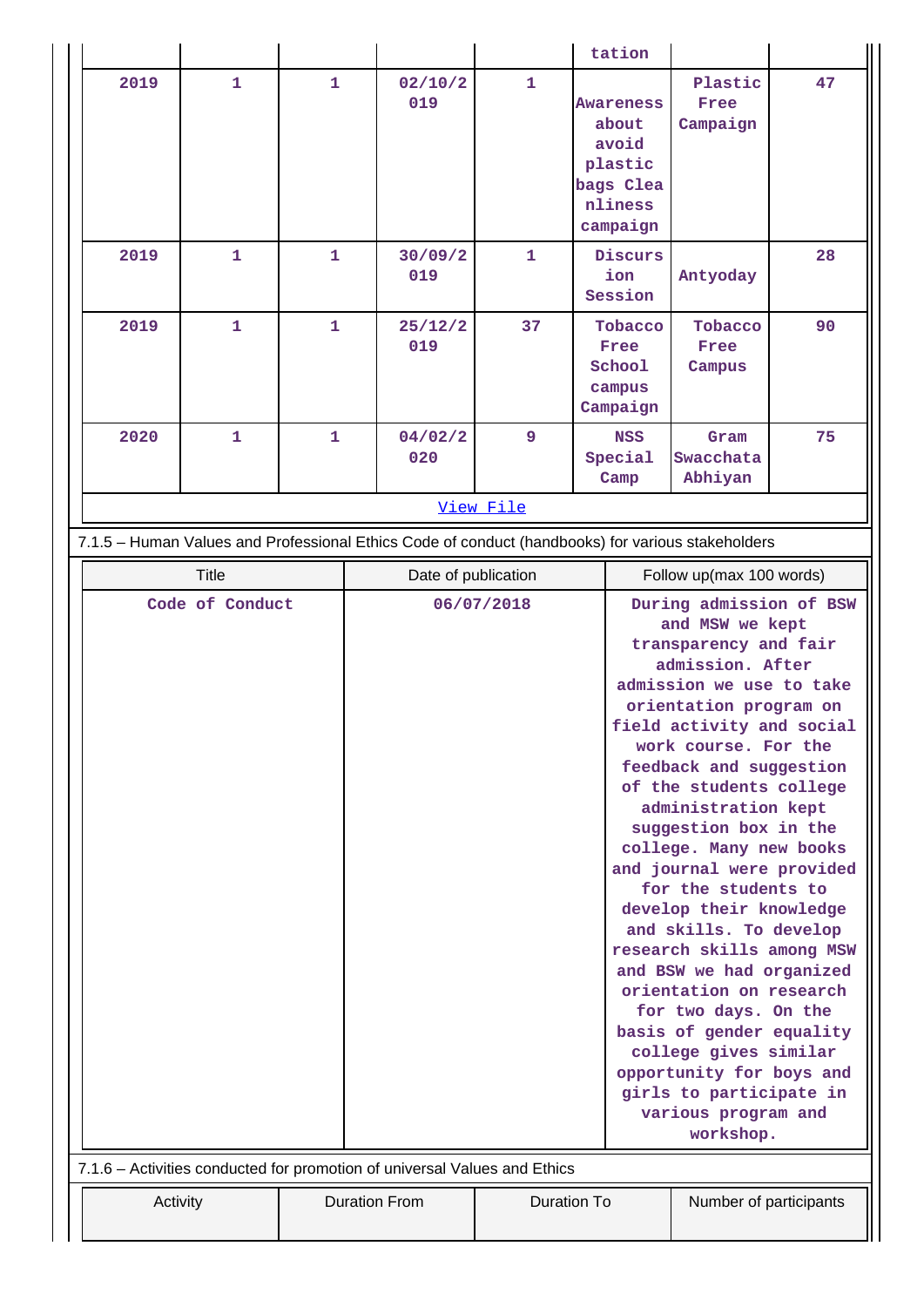| Road Traffic<br>Safty                          | 16/09/2019 | 16/09/2019 | 61 |
|------------------------------------------------|------------|------------|----|
| <b>Tobacco Free</b><br>School Campus           | 20/12/2019 | 20/12/2019 | 90 |
| <b>Blood Donation</b><br>Camp                  | 23/01/2020 | 23/01/2020 | 47 |
| Student Exchange<br>Programme                  | 05/03/2020 | 05/03/2020 | 10 |
| Short term<br>socialwork<br>emergency Training | 01/02/2020 | 04/02/2020 | 4  |
| <b>HIV Aids</b><br>Awareness                   | 12/03/2020 | 12/03/2020 | 37 |

#### [View File](https://assessmentonline.naac.gov.in/public/Postacc/promotion_activities/20970_promotion_activities_1651662348.xlsx)

7.1.7 – Initiatives taken by the institution to make the campus eco-friendly (at least five)

 **Tree Plantation Paper use for print on both side Plastic free campus Save water save electricity Minimum use of Paper.**

### **7.2 – Best Practices**

7.2.1 – Describe at least two institutional best practices

 **Best Practice - 01 Field Action Project Bahilolpur (Hum Log) Background – The Paradhi Beda which comes under Bahilolpur Grampanchyat is 7km away from Amravati Badnera city. It is a village of Paradhi community. Though it is very near to NH 06 and the central Railway root, the Pada is far away and deprived form social development. As a part of curricular acvitity, during the field visit to paradhi Beda, when the students and teaching staff visited and observed the Paradhi Beda they come to know that there people are facing many problems. Hence the students of Social Work College with the help of the methods techniques and skills of social work observed studied the social economical educational and health conditions of Bahilopur village and Paradhi Beda for a week. It was found that the total population of Paradhi Beda is 716 and the percentage of literacy is only 5. Even the basic needs like health and sanitization, drinking water, roads, electricity are not fulfilled. There is high percentage of hobbits and addiction among people (65). Besides this, problems like migration for employment, malnutrition, child marriage, open defecation, lack of means of transports etc were found. After due consideration and concern, with the concept of Principal, it was decided to start field Action project at Paradhi Beda with this under the guidance of Principal through various meeting and discussions the name of the project, its aim adjectives, strategy and committee was formed. Aim of the Project: - To bring Paradhi Community into the mainstream of society. (Social Upliftment of Paradhi Beda) Objectives : 1) To unite and strengthen the paradhi community of Bahilolpur 2) To make them aware about health and provide health facility 3) To Prohibit the percentage of addiction and habit 4) To inform about government programs for youth welfare and employment 5) To raise awareness about school and higher education 6) To raise awareness about personal and public health and hygine 7) To increase the participation of paradhi people in Democratre process of Beda 8) To Eliminate superstitious practices and to preserve cultural heritage 9) To follow at the administrative level to provide public facilities to the people of paradhi community. Strategy 1) To get permission for implementation of the project form matrusanstha Vidarbha Youth Welfare Society and correspondence with Grampanchayat office, Police Patil Bahilolpur Police Station, Rural Police Superintendent and various agencies. 2) Efforts to**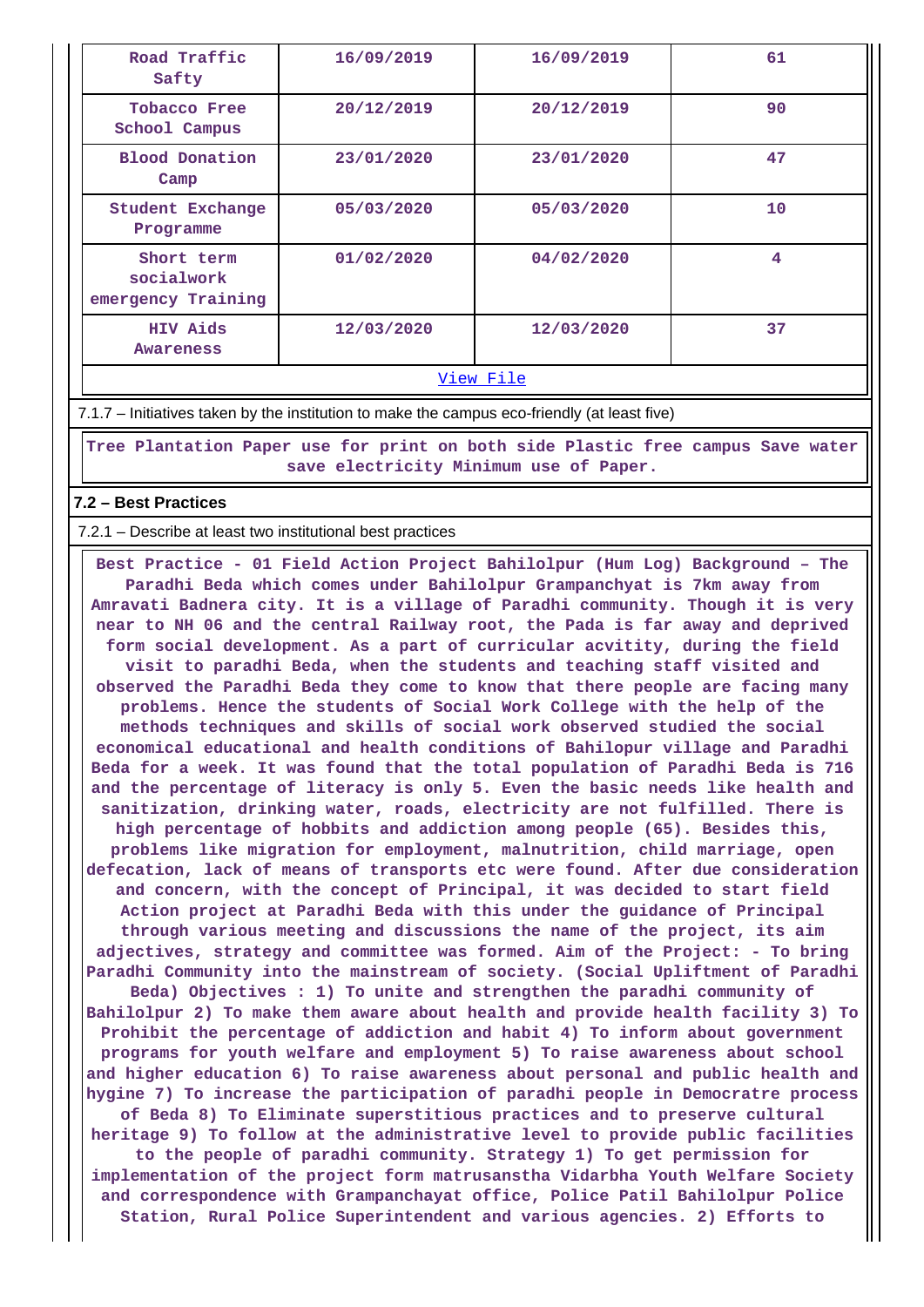**organize various social programs with the help of Health Dept. Social Welfare Dept. Women and child welfare Department. 3) To raise awareness about addiction with the help of students of social work college police Department government counseling centre and various institutes 4) Advice and Guidance on various employment related schemes with the help of District Industries centre, District Collector office, Panchayat samiti and forest Department. 5) To bring out of school children into the mainstream of education and to facilitate the benefit of primary and secondary education to paradhi children with the help of concerning departments. To raise awareness about skill education and competitive education. 6) Organize awareness programs on individual and public hygine with the help of zilla parished and panchayat samiti, Health Department social wok college and to implement related schemes in villages. 7) Efforts by the election commission, Zilla parished, panchayat Samiti for various program training and workshops to increase participation of the paradhi community in democratic process. 8) Efforts to organize awareness programs for the presentation of ill mannered customs of paradhi community with the help of Health Department, Superstition Abolition committee and social work college. 9) Follow up at the government and administrative level with the participation of the people of the village and social work college under vidarbha youth welfare society to provide electricity, water roads and transports. 10) Organize various programs at Paradhi beda in collaboration with the staff and students of the college of social work and try to organize them through the methods and techniques of social work. Best Practice No.2 Student Consumer Store The College of social work is initiated student consumer store in 1997 to provide the educational material and stationary in affordable price. The store is registered under cooperative act and continually providing the material for student from its inception. Student of college gets required stationary and educational material in college and in affordable price. College provide them pen, pencil, record books, diaries and other important material. 1. Goal: To Provide educational material stationary in affordable price 2. The Context: The College of social work is initiated student consumer store in 1997 to provide the educational material and stationary in affordable price. The store is registered under cooperative act and continually providing the material for student from its inception. 3. The Practice: Student of college gets required stationary and educational material in college and in affordable price. College provide them pen, pencil, record books, diaries and other important material.**

 Upload details of two best practices successfully implemented by the institution as per NAAC format in your institution website, provide the link

[https://vywscswamt.org/wp-content/uploads/2020/07/Two\\_Best\\_Practices](https://vywscswamt.org/wp-content/uploads/2020/07/Two_Best_Practices-converted.pdf)[converted.pdf](https://vywscswamt.org/wp-content/uploads/2020/07/Two_Best_Practices-converted.pdf)

#### **7.3 – Institutional Distinctiveness**

 7.3.1 – Provide the details of the performance of the institution in one area distinctive to its vision, priority and thrust in not more than 500 words

 **Most of our college students belong to rural areas of district because there is only one social work college in district. Around 60 of student's population is Girl College of 26 siter traveler bus for field work activity and made it available in minimum cost for students for to and fro regularly. Most of the bus facility beneficiary is girl students. College used to motivate help students in avail various students welfare schemes run by university and other agencies. Library department of college initiated various activities like best reader award, top ten users, grant padharshani to promote reading habit among student. Our college ex students is working in private sector GO/NGO's on various issues some of them used to come at college as a subject expert for seminar field work activity.**